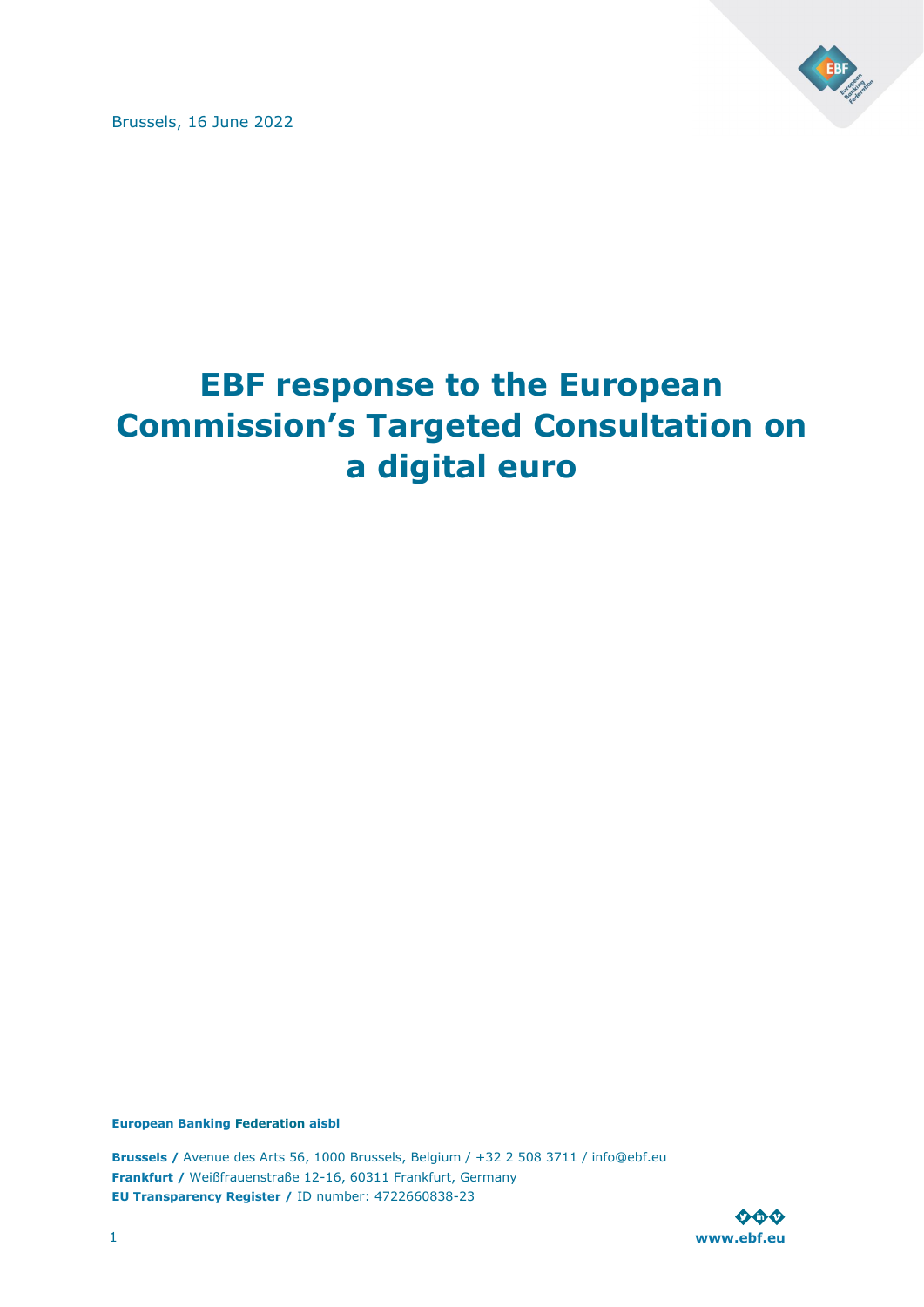

### **Executive Summary**

<span id="page-1-0"></span>The European Banking Federation (EBF) welcomes the opportunity to submit input to the European Commission's consultation regarding a digital euro. This is a key topic for the European banking industry as the digital euro seeks to respond to the unprecedented speed of transformation in the digitalisation of the economy and payments, and has the potential to **fundamentally change the banking system.** More particularly, a digital euro could pose **major challenges** pertaining, for example, to financial stability, crowding out of private solutions, finding a sustainable business model for intermediaries and responding to user needs. All these challenges should be duly and timely assessed and mitigated.

**Currently, European banks offer consumers and businesses a large variety of payment methods and instruments to cover their different payment needs.** For a retail digital euro to complement these payment offerings, it must provide a clear **added value**. A digital euro should enhance and support innovation and therefore not be limited and targeted to the traditional use cases (Person-to-Person, Point-of-Sale and ecommerce). Such limitation would bear the risk of a digital euro being 'outdated' from the start, therefore, it is important that a digital euro is **future-proof** by design. A digital euro should complement the current payments offering and not compete with it, based on the "no crowding out" principle. For a digital euro to achieve this, it should be functionally different from the existing payment solutions and be equipped with a sustainable remuneration model for all parties involved, especially for the regulated Payment Service Providers that will distribute it.

Given the above, a digital euro should be targeted to use cases/payment needs that are currently not covered by the market. In this respect, we see opportunities for a digital euro to bring added value in:

- **Payments with offline functionality**, where a digital euro could provide the advantages of digital payments in situations where there is no connectivity.
- **Innovative payments**, which could include programmable payments. It is fundamentally important that a digital euro enables private intermediaries to develop new value-added services. For all these use cases, the ECB should only provide a digital euro as a ''raw material'' in a way that allows private intermediaries to develop services, as the private sector is much better situated in developing such solutions. A retail digital euro should leave ample room for intermediaries to develop business models for the development of these use cases. A basic core infrastructure would allow for intermediaries' own design choices for value-added services around a digital euro, thereby promoting a **market-oriented, resilient, and diverse ecosystem**.

The design of a **sustainable business model** is vital, as the economic costs of implementation might crowd-out existing market actors and prevent the creation of these innovative and competitive service offerings. An appropriate compensation model is critical for commercial banks also because a retail digital euro may have considerable impact on the current bank funding model.

Concerning the digital euro's potential impact on financial stability and on banks' role as intermediaries, we are particularly concerned by a risk of both **cyclical and structural disintermediation**. The outflow of bank deposits could be considerable in the event of financial stress of a particular institution or a broader financial crisis. In the case of

#### **European Banking Federation aisbl**

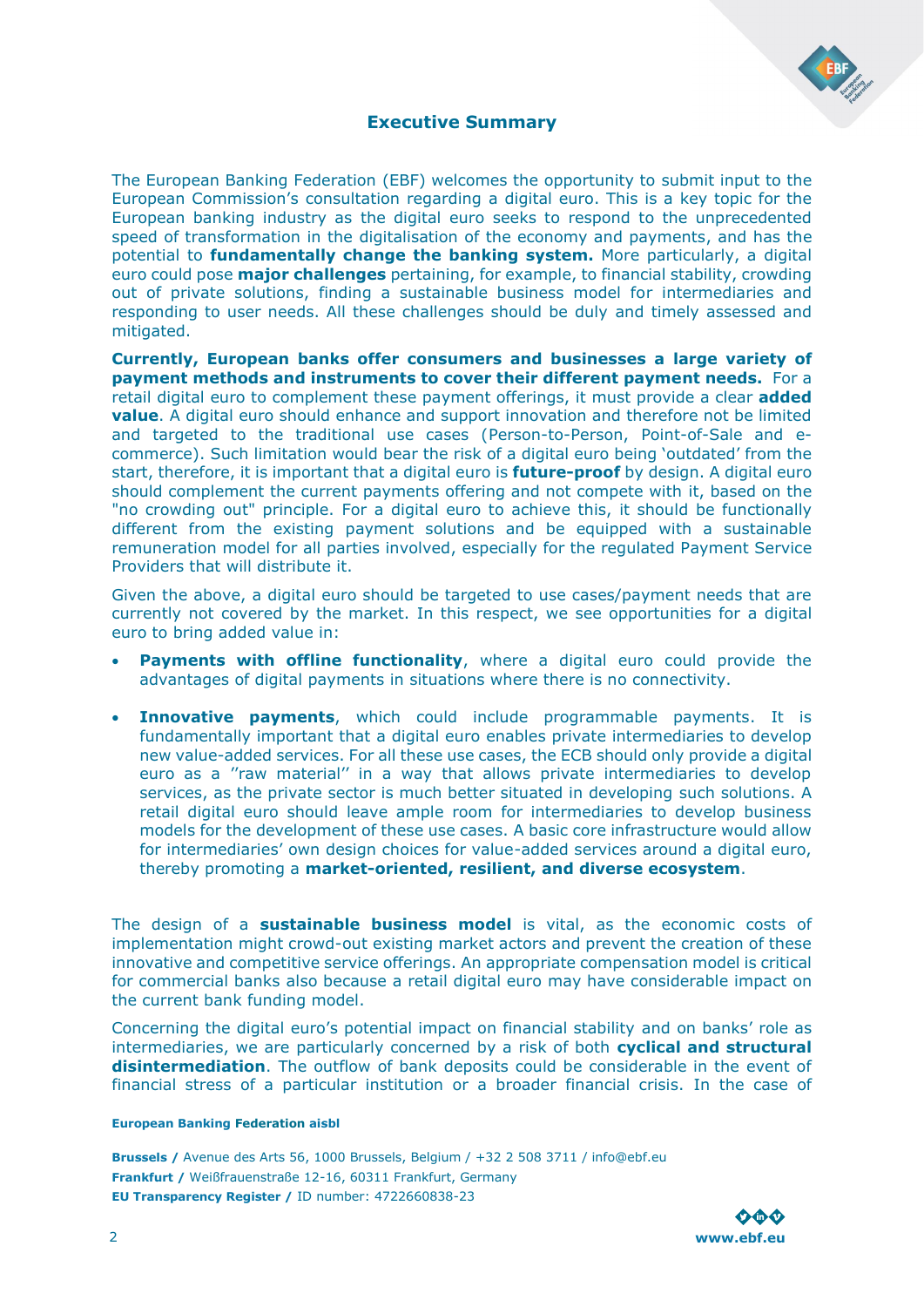

structural disintermediation, the shift of retail bank deposits to digital euro could have unintended consequences on the role of banks in maturity transformation and the funding of the economy, as well as on the ability of fixed rates financing. The effect could be important in the euro area banking system because it is based on retail deposits. We appreciate the ECB's intention to create tools to safeguard against such risk. However, such tools need to be appropriately designed. We therefore urge to abandon the idea of a soft rate disincentive **in favour of a hard cap** which could be enshrined in a legislative framework, ensuring that it is robust and maintained even in times of financial stress. A hard cap for digital euro holdings could be an effective way to avoid the adverse effects of large-scale deposit replacement, therefore averting structural disintermediation and its considerable effects on Europe's financial stability. In addition, it is important that the regulatory balance sheet ratios and stress scenarios in connection with a digital euro are adjusted by the regulators to avoid any negative impact on banks.

Considering the possible **legal tender status of a digital euro**, we consider that the success of a digital euro depends mainly on the added value it would create, rather than its legal tender status. However, we see some advantages in regulating the legal tender status at Union level as it implies that the same rules and exceptions will be applied within and across the EU. In this way, legal certainty and a level playing field could be guaranteed. Having said that, a legal tender status should not be understood as mandatory acceptance in all cases, and both payees and payers should always retain contractual freedom to accept or use a digital euro. A mandatory acceptance could lead to a competition issue with private alternatives.

We believe that **digital euro transactions should have the same standards for data privacy and data protection as digital payment means currently uphold.** Existing digital payment means already have very high privacy standards that comply with data protection and privacy provisions. Data processing is always done based on the appropriate lawful basis, in line with the GDPR. It is important that the authorities' focus on privacy does not translate into a general ex-ante restriction on the availability and use of data from digital euro transactions. Access to payment transaction data is essential for banks to fulfil their compliance obligations, for instance with regard to AML/CFT, fraud prevention and detection. Further, customers should be able to consent for intermediaries to use their payments data in order to benefit from value-added services offered by banks. Appropriate access to data for the involved intermediating banks is fundamental to support the provision of secure and convenient financial services that respond to customer needs, particularly within the data economy.

Irrespective of the design of a digital euro, **all the requirements of Anti-Money Laundering and Countering the Financing of Terrorism (AML/CFT) rules must be**  adhered to. Banks play an important role in countering money laundering and terrorist financing and can ensure an added value in terms of KYC. They have significant experience in this field. It is of paramount importance to clarify and understand the need that a digital euro will respond to, in order to understand how and when banks can play a role in AML/CFT controls, as well as the concrete AML risk associated to it.

Finally, multiple policy goals for a digital euro have been put forward. While a digital euro could serve a number of those goals, each policy goal itself would require specific design features for a digital euro. It cannot (optimally) serve all goals with one set of design features. Some goals, such as the international role of the euro and improved crossborder/FX payments could be best served by the introduction of a wholesale digital euro, rather than a retail one.

As visible throughout the EBF response, the retail digital euro project entails both potential and significant risks for the European banking sector and the economy as a whole. A

#### **European Banking Federation aisbl**

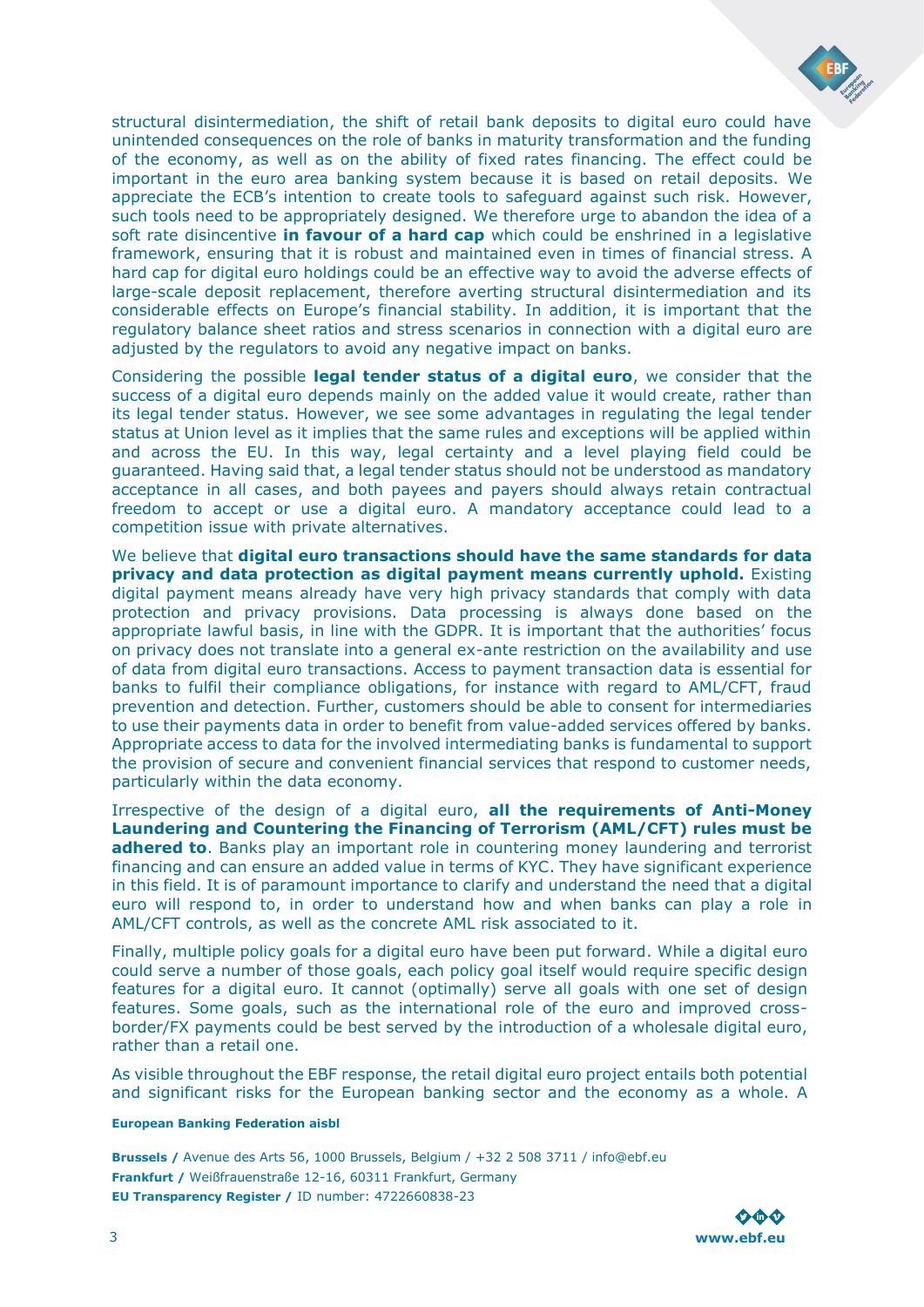

meaningful and transparent exchange with all relevant stakeholders can ensure, not only the appropriate uptake of this initiative, but also its longevity and success. With that objective in mind, the European Banking Federation will continue to follow the related developments with keen interest and seek to constructively contribute to shaping them.

### **European Banking Federation aisbl**

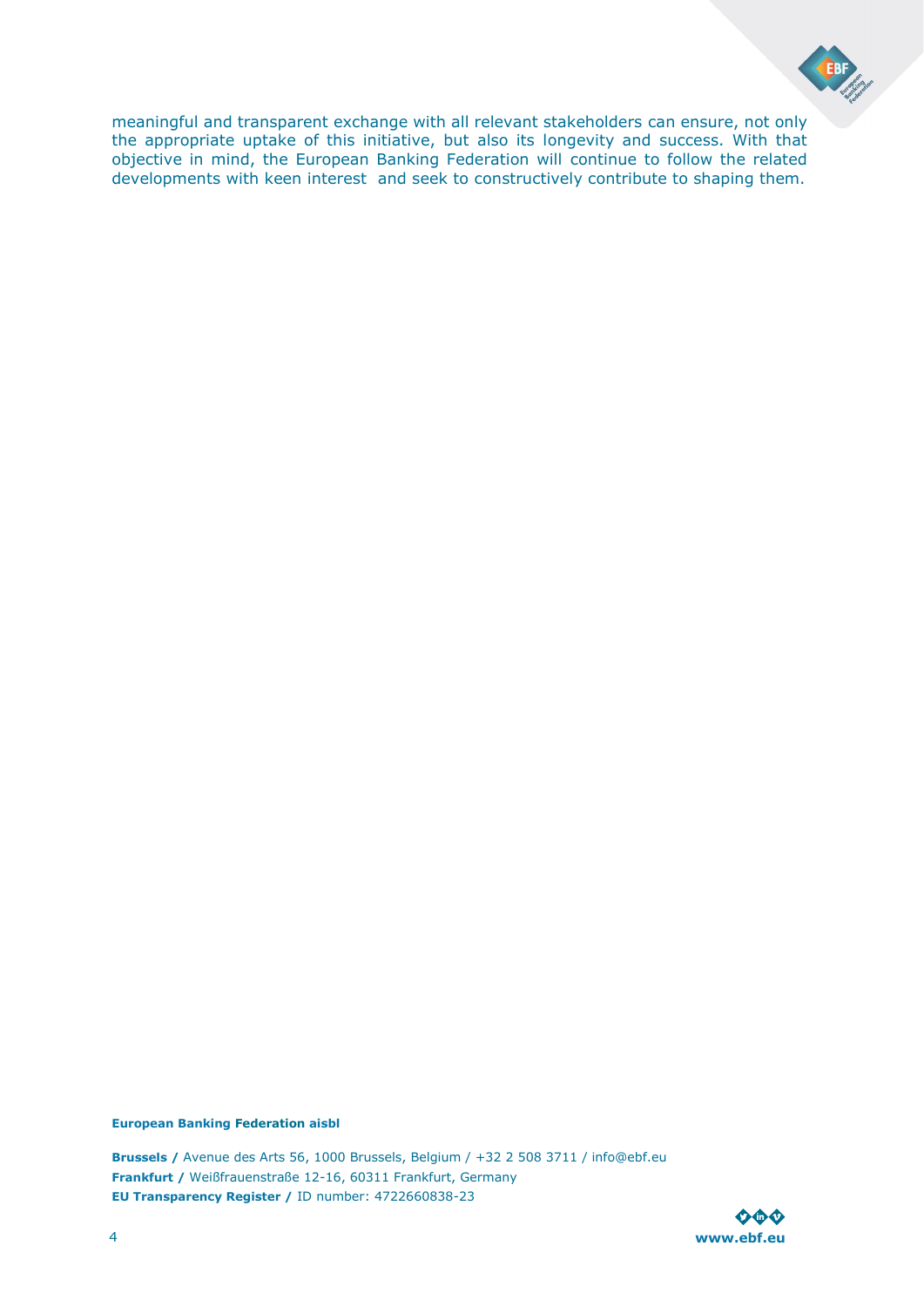

## **Contents**

| EBF response to European Commission Targeted Consultation on a Digital Euro  6     |
|------------------------------------------------------------------------------------|
|                                                                                    |
| 1.                                                                                 |
| 2. THE DIGITAL EURO'S ROLE FOR THE EU'S PAYMENT SYSTEMS AND THE DIGITAL            |
| 2.1. The digital euro's role in supporting pan-European payments and strengthening |
|                                                                                    |
| 3. MAKING THE DIGITAL EURO AVAILABLE FOR RETAIL USE WHILE CONTINUING TO            |
|                                                                                    |
|                                                                                    |
| 4. THE DIGITAL EURO'S IMPACT ON THE FINANCIAL SECTOR AND FINANCIAL STABILITY<br>37 |
| 5. APPLICATION OF ANTI-MONEY LAUNDERING AND COUNTER TERRORIST FINANCING            |
|                                                                                    |
|                                                                                    |

**European Banking Federation aisbl**

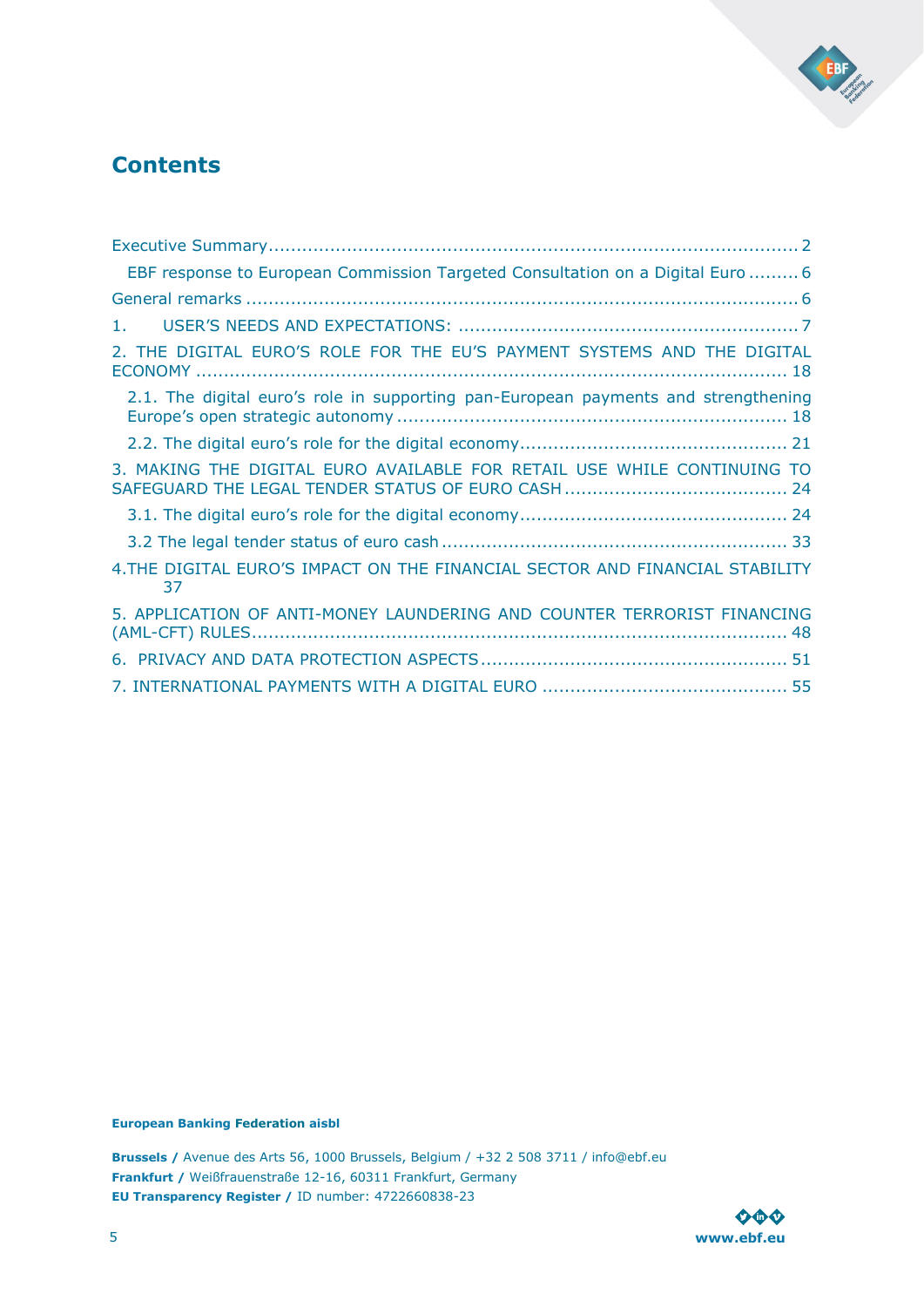

16 June 2022

### <span id="page-5-1"></span><span id="page-5-0"></span>**EBF response to European Commission Targeted Consultation on a Digital Euro**

### **General remarks**

The European Banking Federation (EBF) is following with keen interest the European Central Bank (ECB) work on a digital euro. The industry shares the objectives of the ECB to support the digitalisation of the European economy. This is a key topic for the European banking industry as the digital euro seeks to respond to the unprecedented speed of transformation in the area of digitalisation of the economy and payments, and has the potential to fundamentally change the current banking system. We therefore wish to constructively contribute to the discussion, so that the ECB, the European Commission and European banks work closely together in finding the best possible solutions to current and future challenges.

At the same time, a digital euro could pose **significant challenges**, including for financial stability, crowding out private solutions, finding a sustainable business model for intermediaries and responding to user needs. All these challenges should be duly assessed and mitigated. A central bank digital euro should first and foremost be a viable and optimal solution to a clearly defined un-serviced need in the market, for which no other more efficient solution exists. In addition, it should benefit private individuals and corporates and the economy as a whole, while avoiding destabilising the financial system. Considering also the key role that the digital euro should play in the area of payments, it is fundamental that this instrument offers **innovative features** that stimulate demand for it, thus preventing it from being outpaced by other solutions (private stablecoin initiatives and other foreign central banks digital currencies) or creating undue competition with existing/future private electronic payment solutions.

Therefore, before the ECB decides to issue a digital euro, it should be very clear what a digital euro can contribute that is not already covered or can be covered by private payment and deposit solutions.

Against this background, the EBF welcomes the opportunity to contribute to this targeted consultation on a digital euro. It should be noted that the considerations included in this response reflect what is known to date about this topic and therefore the assessment we provide below should be considered as indicative of the banking industry reflection at this point in time. We also believe that given the absence of details on how a digital euro might look like and which features it might have, it is extremely difficult to respond to some of the questions asked in the consultation paper.

#### **European Banking Federation aisbl**

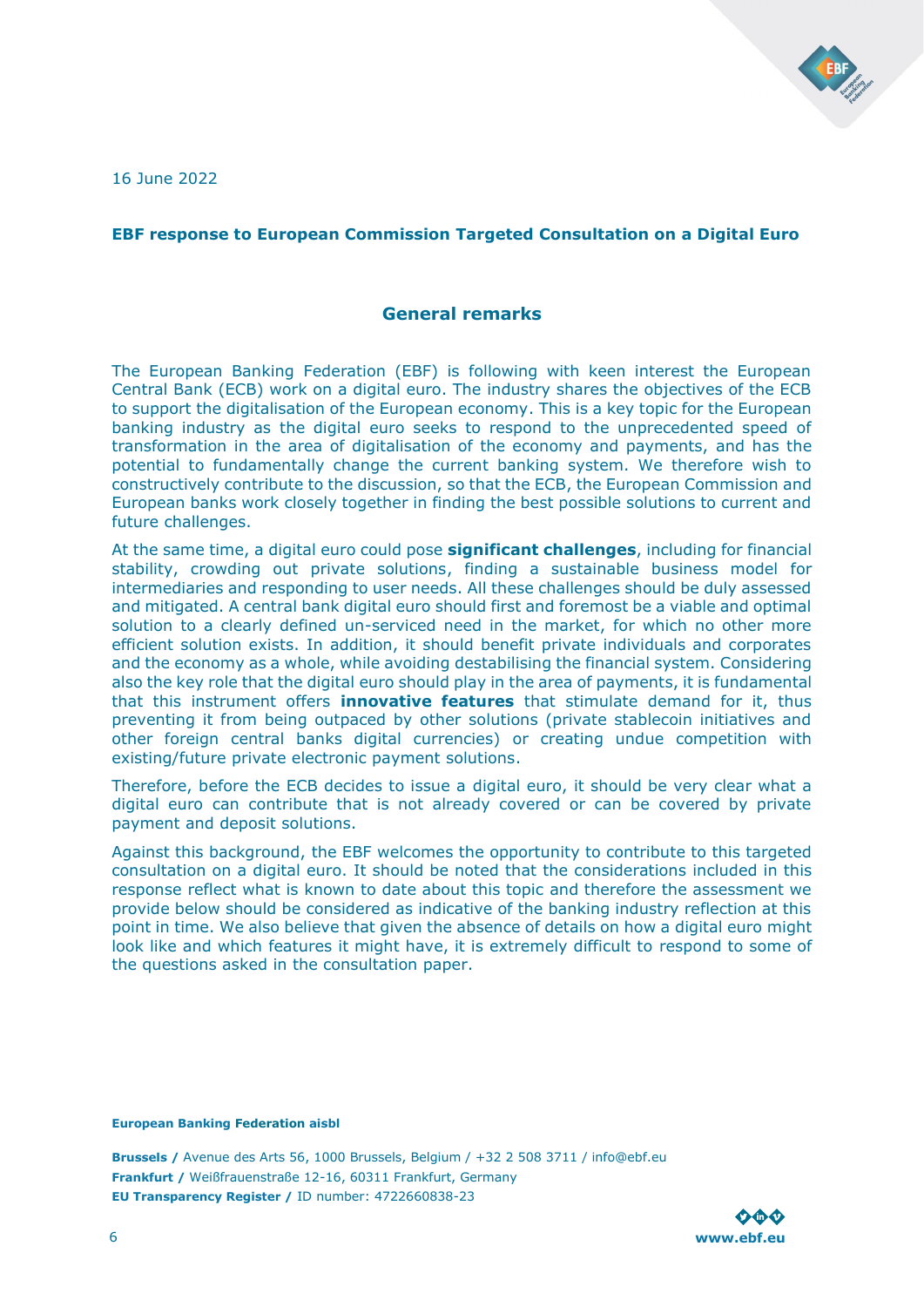

### **1. USER'S NEEDS AND EXPECTATIONS:**

### <span id="page-6-0"></span>**1. How important do you think the possible following aspects of the digital euro would be for people?**

*Please rate each aspect from 1 to 5, 1 standing for 'not important' and 5 for 'very important'.* 

|                                                                                                   | 1            | $\overline{\mathbf{2}}$ | 3 | 4 | 5 | Don't<br>know/not<br>applicable |
|---------------------------------------------------------------------------------------------------|--------------|-------------------------|---|---|---|---------------------------------|
| Availability of flexible privacy settings that can be<br>adjusted to suit the payment occasion    | $\mathsf{x}$ |                         |   |   |   |                                 |
| Wide availability and user-friendly onboarding<br><b>process</b>                                  |              |                         |   |   | X |                                 |
| Always an option for the payer to pay anywhere /<br>to anybody in the euro area with digital euro |              |                         |   |   | X |                                 |
| Easy to use payment instrument (e.g. contactless,<br>biometric authentication)                    |              |                         |   |   | X |                                 |
| Account-based payment instrument <sup>1</sup>                                                     |              |                         | X |   |   |                                 |
| <b>Bearer-based payment instrument</b>                                                            |              |                         | X |   |   |                                 |
| Real time settlement / Instant reception of funds                                                 |              |                         |   |   | X |                                 |
| <b>Cost-free for payers</b>                                                                       |              |                         |   |   |   | X                               |
| Payment asset is credit risk-free (central bank<br>liability)                                     | X            |                         |   |   |   |                                 |
| <b>Offline</b><br>without<br>(face<br>face<br>payments<br>to<br>connectivity)                     |              |                         |   | X |   |                                 |

 $<sup>1</sup>$  The digital euro may function as an account based system (verification of transactions by an intermediary), as a bearer</sup> instrument (or token, with verification by parties of a transaction), or a combination of the two. For further explanation, see the ECB report on digital euro. It must be noted that DLT-based solutions are not exclusive of a specific design option, and can be carried out using an both account-based and bearer based instrument

#### **European Banking Federation aisbl**

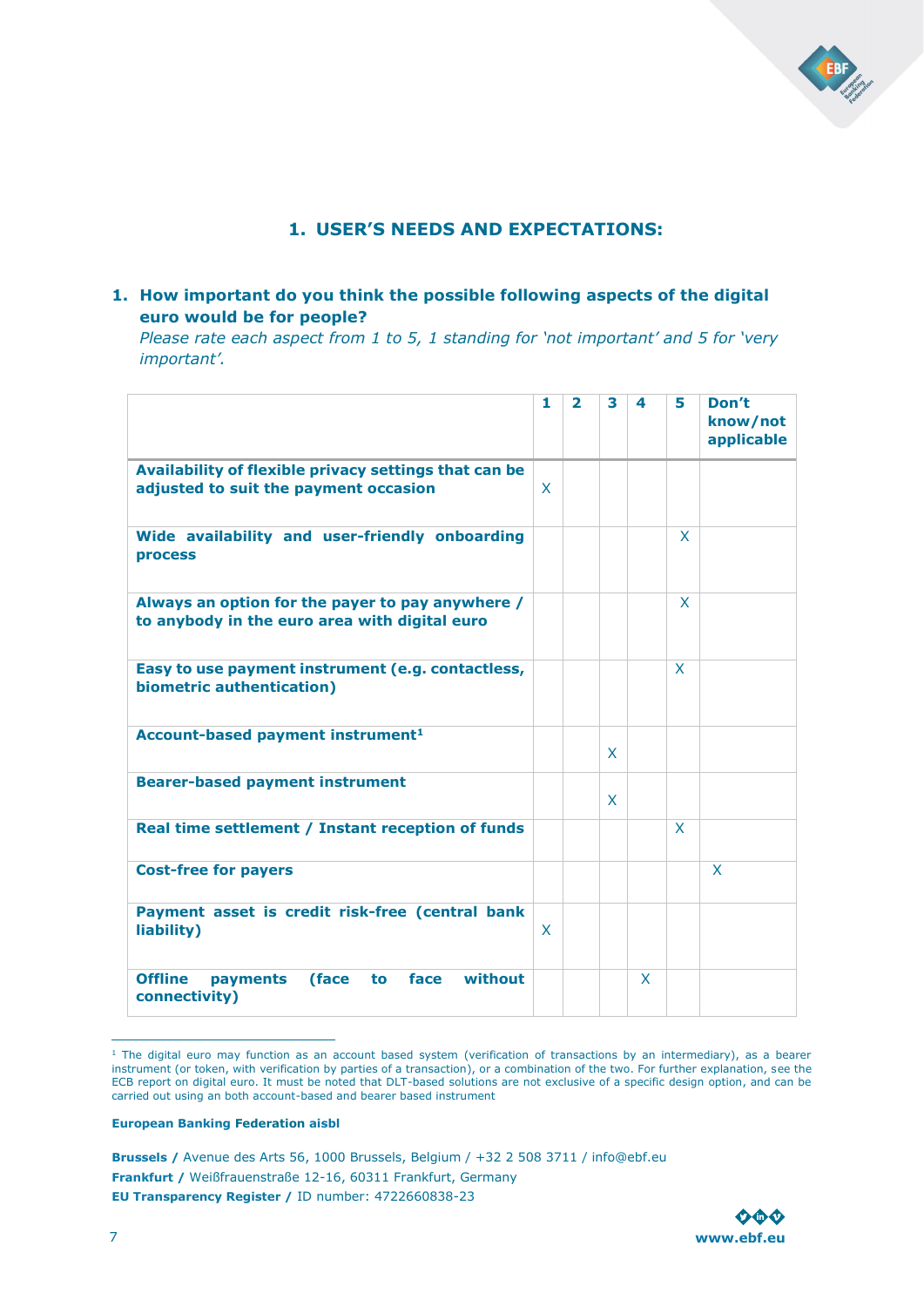| Ability to program conditional payments |  |  |  |
|-----------------------------------------|--|--|--|
| <b>Other benefits (please specify)</b>  |  |  |  |

### **Please specify to what other benefit(s) you refer in your answer to question 1:**

Additionally, a digital euro should have the following fundamental attributes:

- A 1:1 transferability/convertibility into existing forms of money (cash/commercial bank money) and vice versa at any point in time as a basic requirement for the realization of a digital ecosystem and to prevent volatility.
- Each transaction needs to be final, completed in real-time and free from credit or liquidity risks for users and intermediaries.

### **To the extent you deem it necessary, please explain the reasoning of your answers to question 1:**

For the purposes of assessing users' needs in terms of a digital euro usage, it should be highlighted, as pointed out also in the Kantar report recently published by the ECB, that a citizen is not aware of the difference between central bank money and commercial bank money, and does not appreciate the different level of risk inherent in the two forms of money (especially when referring to counterparty risk), because this difference is close to zero when the latter is covered by deposit guarantee schemes. If a digital euro is issued, it is of utmost importance to avoid any perception that commercial bank money is 'risky', as this is not the case. This would completely undermine all the efforts that have been made in building the Banking Union and could lead to adverse outcomes.

This lack of awareness is also noticeable when citizens make payments, as their decisions are based on other factors, i.e., on convenience, ease of use and payment habits. This is one of the reasons why it is difficult to anticipate users' needs and expectations on a digital euro.

The digital euro could be envisaged to fulfil several objectives pursued by the ECB. It is important to highlight that not all the possible objectives could be simultaneously satisfied, and for this reason it is necessary to define and have a shared understanding of what kind of digital euro we are talking about.

In general, it is important that a digital euro falls under the same legislation as other digital payment means, such as PSD2 and AML. Same regulation must apply for all digital payment methods.

As for the features listed above, most of them are rather standard features and are valuable for citizens, and the existing set of payment instruments already caters for most. In general, it is obvious that a consumer would at a minimum expect the same level of convenience, speed, and security from a digital euro as with the currently available digital payment means. It should be noted that some of these features will have to be balanced against other needs, e.g., no per transaction fees for payers is certainly desirable for citizens. However, an appropriate compensation model for intermediaries needs to be defined, considering the costs of the services to be provided. Some features would become more relevant depending on the scenario in which the digital euro is issued, e.g., a credit risk-free payment asset in times of crisis; or availability of offline payments, if cash disappears.

#### **European Banking Federation aisbl**

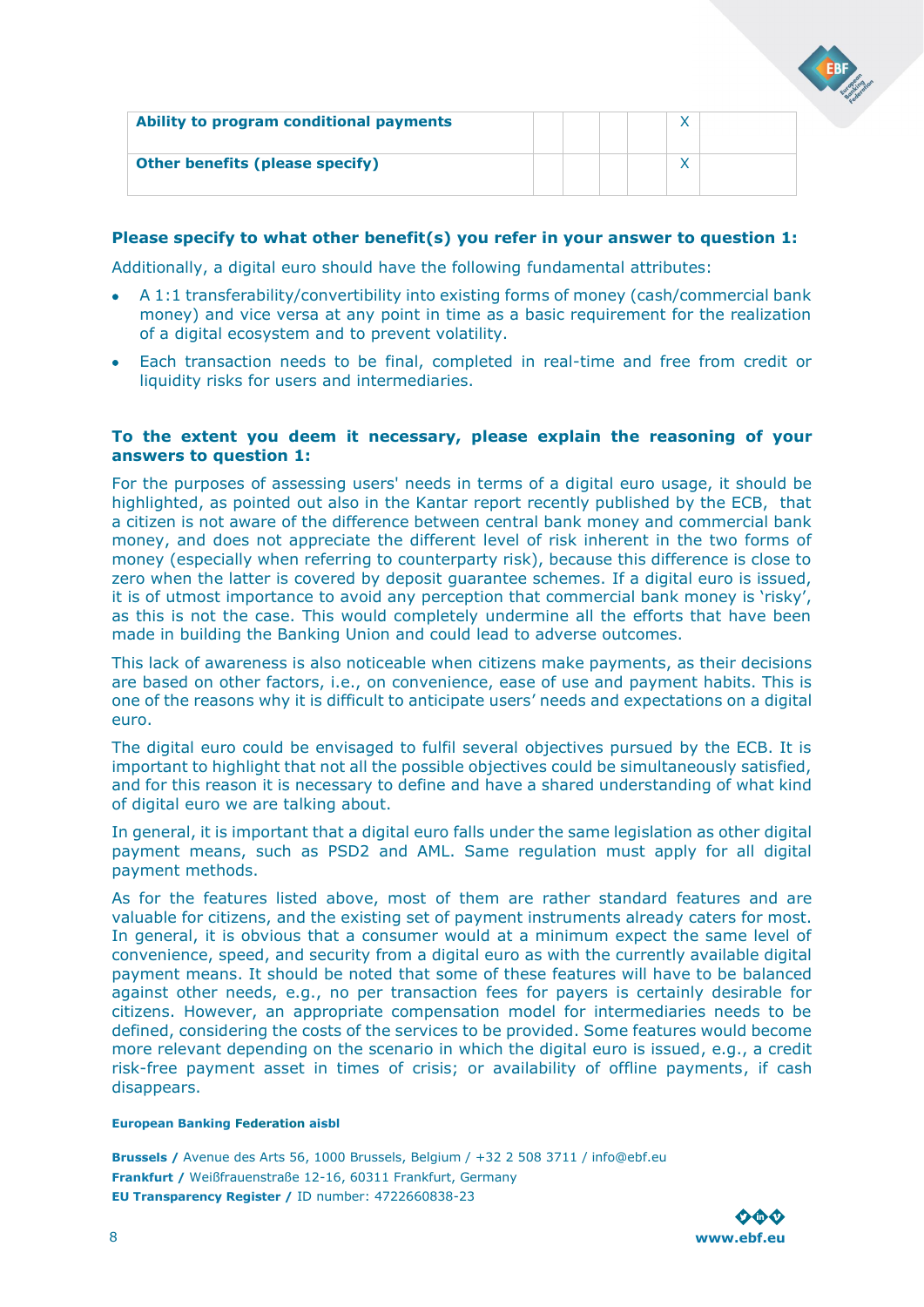

As regards the availability of flexible privacy settings that can be adjusted to suit the payment occasion, we deem that the level of importance may vary by geography as perception of data protection value and risks differs in the different countries. As for preserving privacy and data protection in payments, we deem that the same level of current privacy and data protection in electronic payments should be ensured and would be sufficient.

In general, we believe that a digital euro should enhance and support innovation and therefore should not be limited and targeted to the traditional use cases (P2P, PoS and online), as this would bear the risk of the digital euro being 'outdated' from the start and competing directly with market bases means of payments. The digital euro should be future-proof and it should be explored how it could contribute to meeting the few unmet needs in the market today – such as offline person-to-person digital payments, M2M, IoT, micro payments, as well as making some payment processes easier (e.g. vouchers, conditional/finalised/split payments, etc.). To do this we are convinced that a digital euro must be based on the newest technological frontier. The ability to program conditional smart payments will allow the private sector to offer new value-added services to customers. Offline capabilities (with an online reconciliation within defined limits) should be included.

### **2. How important do you think the following aspects of the digital euro would be for merchants?**

*Please rate each aspect from 1 to 5, 1 standing for 'not important' and 5 for 'very important'.* 

|                                                                                | 1 | $\overline{2}$ | 3 | $\boldsymbol{4}$ | 5 | Don't<br>know/not<br>applicabl<br>e |
|--------------------------------------------------------------------------------|---|----------------|---|------------------|---|-------------------------------------|
| Low acquiring/merchant fees                                                    |   |                |   |                  |   | X                                   |
| <b>Better acquiring services</b>                                               |   |                |   |                  |   | X                                   |
| <b>Standards for EU wide acceptance infrastructure</b>                         |   |                |   |                  | X |                                     |
| (e.g. POS), allowing for pan-European payments                                 |   |                |   |                  |   |                                     |
| <b>Account-based payment instrument</b>                                        |   |                | X |                  |   |                                     |
| <b>Bearer-based payment instrument</b>                                         |   |                | X |                  |   |                                     |
| Real time settlement / Instant reception of funds                              |   |                |   |                  | X |                                     |
| <b>Offline</b><br>without<br>(face)<br>face<br>to<br>payments<br>connectivity) |   |                | X |                  |   |                                     |
| <b>Other benefits (please specify)</b>                                         |   |                |   |                  |   | X                                   |

#### **European Banking Federation aisbl**

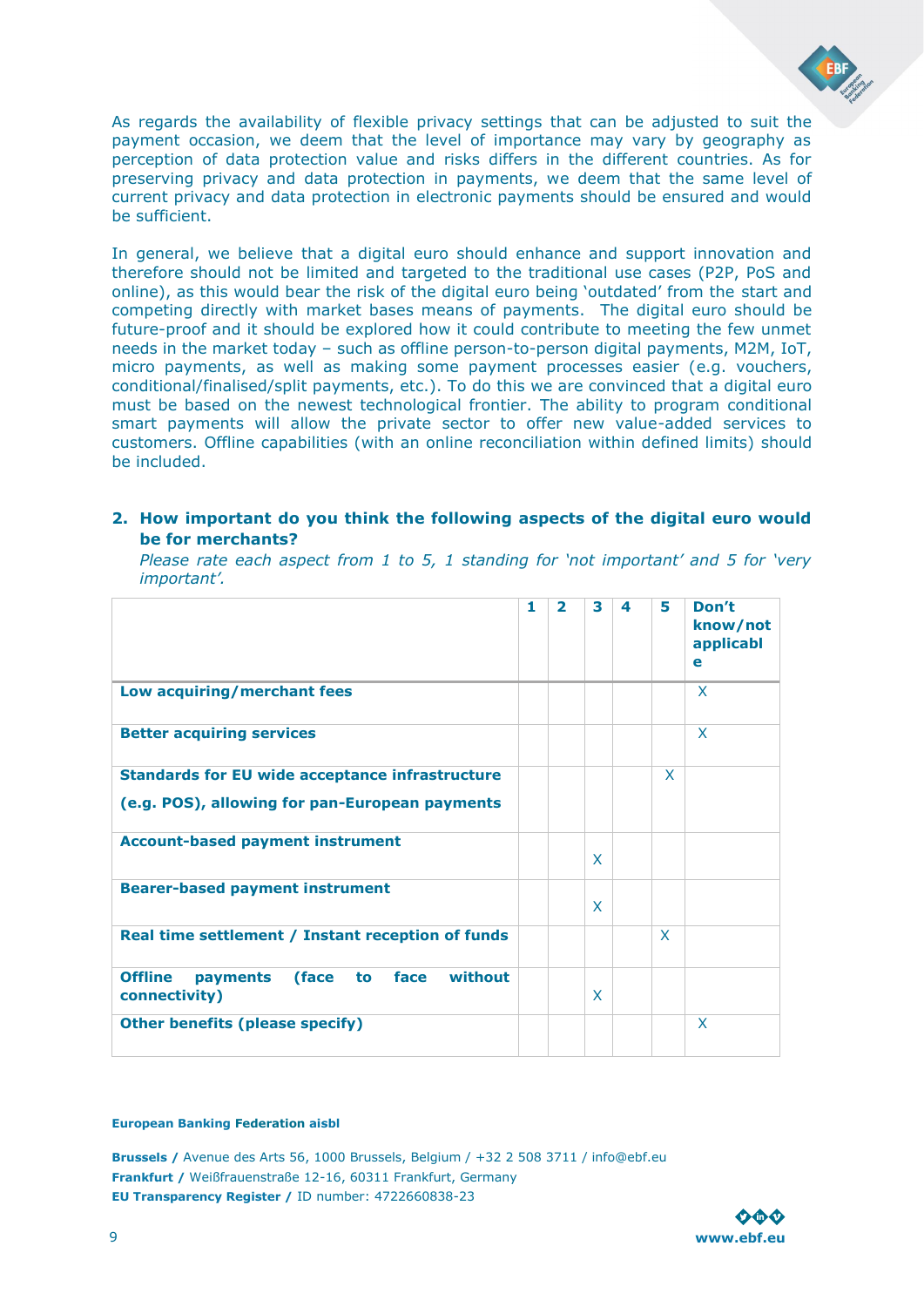

### **To the extent you deem it necessary, please explain the reasoning of your answers to question 2, providing quantitative evidence or estimates:**

For merchants, crucial factors for the acceptance of a digital means of payments include a high degree of adoption by their clients (i.e., consumers) and in the economic soundness of the whole project (investments and running costs). Technical aspects are rather subordinate to these factors. A digital euro would bring added value to consumers and merchants only if it allows the development of innovative use cases and payment solutions. Wide availability and user-friendly onboarding process are fundamental as well. One way of complementing the current digital payments offer would be to include a limited offline possibility in a digital euro.

Acquiring/merchant fees in place currently are low and have already dropped considerably. Merchants weigh fees on the basis of the functionalities and value-added services they offer and the conversion rates they get. We are concerned about the comparison between a digital euro and existing acquiring services when asked about providing "better acquiring services". It is not clear from the consultation what inefficiency in acquiring services a digital euro is intended to solve for merchants.

### **3. In view of the most important value-added features you consider a digital euro may bring to people (see question 1), in which payment situations do you think the digital euro would bring that added value for people?**

*Please rate each scenario from 1 to 5, 1 standing for 'no added value' and 5 for 'very significant added value'.* 

|                                                                                | 1            | $\overline{\phantom{a}}$ | 3 | 4 | 5 | Don't<br>know/not<br>applicable |
|--------------------------------------------------------------------------------|--------------|--------------------------|---|---|---|---------------------------------|
| Paying with / transferring digital euros to a<br>(natural) person face-to-face |              |                          |   |   | X |                                 |
| Paying with/transferring digital euros to a<br>(natural) person remotely       |              |                          | X |   |   |                                 |
| Paying for goods or services at a point of sale<br>(face-to-face)              | $\mathsf{x}$ |                          |   |   |   |                                 |
| Paying for<br>goods or services remotely<br>(ecommerce)                        | X            |                          |   |   |   |                                 |
| <b>Machine to machine Payments (Industry 4.0,</b><br>$IoT$ <sup>2</sup>        |              |                          |   | X |   |                                 |

<sup>&</sup>lt;sup>2</sup> Machine to Machine payments refer to smart contract based transfers of digital assets between machines such as autonomous cars, manufacturing machines, electricity charging stations and the like. Such transfers of digital assets are conditional upon meeting certain requirements which are coded into the smart contract. For smart contracts see [https://www.eublockchainforum.eu/video/educational/smart-contracts-simply-explained\).](https://www.eublockchainforum.eu/video/educational/smart-contracts-simply-explained)

#### **European Banking Federation aisbl**

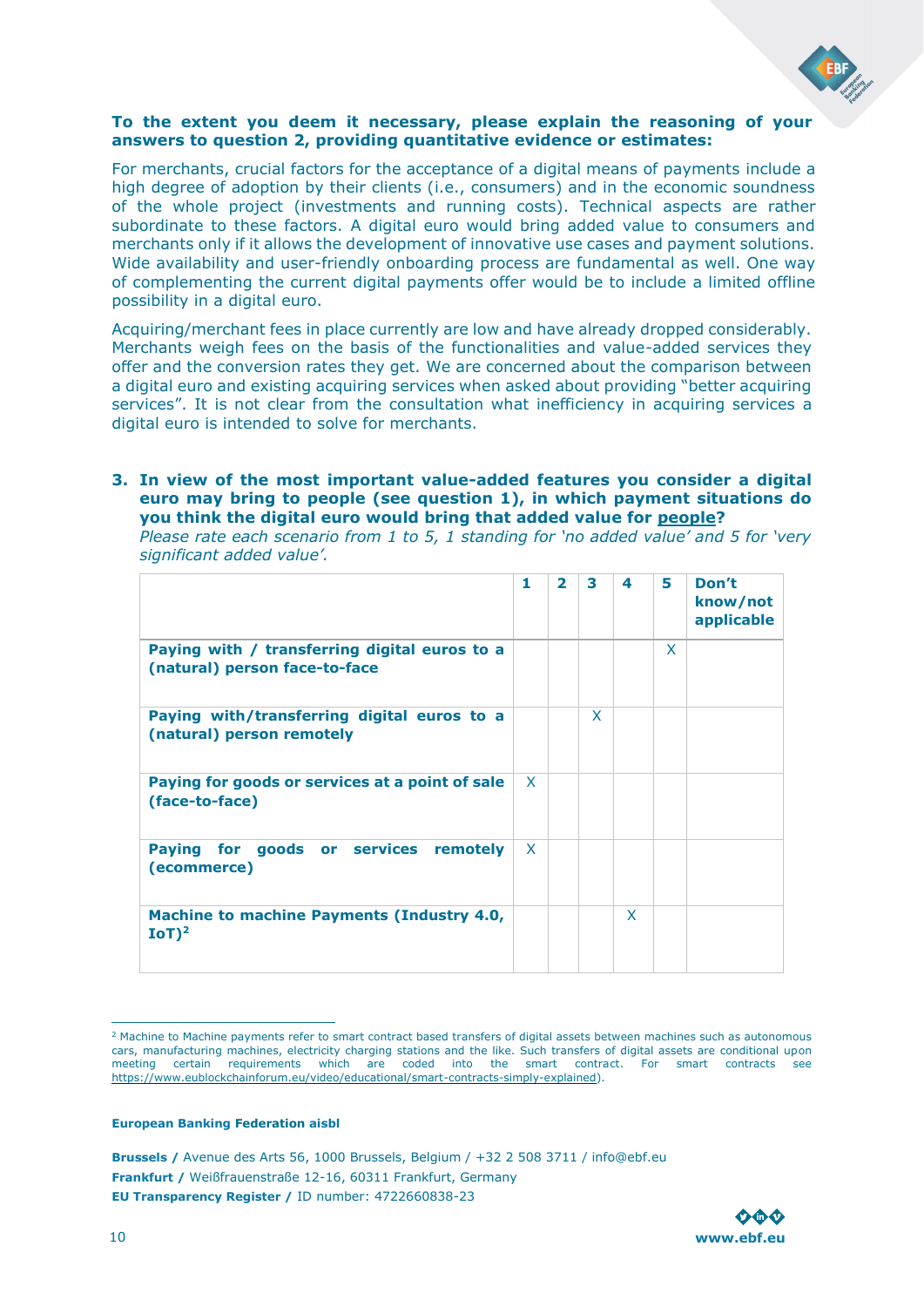| Paying in situations without connectivity $-$<br>offline face to face payments |  |  |  |
|--------------------------------------------------------------------------------|--|--|--|
| <b>Other situations (please specify)</b>                                       |  |  |  |

### **To the extent you deem it necessary, please explain the reasoning of your answers to question 3, providing quantitative evidence or estimates:**

European consumers and businesses already have access to a variety of payment methods and instruments to cover their different payment needs. A digital euro should complement the current payments offering and not compete with it, based on the "no crowding out" principle. For a digital euro to achieve this, it should be functionally different from the existing payment solutions and be equipped with a sustainable remuneration model for all parties involved and especially for the regulated PSPs that will distribute it. For a digital euro to be used by consumers and businesses it must provide value-added, be a new payment solution whose offer is superior or different to the existing ones. In any case, it is important to preserve the stability of the banking sector and avoid crowding out private electronic payments solutions and therefore jeopardising intermediaries' balance sheet.

Given the above, a digital euro should be targeted to use cases/payment needs that are currently not covered by the market. In this respect, we see the main opportunities for a digital euro to bring added value in:

- **Payments with offline functionality**, where a digital euro could provide the advantages of digital payments in situations where there is no connectivity. This should be combined with an online reconciliation periodically. Having said this, offline capabilities need further investigation. Any offline use of a digital euro needs to deal with the PSD2 provisions on strong customer authentication and digital linking to protect the funds holder from unauthorised payments and to provide AML/CFT controls.
- **Innovative payments**, which could include programmable payments. It is fundamentally important that a digital euro enables private intermediaries to develop new value-added services. For all these use cases, we consider that the ECB should only provide a digital euro as a ''raw material'' in a way that allows private intermediaries to develop services, as the private sector is much better situated in developing such solutions. A retail digital euro should leave ample room for intermediaries to develop business models for the development of these use cases.
- **Programmability features** should not be understood as *programmable money* (e.g. indefinitely limiting the purposes for which money can be used) but rather as *programmable transactions* based on smart contracts. In order for intermediaries to be able to develop innovative services based on programmability, the ECB should enable programmability also in the design of a digital euro. As such, programmability in digital euro could be based on a two-tier model to be adopted for the distribution: a first tier of programmability linked to policy decisions and therefore governed by the Eurosystem; a second tier enabling the provision of innovative services ensured by regulated PSPs. Enabling programmability at the "core" level could imply that all the changes made by the ECB to a digital euro are immediately transmitted directly to the users without intermediaries' intervention enabling an automatic policy decision enforcing (e.g., caps). If updates were needed for a digital euro, a decision by the ECB as issuer would directly be implemented on all digital euro issued. Examples could

#### **European Banking Federation aisbl**

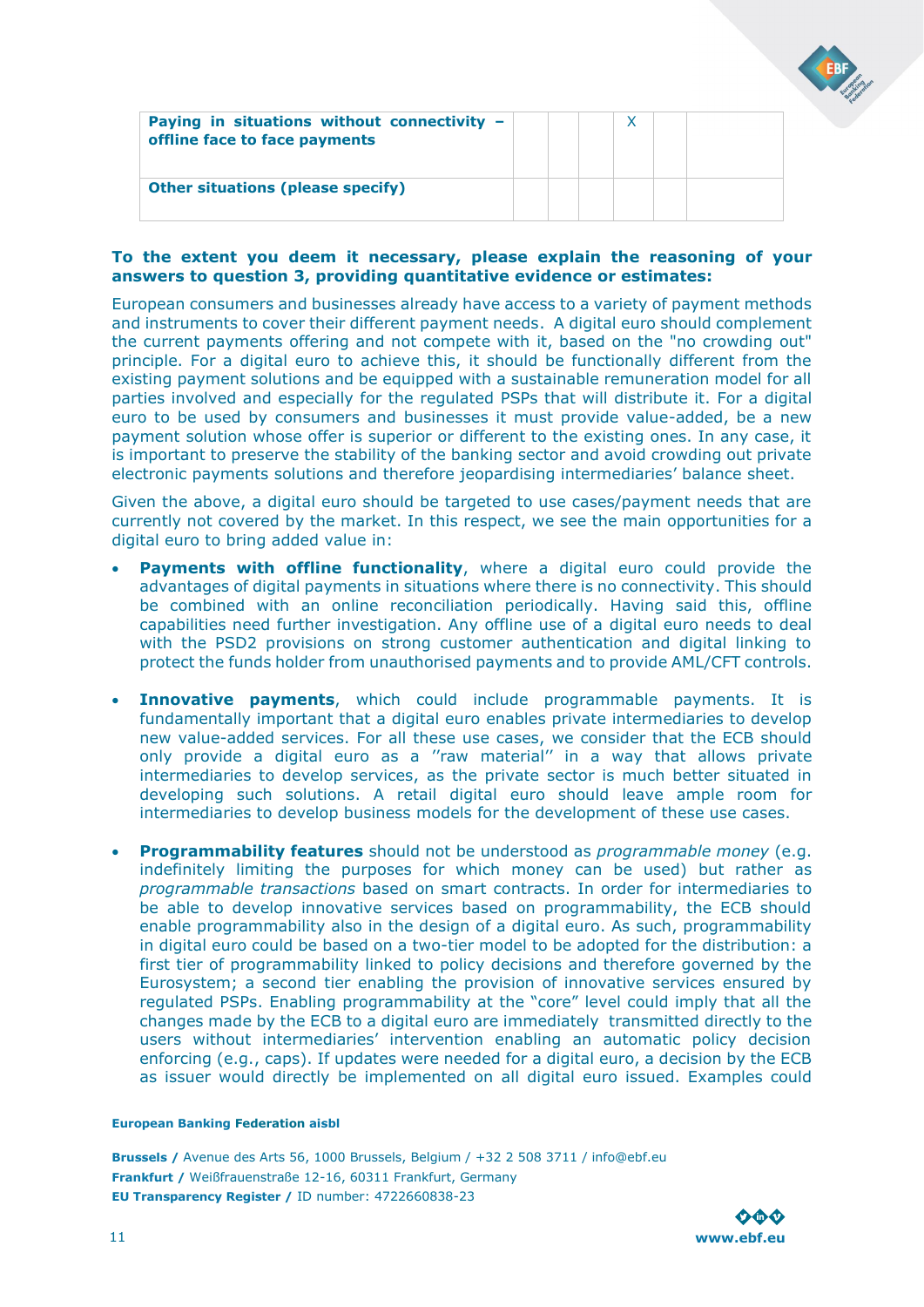

include changes on holdings or spending limits. It would be possible to encode realtime controls of regulatory requirements (e.g., AML, respect of thresholds) and policy choices performed by a digital euro infrastructure without delays in execution and human-intensive activities or third-party controls. Moving to the second tier, it would be possible for regulated PSPs to offer payment services shaped according to market needs, for both retail customers and corporates.

- Digital euro value-added features could also be seen in **M2M** (Machine to Machine) payments. M2M payments will be an important driver of payment innovation in the digital economy but could as well be based on private sector innovations and/or publicprivate cooperative initiatives, leveraging on the possibility to build value-added services on digital euro. However, it will be important to reconcile M2M payments with robust caps for digital euro holdings and limiting the impact on intermediaries' balance sheets.
- Moreover, looking at the different payment segments listed above, it is important to highlight that the P2P digital euro exchange is in some way inherent to the concept of money itself. It is not possible for a digital euro as a retail CBDC not to allow money exchanges among peers as this functionality is embedded in the idea of money and therefore should be allowed by definition, otherwise its existence as a currency would be questionable.
- In general, it is important to highlight that a central bank-issued retail digital euro will not sufficiently tackle all the challenges. We believe that Europe needs a comprehensive digital euro money ecosystem, consisting of retail and wholesale CBDC, as well as private sector solutions. At the same time, none of the use cases discussed above implies a need per se or a strict preference of a central bank-issued retail digital euro, as these use cases could also be fulfilled with commercial bank-issued digital currencies.
- **4. In view of the most important value-added features you consider a digital euro may bring to businesses/merchants (see question 2), in which payment situations do you think the digital euro would bring added value for businesses/merchants?**

*Please rate each scenario from 1 to 5, 1 standing for 'no added value' and 5 for 'very significant added value'.*

|                                                       | 1 | $\overline{\mathbf{2}}$ | 3 | 4 | 5 | Don't<br>know/not<br>applicable |
|-------------------------------------------------------|---|-------------------------|---|---|---|---------------------------------|
| Getting paid in physical shops,<br>marketplaces, etc. |   |                         | x |   |   |                                 |
| <b>Getting paid in e-commerce</b>                     | X |                         |   |   |   |                                 |

#### **European Banking Federation aisbl**

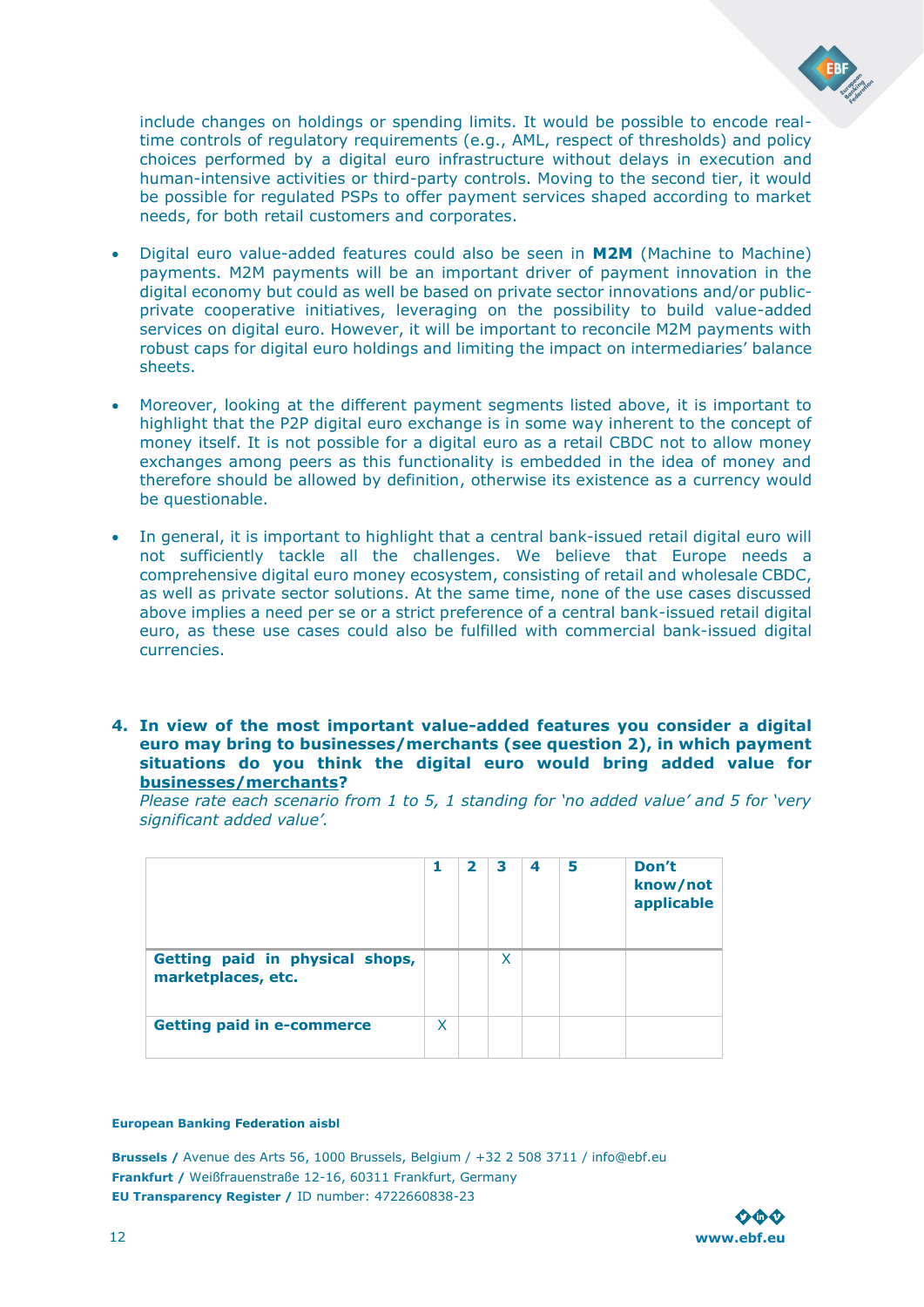

| <b>Paying invoices</b>                                                          |   | X |   |   |  |
|---------------------------------------------------------------------------------|---|---|---|---|--|
| <b>Trade finance</b>                                                            | X |   |   |   |  |
| <b>Machine to Machine payments</b>                                              |   |   |   | X |  |
| Paying in situations without<br>connectivity - offline face to face<br>payments |   |   | X |   |  |
| <b>Others (please specify)</b>                                                  |   |   |   |   |  |

### **To the extent you deem it necessary, please explain the reasoning of your answers to question 4, providing quantitative evidence or estimates:**

Please refer to our response on question 3 that discusses in general the use cases.

EU businesses and merchants already have access to robust, safe and sound payment systems as well as to efficient and secure digital means of payment. A digital euro could complement existing options for citizens as customers of businesses and merchants by adding to the strengths of cash and digital processes. A digital euro could add value for merchants, if it focuses on use cases that are not currently covered by existing payment solutions, allowing the development of innovative use cases and payment solutions based on programmability and interoperability. It is important to examine how the opportunities brought in by Distributed Ledger Technology (DLT) could be leveraged to provide businesses with new value-added services. Programmability features will probably be key in the future payments landscape and part of the value added by market actors. However, these use cases are in an early stage, and a variety of them can be envisaged, including possible changes of underlying economic interactions, such as Machine to Machine transactions and a growing number of Internet-of-Things devices, as well as the streamlining and simplification of processes that could also be achieved in a much more complicated manner without native programmability of money. Therefore, it is important to allow for the development of a digital euro that can accommodate native programmability of digital euro payments. Wide availability and a user-friendly onboarding process are fundamental too.

In order to make a digital euro attractive for merchants, an appropriate business model should be defined taking into account the innovative functionalities that a digital euro would offer and the related fees (acquiring services that properly fit merchants' needs).

Regarding the possibility of using a digital euro in trade finance, assuming it will be retailfocused and with low caps, it would not be useful for large-value payments in trade finance.

#### **European Banking Federation aisbl**

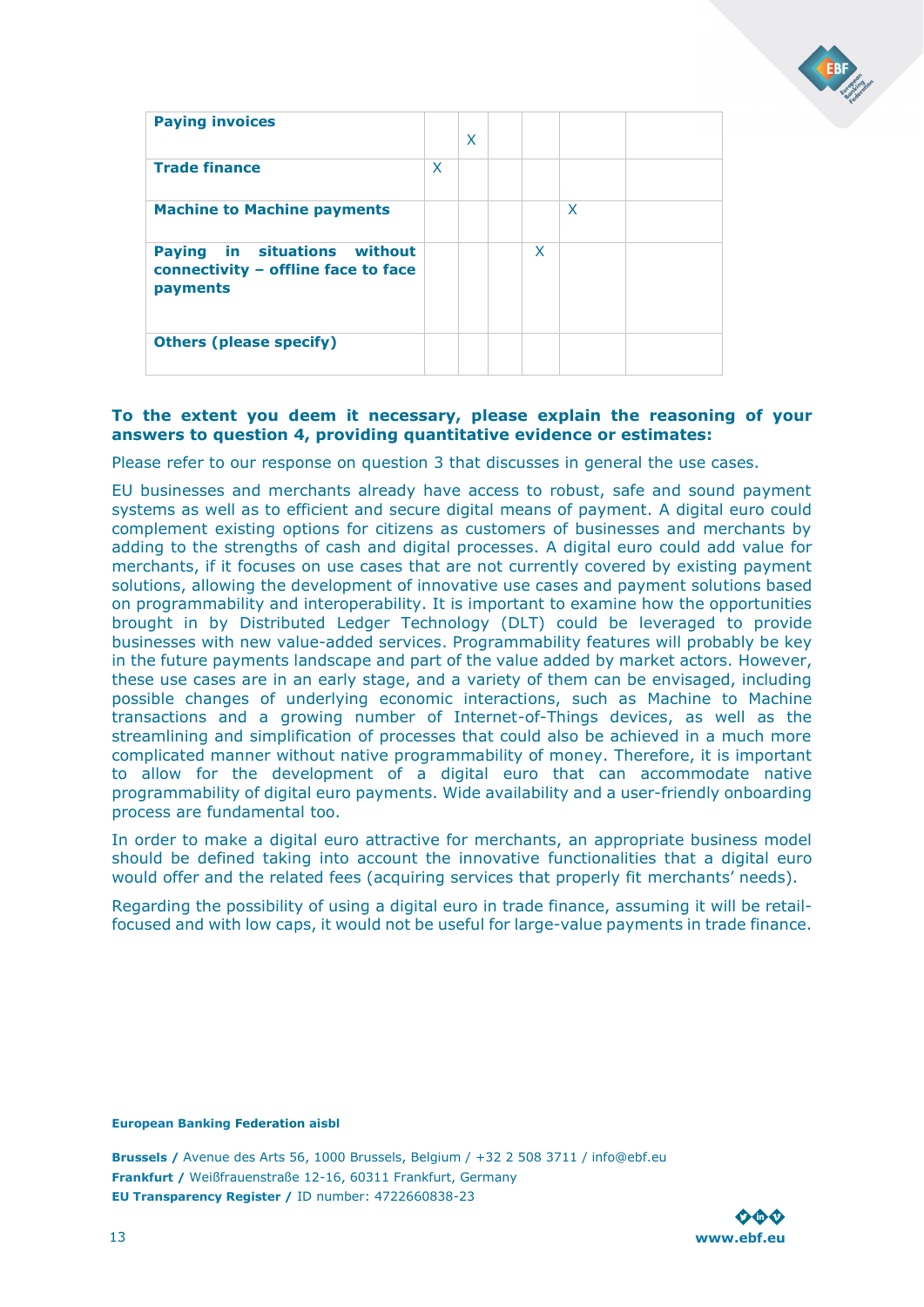### **5. How important would the following policy outcomes related to the possible issuance of a digital euro be in your opinion?**

*Please rate each objective from 1 to 5, 1 standing for 'not important at all' and 5 for 'very important '.* 

|                                                                                                                                                                              | 1            | $\overline{2}$ | 3 | 4 | 5 | Don't<br>know/not<br>applicable |
|------------------------------------------------------------------------------------------------------------------------------------------------------------------------------|--------------|----------------|---|---|---|---------------------------------|
| Providing access to public money in<br>digital form for everyone                                                                                                             |              |                | X |   |   |                                 |
| <b>Monetary sovereignty</b>                                                                                                                                                  |              |                |   | X |   |                                 |
| A stronger open strategic autonomy<br>for the EU                                                                                                                             |              | X              |   |   |   |                                 |
| A<br><b>broader</b><br>digital<br><b>access</b><br>to<br>payments for people with less<br>digital skills, disabilities, or other<br>physical vulnerabilities                 |              | X              |   |   |   |                                 |
| broader<br>A<br>digital<br><b>access</b><br>to<br>payments for unbanked people (i.e.,<br>without bank account)                                                               |              | X              |   |   |   |                                 |
| for<br><b>Enabling</b><br>pan-European<br>payments                                                                                                                           |              | X              |   |   |   |                                 |
| <b>Preserving</b><br>privacy<br>data<br>and<br>protection in payments                                                                                                        | $\mathsf{x}$ |                |   |   |   |                                 |
| Development of the EU's digital<br>economy innovation                                                                                                                        |              |                | X |   |   |                                 |
| <b>Facilitating the provision of Europe-</b><br>wide private payment solutions                                                                                               | X            |                |   |   |   |                                 |
| <b>Providing</b><br><b>European</b><br>public<br>a<br>alternative to the emerging new<br>payment solutions such as crypto<br>assets, stablecoins and foreign<br><b>CBDCs</b> |              |                |   |   |   | X                               |
| <b>Decrease payment costs</b>                                                                                                                                                | X            |                |   |   |   |                                 |
| <b>Other (please specify)</b>                                                                                                                                                |              |                |   |   |   |                                 |

#### **European Banking Federation aisbl**

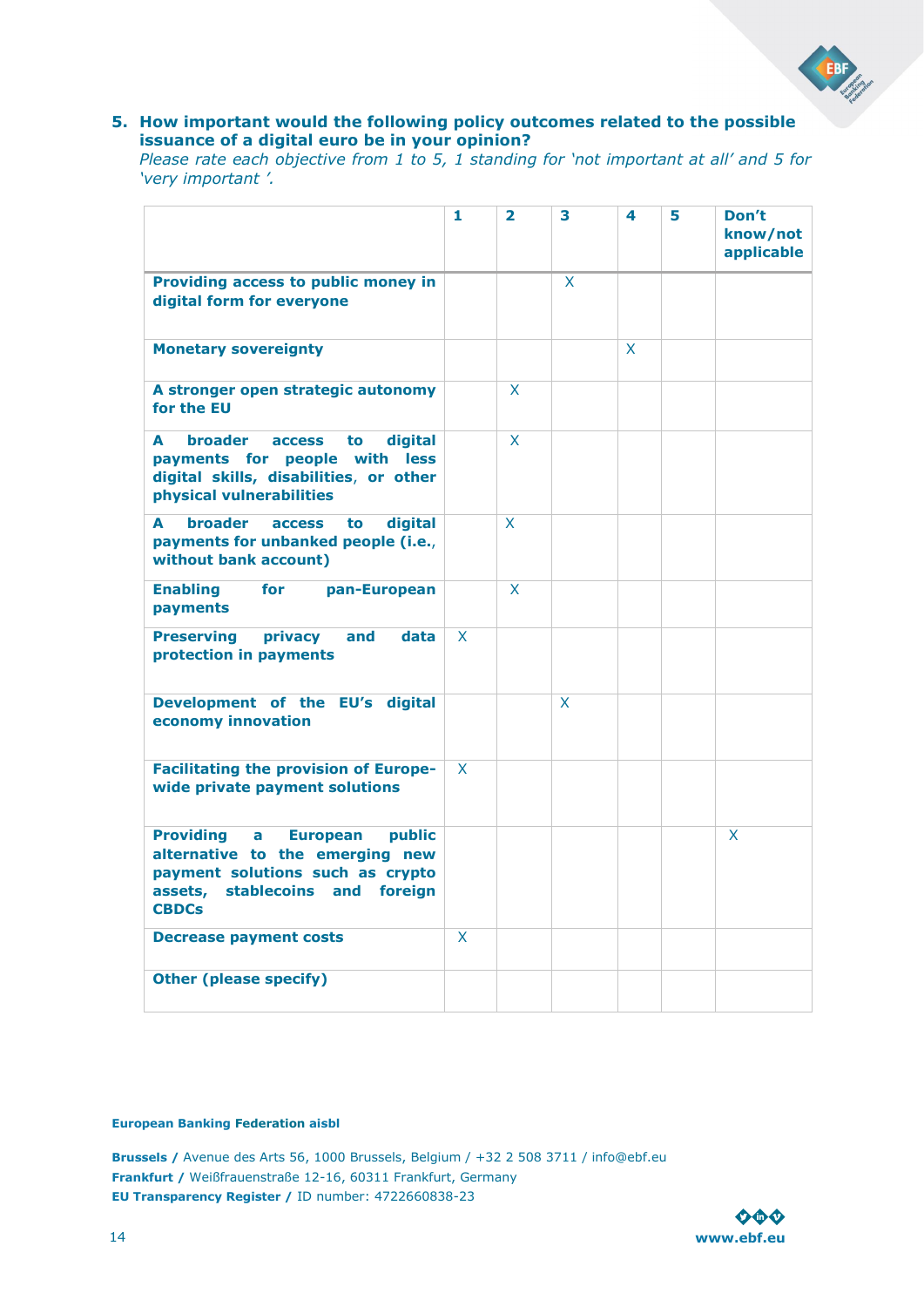

### **To the extent you deem it necessary, please explain the reasoning of your answers to question 5, providing quantitative evidence or estimates:**

While a digital euro could serve a number of the mentioned policy goals, each policy goal itself would require specific design features for a digital euro. It cannot (optimally) serve all goals with one set of design features. Some policy goals like the international role of the euro and improved cross-border/FX payments could be best served by the introduction of a wholesale digital euro, rather than a retail one. In addition, initiatives that are being developed by the BIS at the international level should be taken into account.

It would also be important for the industry to have clarity on the different policy initiatives and priorities set by the authorities, for instance it is not clear how the initiatives on instant payments and digital euro would go together and not overlap.

The financial sector could also offer through private initiatives some of the potential advantages of CBDCs. Private stablecoins and tokenised bank deposits issued by regulated entities could enable for example the advantages of programmable money without jeopardising financial intermediation and credit provision. In the wholesale space, reservebacked wholesale digital payments systems could be an alternative to wholesale CBDCs.

As to the specific policy goals:

- **Providing access to public money:** the need to provide additional access to public money via a digital euro is foremost a political decision. If the use of cash declines significantly as a payment instrument, it may be necessary to provide an alternative (CBDC) to citizens to preserve the monetary anchor. However, it will be key to determine how much the use of cash has to be reduced before this monetary anchor is endangered and action is needed. While the use of cash as payment instrument is decreasing in the eurozone, the total volume of cash in circulation remains stable or is even growing. This policy objective should not contradict with the need to avoid negative impacts for the financial system. Also, a digital euro should not become a store of value.
- **Strategic autonomy:** To maintain European monetary sovereignty and reinforce the EU's strategic autonomy, a digital euro must become a real alternative to global stablecoins and to other CBDCs. Considering the key role that a digital euro could play in the area of payments, it is fundamental that this instrument offers innovative features that stimulate demand for it, thus preventing it from being cast aside by other solutions (foreign central banks digital currencies or private stablecoin initiatives). Only in this way a digital euro could be adopted by EU citizens and its uptake would help the ECB's objective in maintaining the monetary sovereignty. The ECB should be ambitious in its design of a digital euro and provide competitive features (programmable/offline), ensuring that it is competitive, future-proof, and drives payment innovation. If a digital euro has to contribute to monetary sovereignty and strategic autonomy, the distribution model must ensure that the role of intermediary is assigned to supervised European players. At the same time, a wholesale digital euro should be explored to further strengthen the EU's strategic autonomy and monetary sovereignty.
- **Enabling pan-European payments:** A digital euro should be functionally different from current electronic payment instruments and, at the same time, easy to integrate into the existing banking system. Such an approach would not crowd out private sector initiatives or existing private sector offer. A digital euro needs to be seen as a powerful raw material for payments, that can be used by supervised intermediaries to build up new, innovative services. A retail digital euro could reduce dependency of existing

#### **European Banking Federation aisbl**

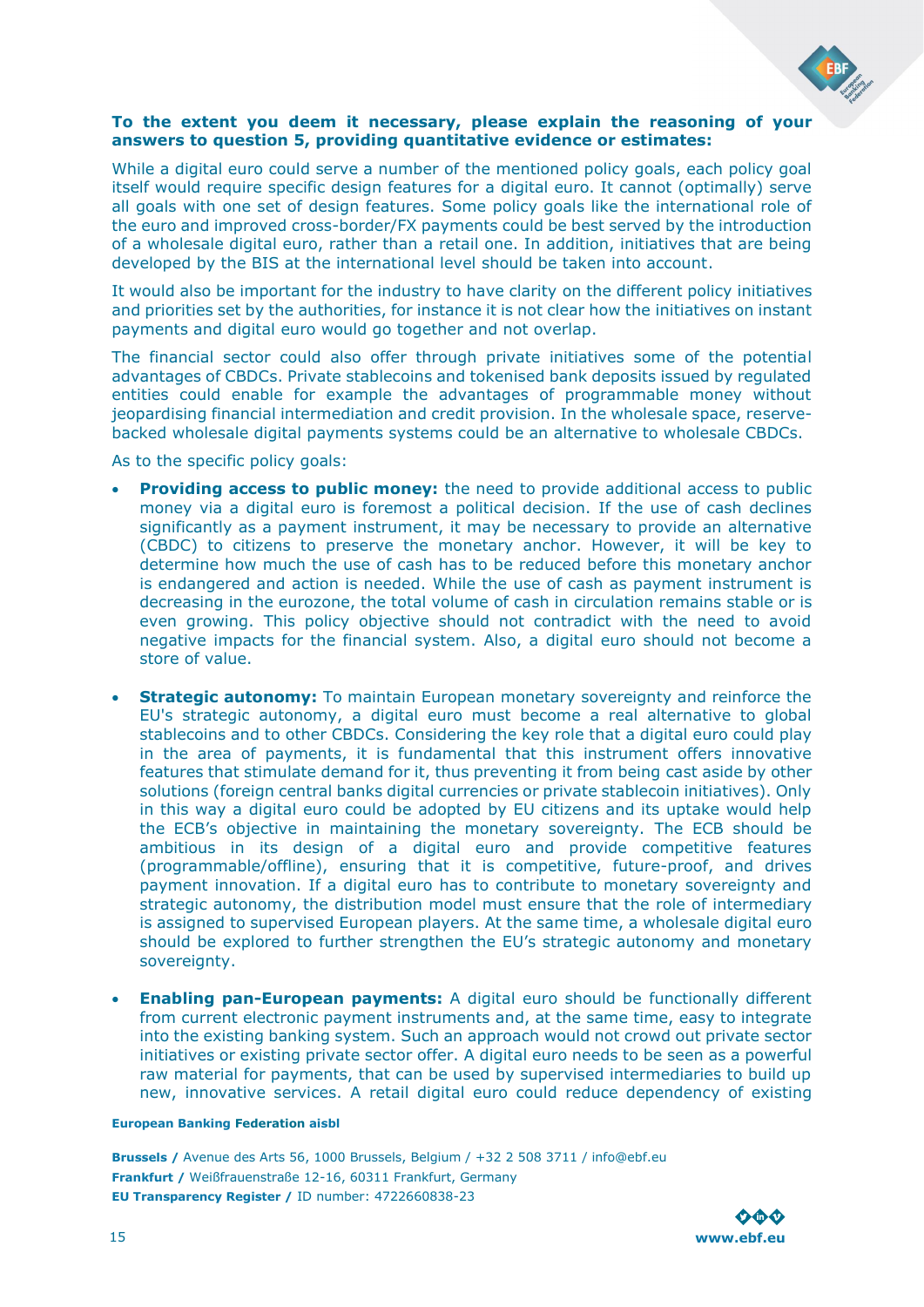

payment providers and provide a pan-European payment scheme. However, to create a pan-European payments infrastructure would require the development of a payment layer, that is separate from the currency layer. The mere issuance of a digital euro (being a currency layer) is not sufficient to develop a single European payment layer: a "scheme" and infrastructures are also needed. It is noted though that, if a digital euro is designed in a way to replicate the existing payments offer, there is a major risk that the vast investments which would have to be undertaken by payment providers would reduce their capacity to invest in truly innovative and value-added services.

- **Financial inclusion:** We do not see an issue of financial inclusion pertaining to the access to payment services and payment accounts in the EU, and in particular an issue that would be remedied by a digital euro. In our view, an important obstacle for inclusion is the lack of digital skills. If a digital euro aims to create more financial inclusion and simplify access to digital payments, specific design features should be explicitly considered, taking into account this obstacle. Given the high level of account penetration in the EU, a digital euro will hardly increase payment account inclusion.
- **Stablecoins:** In order to provide an alternative to foreign stablecoins and (retail) CBDCs, a digital euro should offer competitive features. It is important to explore the possibility of operating a digital euro on existing DLT networks, where money with legal tender status could facilitate asset transmission. Also, in order to facilitate private sector innovation, we welcome the EU Regulation on Markets in crypto-assets (MiCAR) which will allow for well-regulated euro-denominated private stablecoins. However, currently a large part of the use of stablecoins and cryptocurrency is related to aspects that will not (and should not) be linked to a central bank issued digital euro: (pseudo)anonymity and speculation. The only use case that appears to have a reasonable overlap between crypto/stablecoins and a CBDC is international transfers. That use case is however not yet considered.
- **Innovation:** If a digital euro is not properly designed, it will be neither necessary nor sufficient to promote innovation in payments. A digital euro will bring added value to consumers and merchants, only if it allows the development of innovative use cases and payment solutions, for example based on programmability and interoperability.
- **Decrease of costs:** It is important not to set the expectation that a digital euro will reduce payment costs. An appropriate compensation model for intermediaries is needed to keep incentives to provide services and innovate. In addition, as a retail digital euro would co-exist with private payment instruments that are already in place, it would inflict additional cost for both merchants and consumers, either directly or indirectly. The argument of decreasing the cost of payments should therefore not be used as an argument in favour of a digital euro.
- **Accessibility:** it is important to highlight that digital payment solutions need to be made accessible to people with disabilities. This attention should be accompanied by appropriate information dissemination initiatives at European and national level to raise awareness of the instrument's objectives, potential and ways of using it.
- **Preserving privacy and data protection in payments:** data privacy and protection are already ensured by current digital payment means; therefore, a digital euro is not needed for the purpose of ensuring these.

#### **European Banking Federation aisbl**

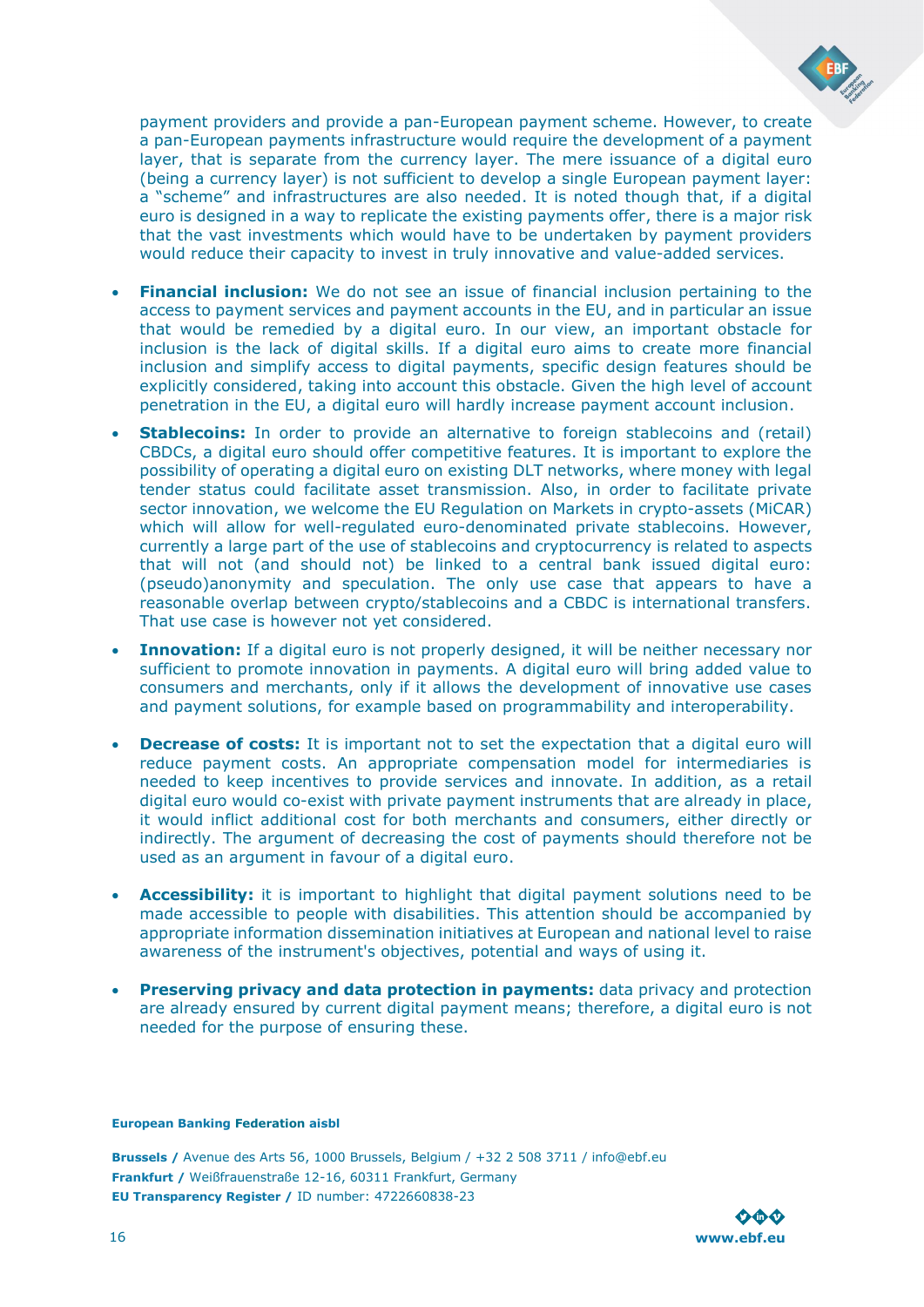

Instead of introducing a retail digital euro only, a whole ecosystem of digital money is important in order to reach many of the above-mentioned policy objectives, because the central bank's proposal alone will not secure Europe's digital and monetary sovereignty. The banking industry with their specific solutions needs to be involved as well. For instance, commercial bank money tokens are important for corporate customers. A functioning bank money token is the basis for Industry 4.0 as it will help to create highly automated processes and more innovative, seamless cooperation in the European industry, and is therefore a key factor to Europe's strategic autonomy. Therefore, in addition to a central bank-issued digital euro, more advanced payment solutions developed by the banking industry will also play a major role in future. Tokenised commercial bank money should be enabled, and existing payment systems should allow for DLT-based business processes in order to create payment solutions to complement a retail digital euro. A holistic CBDC project of the ECB should also explore the possible introduction of wholesale CBDC in order to fully exploit the advantages of DLT in capital markets. In the wholesale space, reserve-backed wholesale digital payments systems could be an alternative to wholesale CBDCs.

### **6. What aspects or features of the digital euro would be important to support financial inclusion?**

*Please rate each aspect from 1 to 5, 1 standing for 'not important' and 5 for 'very important.* 

|                                                                                     | 1 | $\overline{2}$ | 3 | 4 | 5 | Don't<br>know/not<br>applicable |
|-------------------------------------------------------------------------------------|---|----------------|---|---|---|---------------------------------|
| <b>Easy process of onboarding</b>                                                   |   |                |   |   | X |                                 |
| No need for bank account                                                            |   |                | X |   |   |                                 |
| payment process (initiating<br>and<br>Easy<br>authenticating a payment transaction) |   |                |   | X |   |                                 |
| <b>Accessible</b><br>device for<br>payments<br>(e.g.,<br>chipcards)                 |   |                |   | X |   |                                 |
| <b>Enabling of offline, peer-to-peer transactions</b>                               |   |                |   | X |   |                                 |
| <b>Other (please specify)</b>                                                       |   |                |   |   |   |                                 |

### **To the extent you deem it necessary, please explain the reasoning of your answers to question 6, providing quantitative evidence or estimates:**

The EU, and even more specifically the euro area, does not have a problem of financial exclusion that in itself would call for the issuance of a digital euro. Legal provisions are well in place (e.g., Payment Accounts Directive) to ensure that citizens (including e.g., asylum seekers) have access to a basic payment account and the related banking services. These provisions need to be balanced continuously with other legal provisions, most importantly related to Anti Money Laundering, Countering the Financing of Terrorism and Know Your Customer obligations. These legal obligations should also apply in case banks

#### **European Banking Federation aisbl**

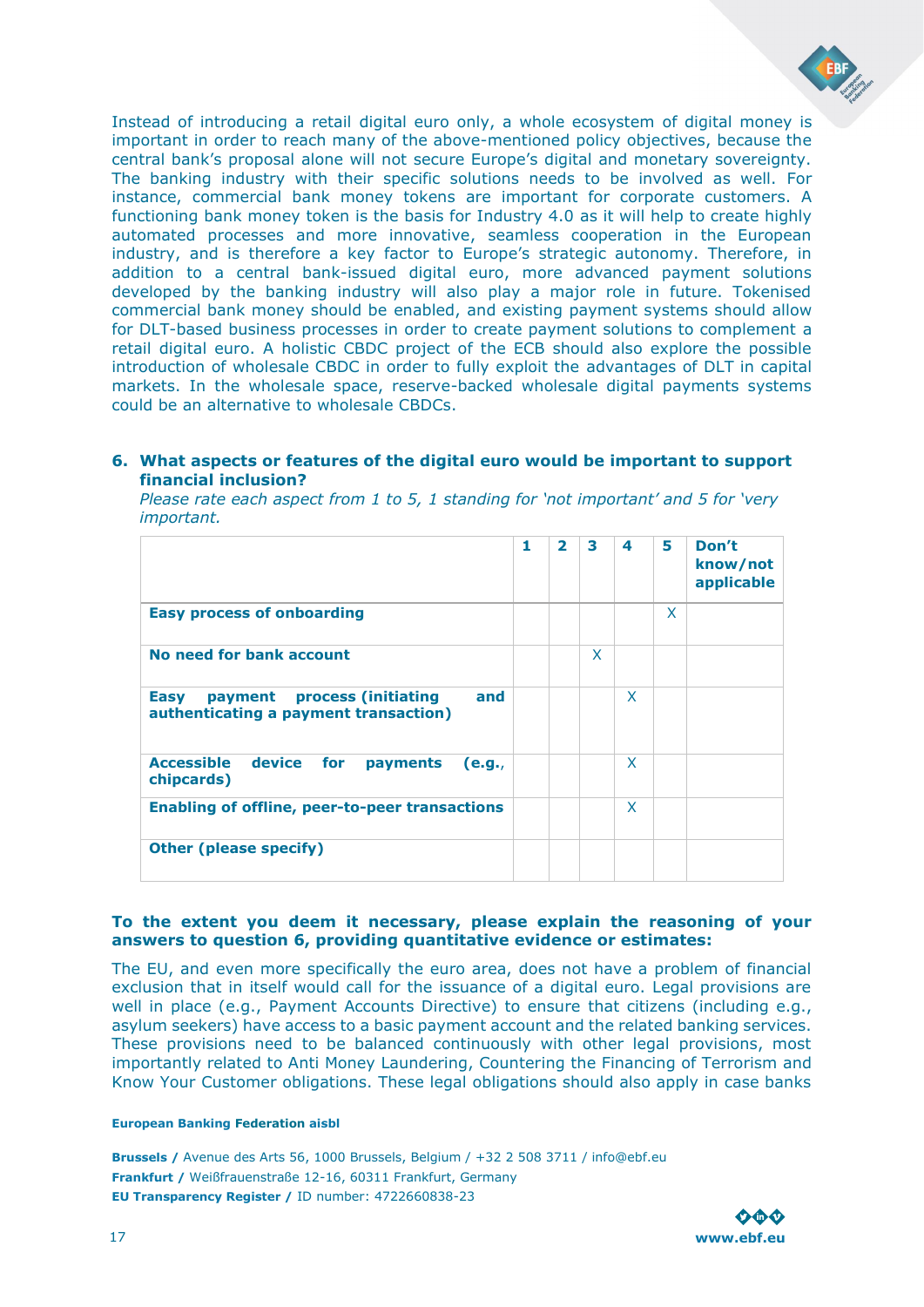

are intermediating a digital euro, therefore in terms of financial inclusion, little impact could be expected.

Furthermore, the issue of financial inclusion – especially in view of digital finance - is often linked to the question of access to digital devices and infrastructure such as smartphones and reliable connectivity, which will be necessary to have access to a digital euro. In this sense, a digital euro could end up hindering financial inclusion efforts, if no targeted measures to improve digital inclusion are implemented in parallel. Therefore, due attention should be paid to inclusion and accessibility in order to ensure a wide adoption from every segment of citizens, not only for digital native customers.

Complexity in onboarding is often proportional to the number of controls that must be performed: this is why we consider necessary that onboarding activities would be proportionate to the effective benefits associated with each of the steps of the process. In other words, if a specific control does not affect the conclusion of the onboarding process, it should be simply skipped, improving the customer experience. On the other hand, if the essential controls to be executed during onboarding are equal to the ones requested for bank KYC, this will result in an "automatic" onboarding for bank customers, following their request. In our opinion, the basic onboarding process can be summarised as checks certifying the identity of the applicant and the absence of other digital euro payment instrument in the possession of the prospective user.

### <span id="page-17-0"></span>**2. THE DIGITAL EURO'S ROLE FOR THE EU'S PAYMENT SYSTEMS AND THE DIGITAL ECONOMY**

### <span id="page-17-1"></span>**2.1. The digital euro's role in supporting pan-European payments and strengthening Europe's open strategic autonomy**

**7. What aspects or features of the digital euro would be important to support pan European payments and to strengthen Europe's open strategic autonomy?** 

*Please rate each aspect from 1 to 5, 1 standing for 'not important' and 5 for 'very important.* 

|                                                                                                                                                                                                                                                     | 2 | з | 4 | 5 | Don't<br>know/not<br>applicable |
|-----------------------------------------------------------------------------------------------------------------------------------------------------------------------------------------------------------------------------------------------------|---|---|---|---|---------------------------------|
| A new form of pan-European instant<br>digital payment complementing the<br>existing offer for point of sale (POS, face<br>to face payments in e.g. shops) and e-<br>commerce without a (quasi) universal<br>acceptance in physical and online shops |   |   | X |   |                                 |

#### **European Banking Federation aisbl**

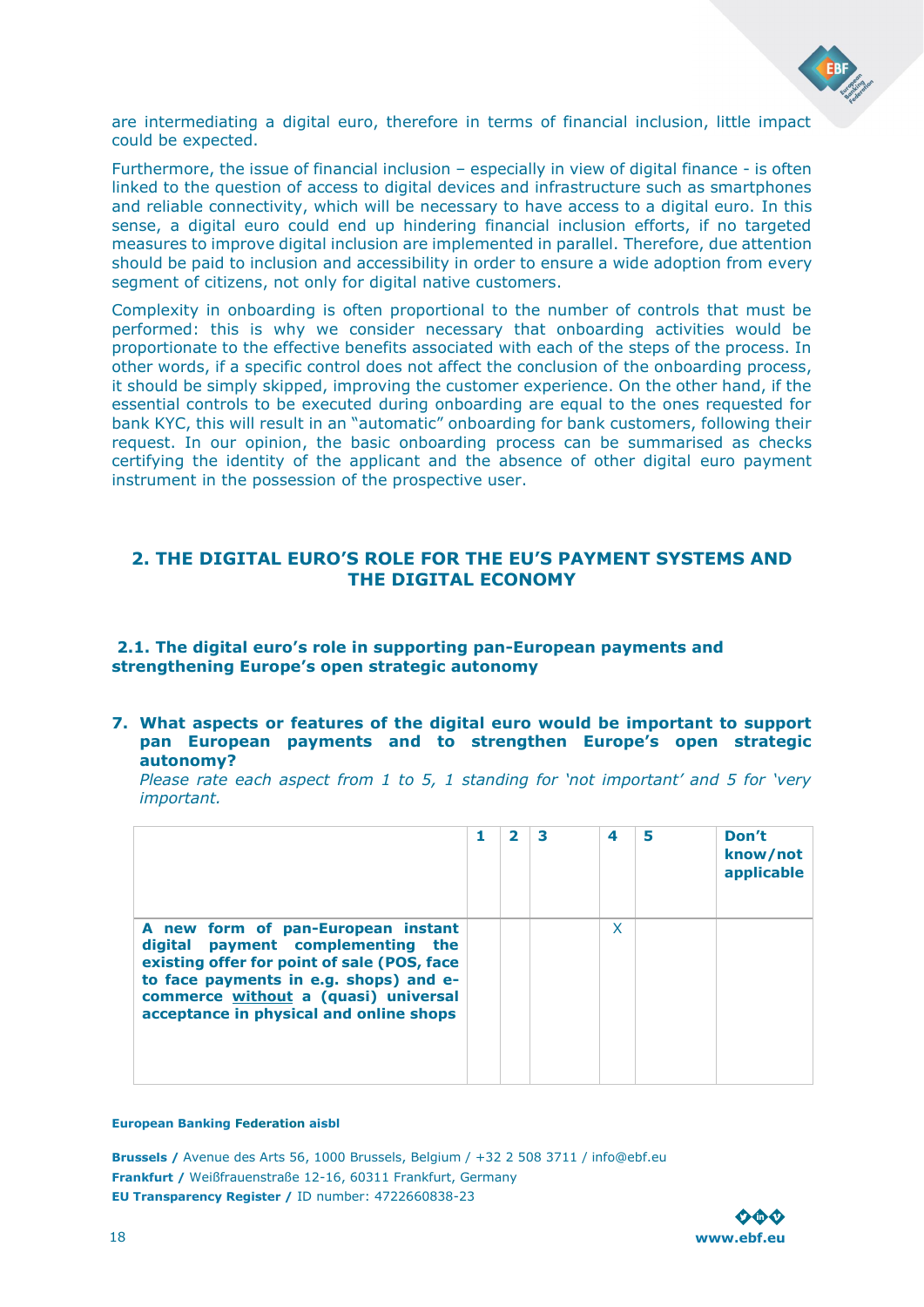| A new form of pan-European instant<br>digital payment complementing the<br>existing offer for point of sale (POS, face<br>to face payments in e.g. shops) and e-<br>commerce with a (quasi) universal<br>acceptance in physical and online shops |              | X. |              |  |
|--------------------------------------------------------------------------------------------------------------------------------------------------------------------------------------------------------------------------------------------------|--------------|----|--------------|--|
| A public digital means of payments that<br>can be offered through all available<br>payment solutions                                                                                                                                             | $\mathsf{x}$ |    |              |  |
| A digital payment means allowing for<br>online third-party validation<br>of.<br>transactions                                                                                                                                                     |              |    | X            |  |
| A digital payment means allowing for<br>offline peer-to-peer transactions                                                                                                                                                                        |              |    | $\mathsf{x}$ |  |
| A digital means of payment offering<br>programmable payment features                                                                                                                                                                             |              |    | X            |  |
| <b>Other (please specify)</b>                                                                                                                                                                                                                    |              |    |              |  |

### **For those aspects you deem most important, can you explain why?**

Pan-European payments should be supported by an environment that:

- Allows and supports viable and adequate business models to all players involved;
- Fosters innovation such as payments programmability and responds to new market needs;
- Is flexible enough to cover future use cases;
- Considers and values existing and efficient solutions, and leaves room for private innovation and investments.

If a digital euro aspires to play a key role in the area of payments, it is fundamental that this instrument offers innovative features that stimulate demand for it.

As far as the EU strategic autonomy is concerned, we need to take into account that facilitating the usage of a digital euro in the e-commerce payment segment could entail unintended consequences. Today, a large part of the European e-commerce is captured by non-EU tech players, and a digital euro – without the right design – would reinforce the commercial position of BigTechs rather than strengthen EU open strategic autonomy (in the case where a digital euro would be enabled for e-commerce payments, with a merchant fee that (if any) would be lower than current ones, this would result in a discount for Bigtechs 'paid' by European PSPs).

A digital euro should differentiate substantially from current P2P and POS private payment solutions to gain traction as a viable alternative, whilst not crowding out private payment instruments. Universal acceptance (as a currency) in itself will not drive consumer

#### **European Banking Federation aisbl**

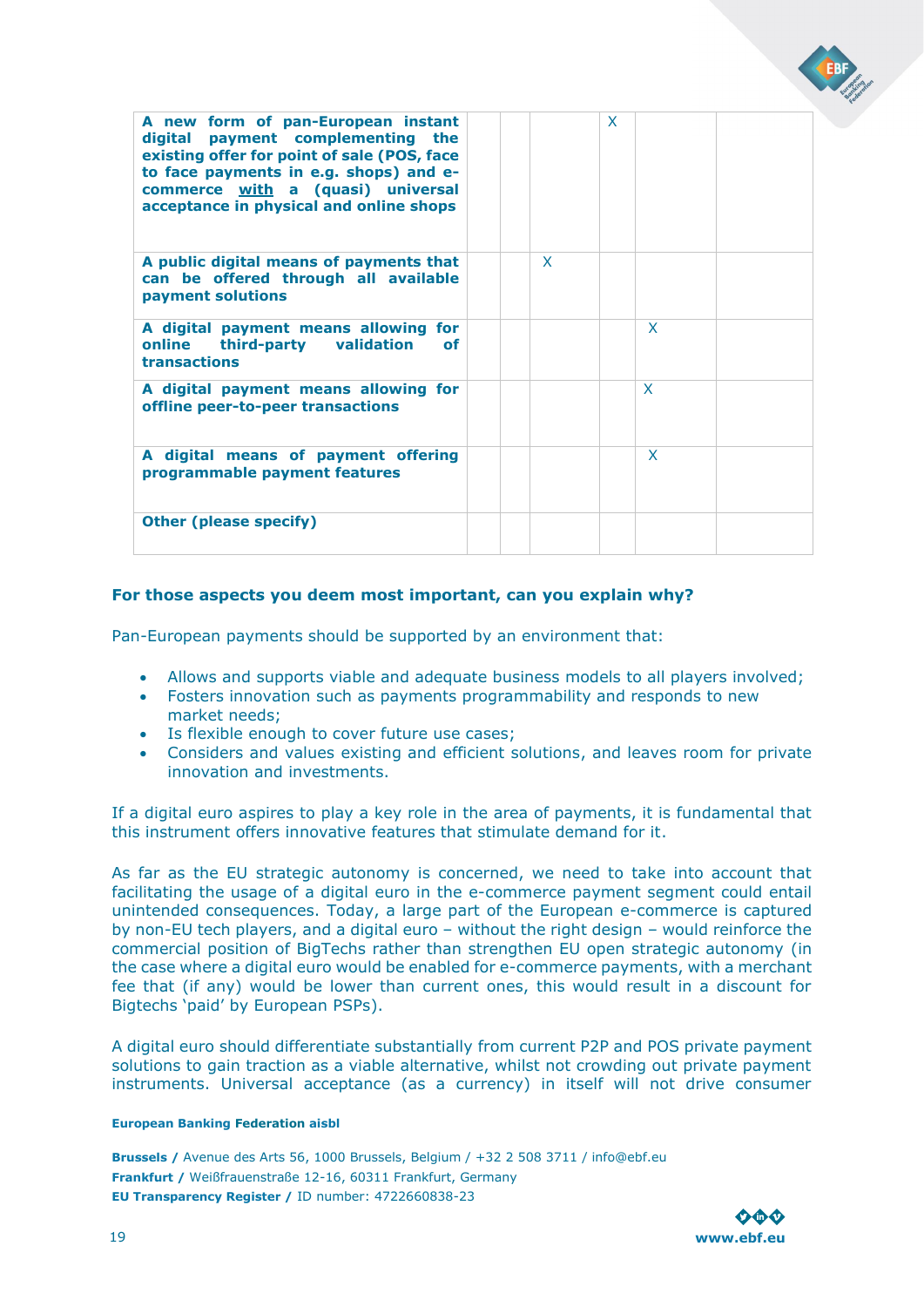

adoption as long as private solutions fulfil end-user needs and/or offer superior features (i.e. a superior payment method). Any measures to introduce mandatory acceptance should be carefully designed in order not to affect the level playing field between different means of payment, specially not to "crowd-out" currently existing solutions that are very efficient. Adoption should be market-driven, based on the benefits and ease of use of payments in digital euro.

Offline payments could serve as an alternative to payments that are currently done in cash, as well as a fall-back to online payment methods. It should be noted that offline capabilities could be developed also on private payments solutions, supporting increased resilience in the European payments landscape.

Programmability features will be key in the future payments landscape and will be part of the value-added features by market actors. For Europe's open strategic autonomy, a digital means of payment offering programmable payment features is critical. Although at this stage it is not easy to identify which use cases would require programmability, we must be prepared for future use cases to emerge (e.g. those related to cross-border payments in search of efficiency gains). To compete with foreign CBDCs and crypto, we need a digital euro at the technological frontier. The ECB should not issue a means of payment that is not ready for the economy of the future.

The ease of uptake for the merchant and ease of use for the consumer must be central in any digital euro considerations, to make a compelling offer to the market, which already provides many well-working, low-cost alternatives for digital payments to consumers. Innovative added services offered by the industry, e.g. as part of their proprietary wallet solutions, should be a key cornerstone of the integrative ECB's digital euro project from early on.

### **8. How would the following aspects of a digital euro support a diversified and competitive retail payments market, where a variety of payment service providers offer a broad range of payment solutions?**

|                                                                                                                                                              | positively<br>affect | negatively<br>affect | does<br>not<br>affect | Don't<br>know/not<br>applicable |
|--------------------------------------------------------------------------------------------------------------------------------------------------------------|----------------------|----------------------|-----------------------|---------------------------------|
| Allowing for the distribution of the $ X $<br>digital euro to take place through<br>requlated financial intermediaries<br><b>(Payment Service Providers)</b> |                      |                      |                       |                                 |
| Offering another form of central bank<br>money in the context of a declining use<br>of cash for payments                                                     | $\mathsf{X}$         |                      |                       |                                 |

#### **European Banking Federation aisbl**

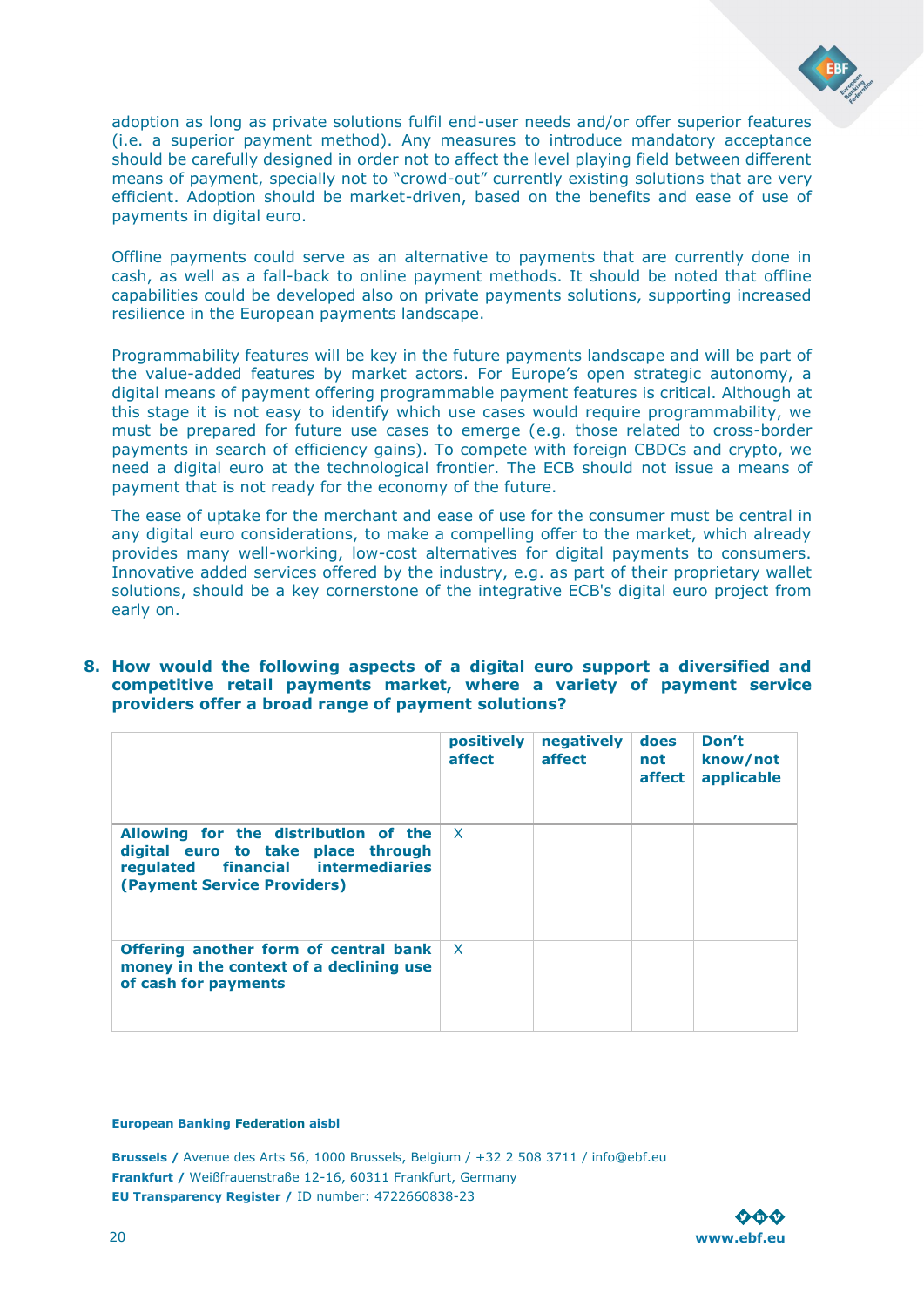| Existence of holding caps or interest<br>and fees on large holdings to limit the<br>store of value in the form of digital<br>euros (for financial stability reasons) | <b>X</b> |  |  |
|----------------------------------------------------------------------------------------------------------------------------------------------------------------------|----------|--|--|
| Using the digital euro acceptance<br>network to foster pan-European private<br>sector initiatives                                                                    | X.       |  |  |
| <b>Other (please specify)</b>                                                                                                                                        |          |  |  |

### **To the extent you deem it necessary, please explain your reasoning and provide quantitative evidence or estimates.**

Please note that our responses above only refer to the desirability of the specific features listed, in the event that a digital euro is issued.

- Offering another form of central bank money in the context of declining use of cash for payments in the long run, could positively affect the retail market but at the same time could also crowd out private initiatives.
- Distribution through regulated financial intermediaries would be a precondition to mitigate financial crime risks, as well as help preserve financial stability and the role of banks in financing the economy, provided a sustainable business model could be developed.
- Limits on the holding of a digital euro are necessary to avoid large deposit shifts from banks and thus maintain financial stability. However, restrictions should be defined in legislation and not in the central bank's policy toolbox.
- Acceptance network to foster pan-European private sector initiatives: being able to use the digital euro acceptance network for pan-European private sector initiatives could be a catalyst for the general adoption of electronic payment means by European merchants. This would also allow payment users to choose the payment solution that best suits their needs.

### <span id="page-20-0"></span>**2.2. The digital euro's role for the digital economy**

**9. How important the following possibilities for the use of a digital euro would be to support the development of the EU's digital economy?** 

*Please rate each aspect from 1 to 5, 1 standing for 'not capable at all' and 5 for 'very capable '*.

|                                                                                                                       | כ |  | 5 | Don't<br>know/not<br>applicable |
|-----------------------------------------------------------------------------------------------------------------------|---|--|---|---------------------------------|
| <b>Possibility</b><br>for<br>programmable<br>payment<br>functionalities provided through the digital euro<br>solution |   |  | X |                                 |

#### **European Banking Federation aisbl**

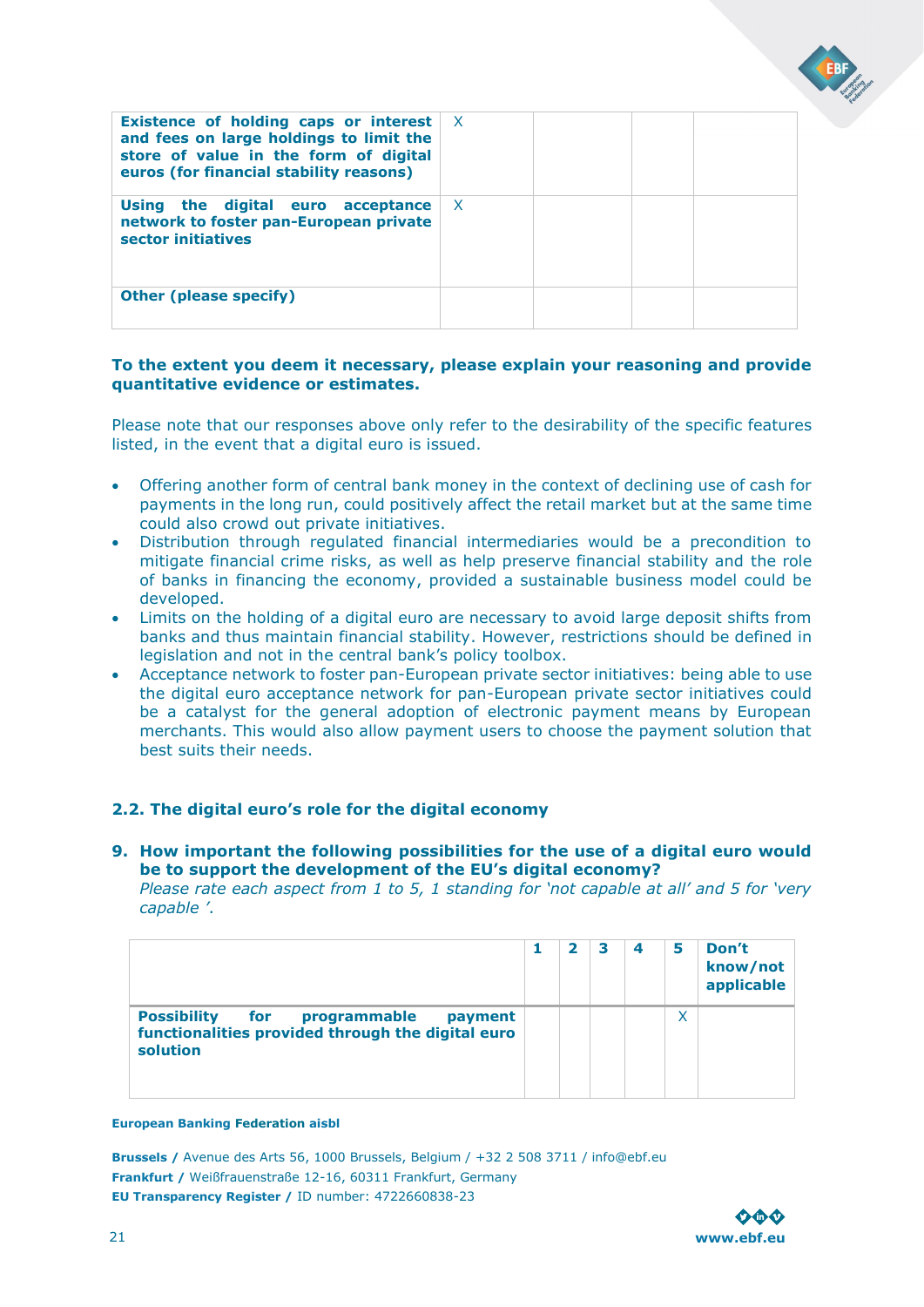| <b>Possibility for integration with other payments</b><br>solutions (independent of what technology they<br>use)                                              | X. |   |  |
|---------------------------------------------------------------------------------------------------------------------------------------------------------------|----|---|--|
| Integration with platforms relying on<br>distributed ledger technology<br>(DLT)/blockchain <sup>3</sup> for smart contracts<br>applications (beyond payments) |    | X |  |
| Possibility for micro and stream <sup>4</sup> payments                                                                                                        | X  |   |  |
| Machine to Machine payments <sup>5</sup> (Industry 4.0,<br>internet of things (IoT))                                                                          | X  |   |  |
| A digital euro that connects with the European                                                                                                                |    | X |  |
| Digital Identity Wallet ecosystem <sup>6</sup>                                                                                                                |    |   |  |
| <b>Other (please specify)</b>                                                                                                                                 |    |   |  |

### **To the extent you deem it necessary, please explain your reasoning including whether the elements of a digital economy outlined above would be better achieved if the digital euro is a bearer-based instrument or an account-based system, and provide quantitative evidence or estimates.**

In our opinion, one of the main goals of a digital euro should be to support the digitalisation of the European economy and the strategic independence of the European Union. To achieve it, a digital euro should bring added value while enabling the development of new use cases and innovative payment solutions. For these reasons, the possibility for programmable payment functionalities provided through a digital euro solution, possibility for integration with other payment solutions (independent of what technology they use) and Machine to Machine payments (Industry 4.0, internet of things (IoT)) are of paramount importance.

However, the ECB should not develop all the above-stated possibilities of use itself, but rather provide the basic core infrastructure to allow for intermediaries' own design choices

<sup>6</sup> https://ec.europa.eu/commission/presscorner/detail/en/IP\_21\_2663

#### **European Banking Federation aisbl**



<sup>&</sup>lt;sup>3</sup> A Distributed Ledger is a database that is shared and synchronized across multiple sites, institutions, or geographies, accessible by multiple server operators. A distributed ledger stands in contrast to a centralized ledger, which is the type of ledger that most companies use today. Blockchains are a type of distributed ledger (see at [https://www.eublockchainforum.eu/video/educational/how-doesblockchain-work-simply-explained\).](https://www.eublockchainforum.eu/video/educational/how-does-blockchain-work-simply-explained) <sup>15</sup> Stream payments relate to consecutive execution of micro payments to pay for on-demand services, e.g. video, music, electricity recharging.

<sup>4</sup> Stream payments relate to consecutive execution of micro payments to pay for on-demand services, e.g. video, music, electricity recharging.

<sup>5</sup> Machine to Machine payments refer to smart contract based transfers of digital assets between machines such as autonomous cars, manufacturing machines, electricity charging stations and the like. Such transfers of digital assets are conditional upon meeting certain requirements which are coded into the smart contract. For smart contracts see [https://www.eublockchainforum.eu/video/educational/smart-contracts-simply-explained\).](https://www.eublockchainforum.eu/video/educational/smart-contracts-simply-explained)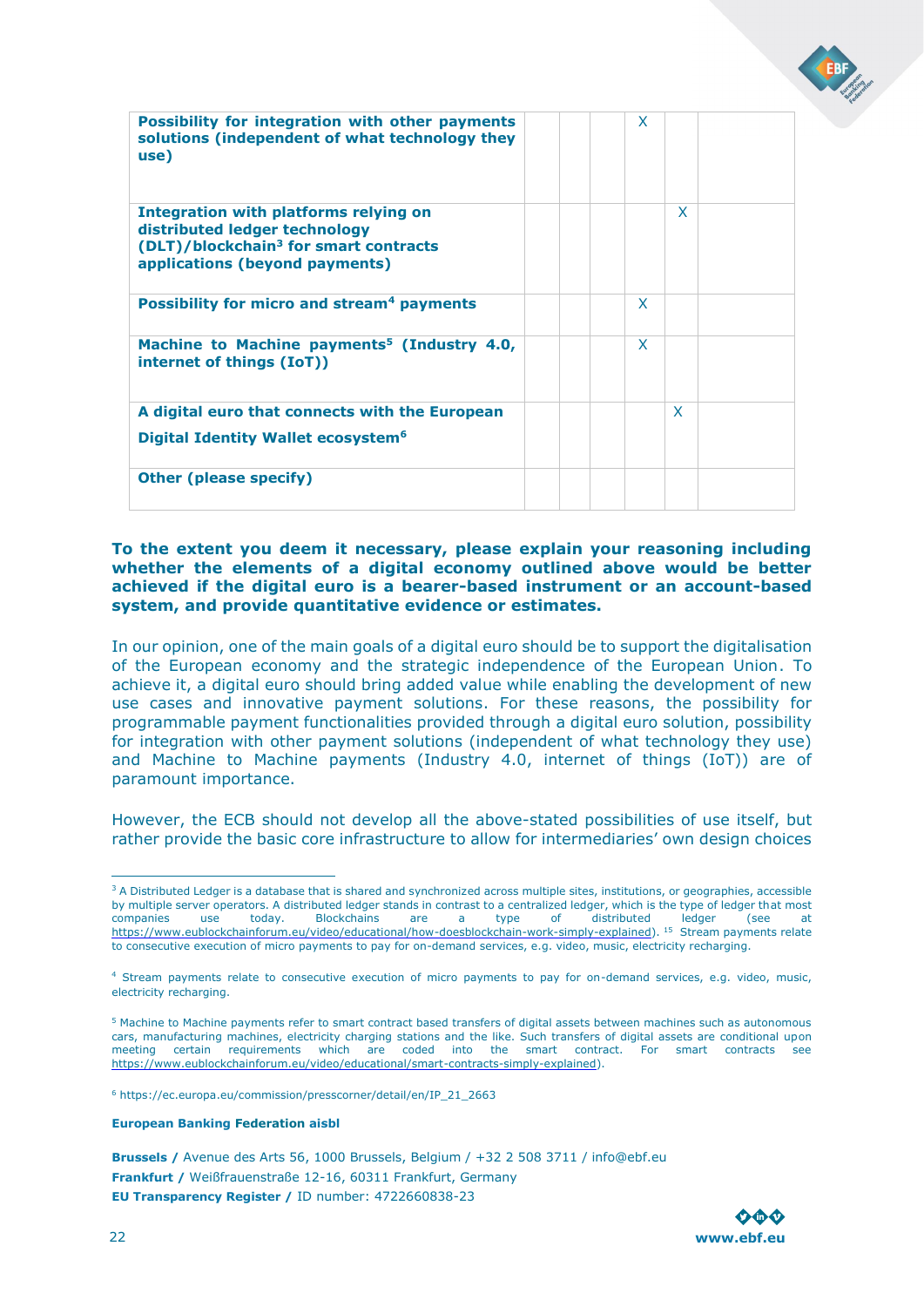

in developing wallets, solutions, and value-added services around a digital euro, thereby promoting a market- oriented, resilient and diverse ecosystem. Intermediaries should be enabled by the ECB to implement innovative functionality into their proprietary wallet solutions, to foster the acceptance of a digital euro. The digital euro as a form of money should be the raw material on which the market-driven solutions could be built. In our opinion, only a digital euro with the above-mentioned features and based on interoperable solutions could compete with crypto-assets, also relying on its institutional nature and lack of credit risk. Therefore, it could become a relevant factor for the digitalisation of financial services in the EU and for the enhancement of the international role of euro, based on innovative and disruptive technologies such as DLTs, allowing the development of highly innovative use cases (in particular those based on programmable money and smart contracts) in order to bring real added value to end users.

Interoperability with other payment solutions would facilitate the deployment of a digital euro while contributing at the same time to the overall adoption of digital payments. A digital euro should be integrated into broader services enabling intermediaries to offer new value-added services.

A digital euro could benefit from the availability of a European Digital Identity. A digital euro would have to be interoperable and work not only with the European digital identity wallet, but in general with the ecosystem and with other digital identity solutions, including private ones. However, the use of the e-ID wallet for payment initiation should be carefully evaluated, as it would in this case compete with solutions that could be developed by the private sector. However, the identification function and the payment function should be clearly separated.

Lastly, a digital euro should be easily integrated into the existing banking system. It should also be widely accessible and easy to use for all citizens. Standardisation of technologies (e.g., APIs) and the use of open-banking solutions are key features for the development of efficient financial services based on a digital euro too.

### **10. What use cases in your sector would you see for a digital euro? Please briefly explain the use case(s) you see pertinent.**

A digital euro should complement the current payments offering and not compete with it. For a digital euro to achieve this, it should be functionally different from the existing payment solutions and be equipped with a sustainable remuneration model for all parties involved and especially for the regulated PSPs that will distribute it.

A digital euro should enhance and support innovation and therefore should not be limited and targeted to the traditional use cases (P2P, PoS and online), as this would bear the risk of a digital euro being 'outdated' from the start. A digital euro should be future-proof and it should be explored how it could contribute to meeting the few unmet needs in the market today – such as offline person-to-person payments, M2M, IoT, micro payments, as well as making some payment processes easier (e.g., vouchers, conditional/ finalised/split payments, etc.) To achieve this, we are convinced that a digital euro must be based on the latest technological frontier.

For a digital euro to be used by consumers and businesses, it must provide value-added, and be a new payment solution whose offer is superior or different to the existing ones.

#### **European Banking Federation aisbl**

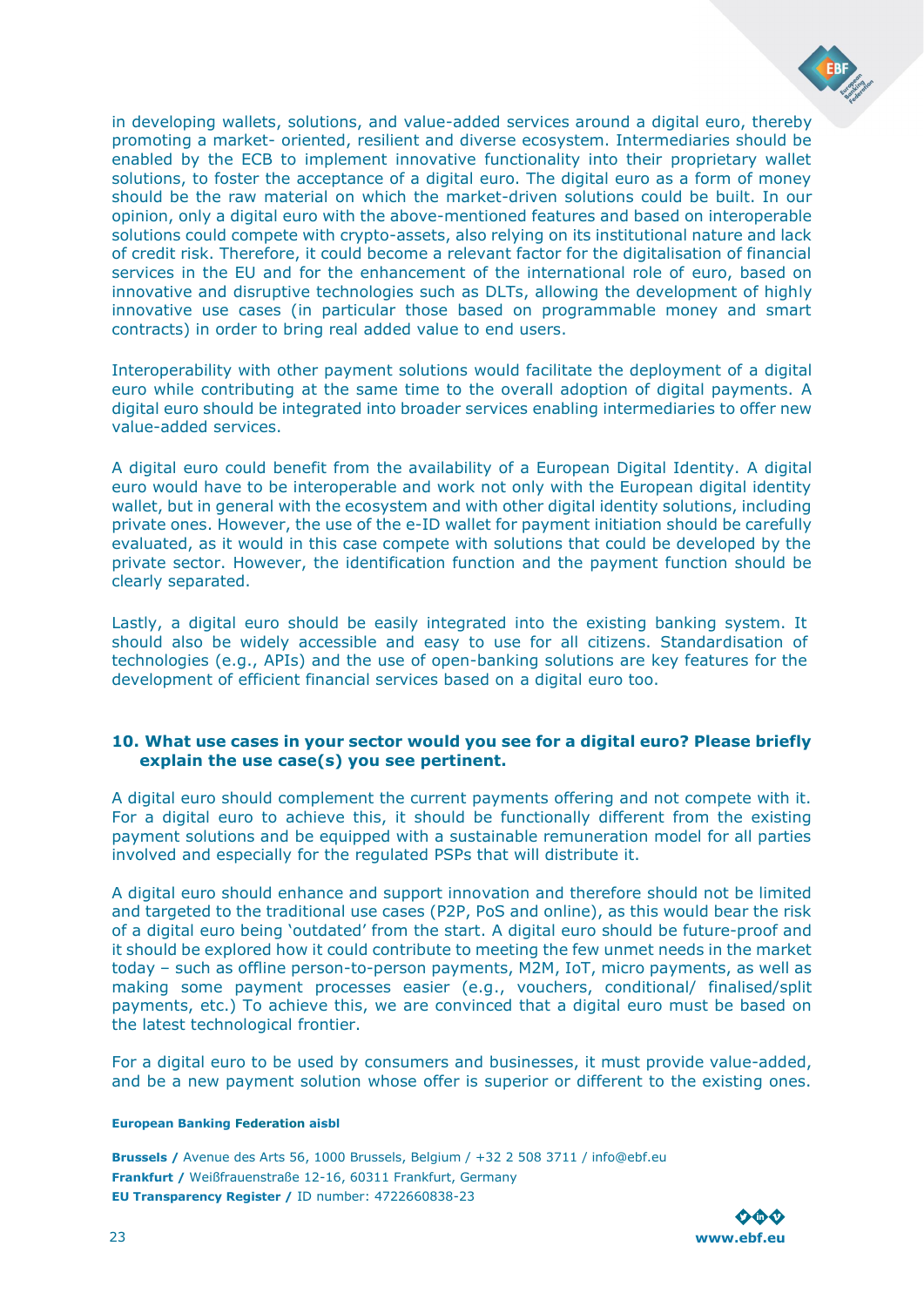![](_page_23_Picture_0.jpeg)

In any case, it is crucial to preserve the stability of the banking system and avoid crowding out private electronic payments solutions, therefore jeopardising intermediaries' balance sheet.

Considering that one of the main policy goals of the introduction of a digital euro would be to preserve the role of public money in a digital economy, and that is mainly directed to emerging alternatives such as crypto-assets and foreign CBDCs, further emphasis should be attributed to use cases where these new payment solutions could provide added value, and focus less on those use cases already covered by solutions provided and heavily invested in by regulated intermediaries, such as instant payments.

Furthermore, by using innovative technologies for new services based on a digital euro, PSPs could:

- develop innovative use cases for payments in digital euro: several uses cases may be potentially implemented leveraging on the concept of split transaction (applied to revenue sharing or multiple payments that require atomic transactions) or to implement rules and limits for expenditure of funds (such as in public payments like targeted bonuses). Other use cases may be related to M2M payments or could be identified in the banking/insurance sector or insurance claims settlements (programming features). In other sectors a digital euro could be used for loyalty programs (e.g., pay-per-use).
- provide ad hoc services based on programmability for businesses (e.g., smart contracts, on-chain transactions). However, for use cases in the context of industry applications (B2X) these could be also addressed by commercial bank money tokens, directly issued within business networks. It needs to be further explored how a digital euro and such commercial solutions would work together.
- integrate digital euro services for merchants together with cash collection and digital payments at POS (e.g., automated payments).
- allow for temporary offline digital payments.

Also, a wholesale digital euro could unlock efficiencies. A wholesale CBDC built on stateof-the-art technology could feature 24/7 payments across borders with immediate settlement finality (meaning the recipient can be sure that the funds have been received, regardless of e.g., revocation attempts, payer insolvency or other reasons for nondelivery).

### <span id="page-23-0"></span>**3. MAKING THE DIGITAL EURO AVAILABLE FOR RETAIL USE WHILE CONTINUING TO SAFEGUARD THE LEGAL TENDER STATUS OF EURO CASH**

### <span id="page-23-1"></span>**3.1. The digital euro's role for the digital economy**

**Possible introduction of legal tender for the digital euro** 

**11. To achieve the digital euro objectives, how important do you consider it is that a payer always has the option to pay with a digital euro as a form of currency having legal tender status?** 

**European Banking Federation aisbl**

![](_page_23_Picture_15.jpeg)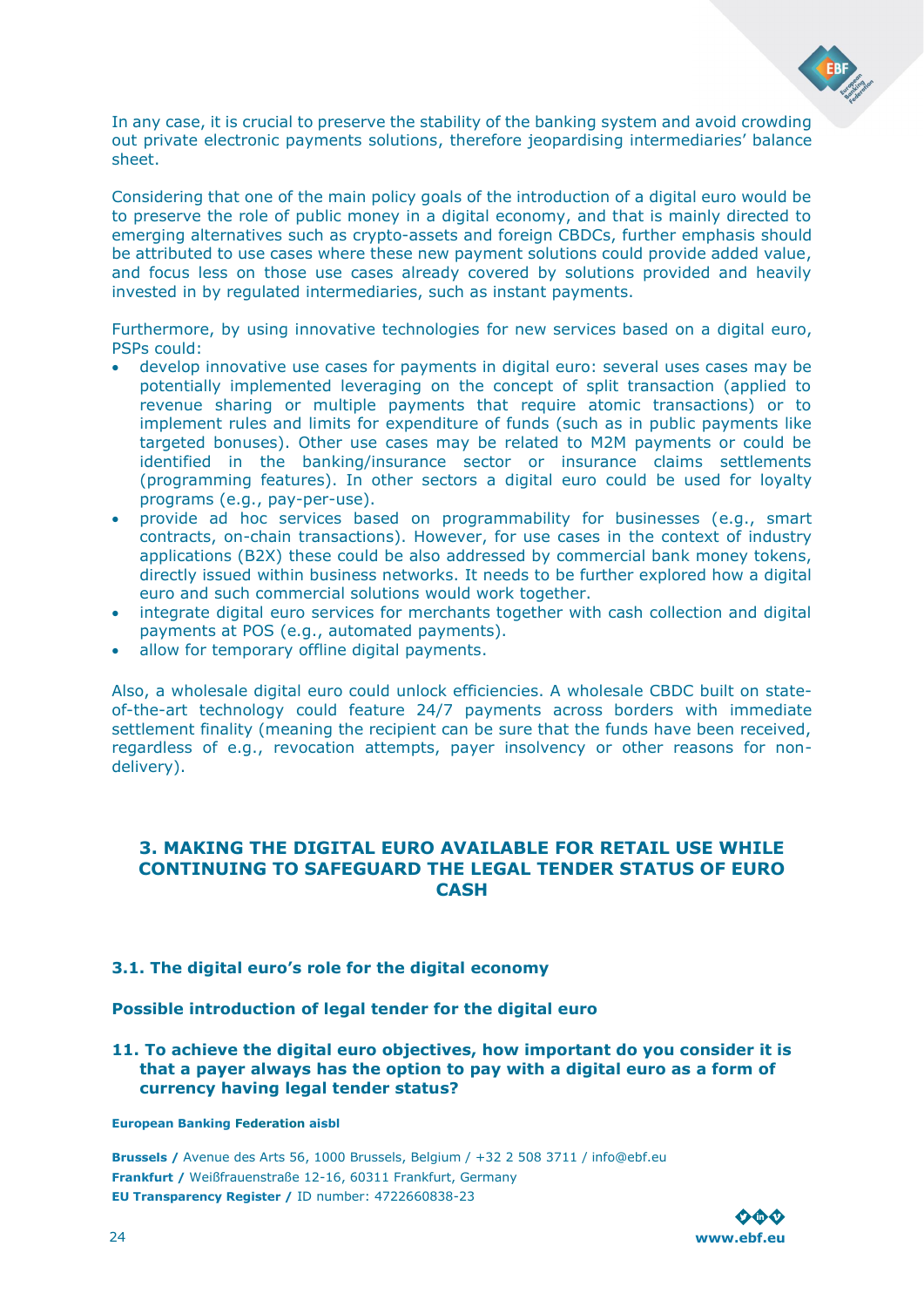![](_page_24_Picture_0.jpeg)

*Please rate your answer from 1 to 5, 1 standing for 'not important' and 5 for 'very important'.* 

### **3.**

### **Please explain why. To the extent you deem it necessary, please consider how this could be better achieved.**

If the main objective is to create an alternative payment method its success depends mainly on the added value it would create, rather its legal tender status. The purpose with "legal tender" definition should be to clarify what is defined as central bank money. But it should not be understood as mandatory acceptance in all cases, and both payees and payers should always retain contractual freedom to accept or use a digital euro. A mandatory acceptance could lead to a competition issue with private alternatives. Not having legal tender status has not prevented digital means of payment from becoming very successful. Bearing this in mind, we consider that introducing a legal tender status for a digital euro would create an unlevel playing field between the digital euro and other digital payment means, unless that digital euro would only target new use cases thus not competing with existing payment solutions, as we advocate. While the legal tender status might perhaps be deemed as crucial to achieve the digital euro objectives, it is our strong belief that in general, the acceptance of a digital euro will be driven mostly by the acceptance of the citizens / customers. In any case, the freedom of contract that exists today for citizens and businesses should remain unaffected. We believe that the legal tender status of a digital euro should be defined through a clear provision that sets homogeneous rules and exceptions applicable at the EU level. Defining the legal tender status for a digital euro does not imply changing the already existing legal tender status of cash. We recall that a digital euro is under consideration as simply another form of the same physical currency.

Furthermore, it appears that the underlying assumption of this section is that introducing the status of legal tender for a digital euro is almost tantamount to the absence of limits in its holding and use. This is definitely not the case today with legal tender as currently in some Member States people cannot pay in cash over a certain threshold. This means that legal tender status does not require per se the absence of limits and therefore the assumption should be challenged: limits on cash do not hinder/impinge on the concept of legal tender status that implies a "general obligation in principle of acceptance" (e.g., in some Member States people cannot pay in cash over a certain threshold).

In addition, it is necessary to clarify whether there will be any controls which could cause the decision to refuse the related account opening or the bearer instrument release, and whether this could affect the legal tender status of the digital currency (again, this is not the case with legal tender today). For instance, if a digital euro user should be identified, we assume that in lack, for example, of a valid ID (paper-based or digital), an intermediary must not engage with that user.

### **12. Do you see advantages in regulating legal tender in detail at Union level, including any possible acceptance exceptions, by including a definition of legal tender status for the digital euro in EU legislation?**

- **Yes** • No
- Don´t know/no opinion.

### **European Banking Federation aisbl**

![](_page_24_Picture_12.jpeg)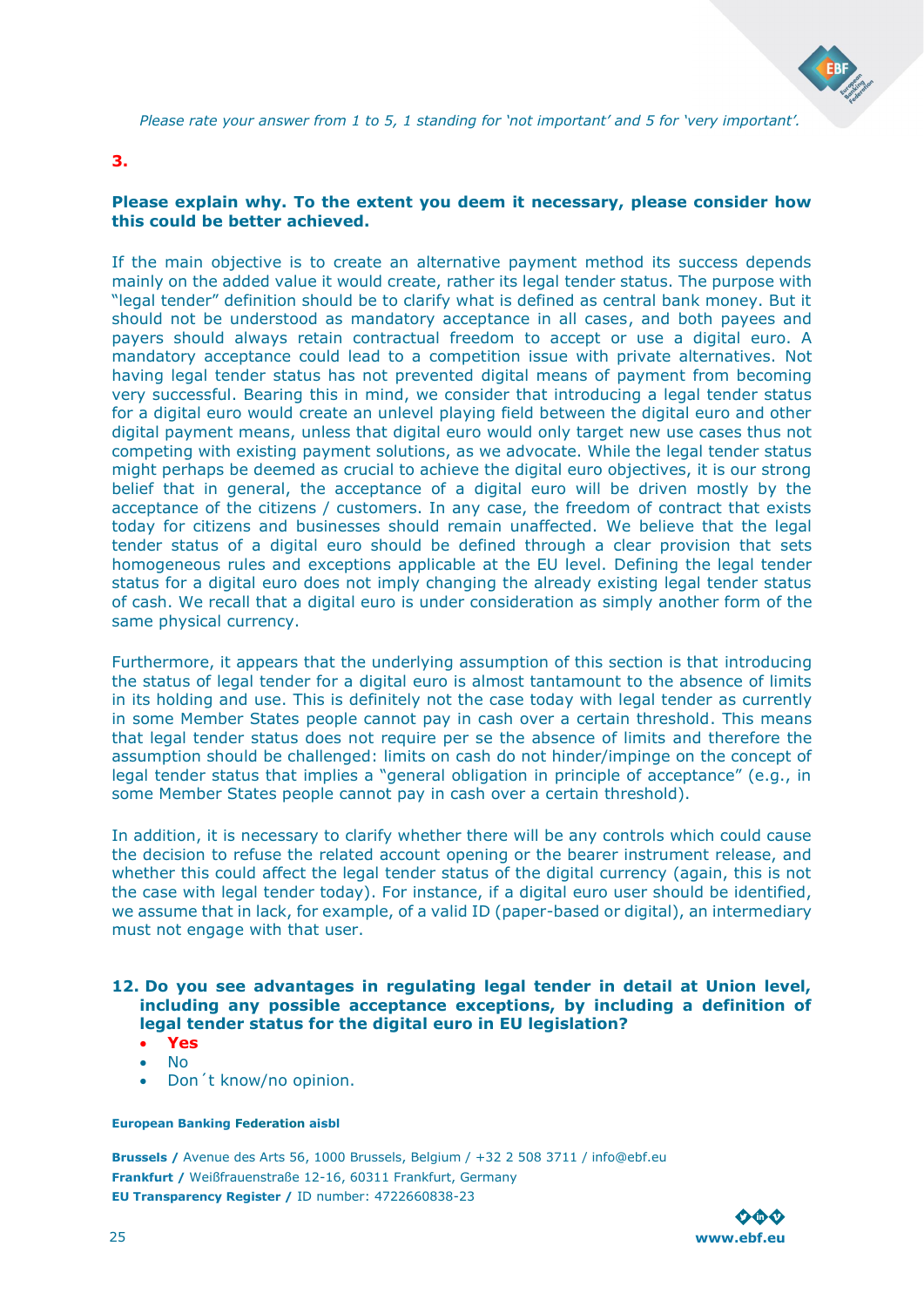![](_page_25_Picture_0.jpeg)

### **To the extent you deem it necessary, please explain your reasoning and the advantages/disadvantages.**

We see some advantages in regulating legal tender at Union level as it implies that the same rules (and exceptions) will be applied within and across the EU. In this way, legal certainty and a level playing field could be guaranteed.

### **13. Should the legal tender status of the digital euro take inspiration from the current legal tender status of banknotes and coins, while addressing the specificities of a digital form of payment?**

- **Yes**
- No
- Don´t know/no opinion.

### **To the extent you deem it necessary, please explain your reasoning for and against.**

The digital euro legal tender status should take inspiration from the current legal tender status of banknotes and coins. In addition, we deem necessary a clear definition of the legal tender status of a digital euro which would result in a homogeneous transposition of the acceptance rules at the European level. To make the digital euro a payment alternative on level with cash, the legal tender status should be oriented on the core functions of money: unit of account and medium of exchange, with the exception of store of value (because of the risk of disintermediation). It is important that clear and uniform rules and exceptions are applied at Union level in order to guarantee legal certainty and a level playing field.

However, given the different nature of a digital and a physical euro, the rules and possible exceptions could be different between the two forms of the currency, provided that these rules and exceptions remain homogeneous at the EU level. For example, considering the nature of a digital euro, it would be necessary to impose spending or amount holding limits (e.g., for AML/CFT purposes) which could potentially be different from those defined for the physical cash at EU level.

### **14. If the legal tender of the digital euro was defined in EU legislation, would there be a need for (justified and proportionate) exceptions to its acceptance?**

- No
- Yes, for merchants not accepting digital means of payment
- Yes, for small merchants
- Yes, but exceptions should be further specified by Member States
- **Others, please specify**

### **To the extent you deem it necessary, please explain your reasoning and provide quantitative evidence or estimates.**

Exceptions to mandatory acceptance should be defined in EU legislation and they should be functional to the objectives of a digital euro.

#### **European Banking Federation aisbl**

![](_page_25_Picture_20.jpeg)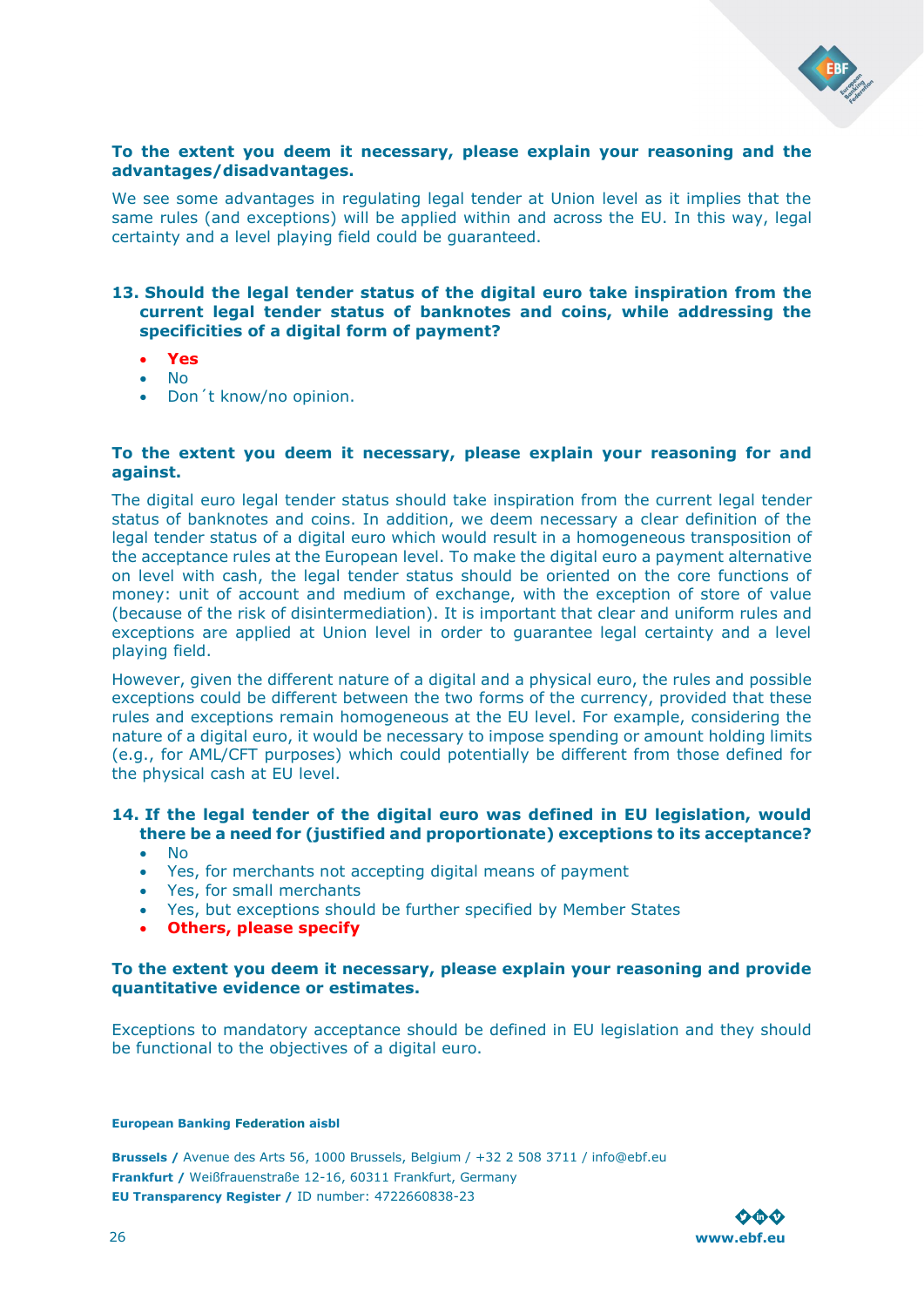![](_page_26_Picture_0.jpeg)

Universal acceptance should be a gradual obligation, taking into account the efforts required by merchants and acquirers to adapt the acceptance infrastructure. Moreover, once merchants eventually accept digital euros, they should also be required to accept other digital payments, so that customers will be able to choose the payment method that best suits their needs.

As with the assessment of a legal tender status for a digital euro itself, the question around exceptions can only be clearly answered once the design of the legal tender status becomes clearer. However, it makes sense that in some cases, acceptance of digital payments cannot be expected from some payees (e.g., flea market, farm shop). Entry barriers nevertheless should be kept low in general, so that market demand will increase the digital euro acceptance by all merchants. In any case, the freedom of contract that exists today for citizens and businesses should remain unaffected.

### **15. Should there be a provision to require that the additional exceptions proposed by Member States are subject to approval by the European Commission after consulting the ECB?**

- **Yes**
- No
- No opinion

### **Please explain.**

The exceptions to the general obligation in principle of acceptance of a digital euro would require a harmonized approach across Member States in the euro area, otherwise this would increase costs and legal uncertainty for market participants.

### **16. Should there be a provision for administrative sanctions for digital euro nonacceptance?**

- Yes
- **No**
- No opinion

### **Please explain.**

The provision for administrative sanctions for digital euro non-acceptance seems to be an excessive measure at this stage, also considering that administrative sanctions are not part of the current legal tender status applied to banknotes and coins.

**17. If the legal tender status of the digital euro was defined in EU legislation, should it include rules that ensure digital euro is always an option for the payer, so following categories of payees cannot unilaterally exclude digital euro acceptance within its general contractual terms and conditions?**

| <b>Yes</b> | No | Don't      |
|------------|----|------------|
|            |    | know/not   |
|            |    | applicable |
|            |    |            |

#### **European Banking Federation aisbl**

![](_page_26_Picture_19.jpeg)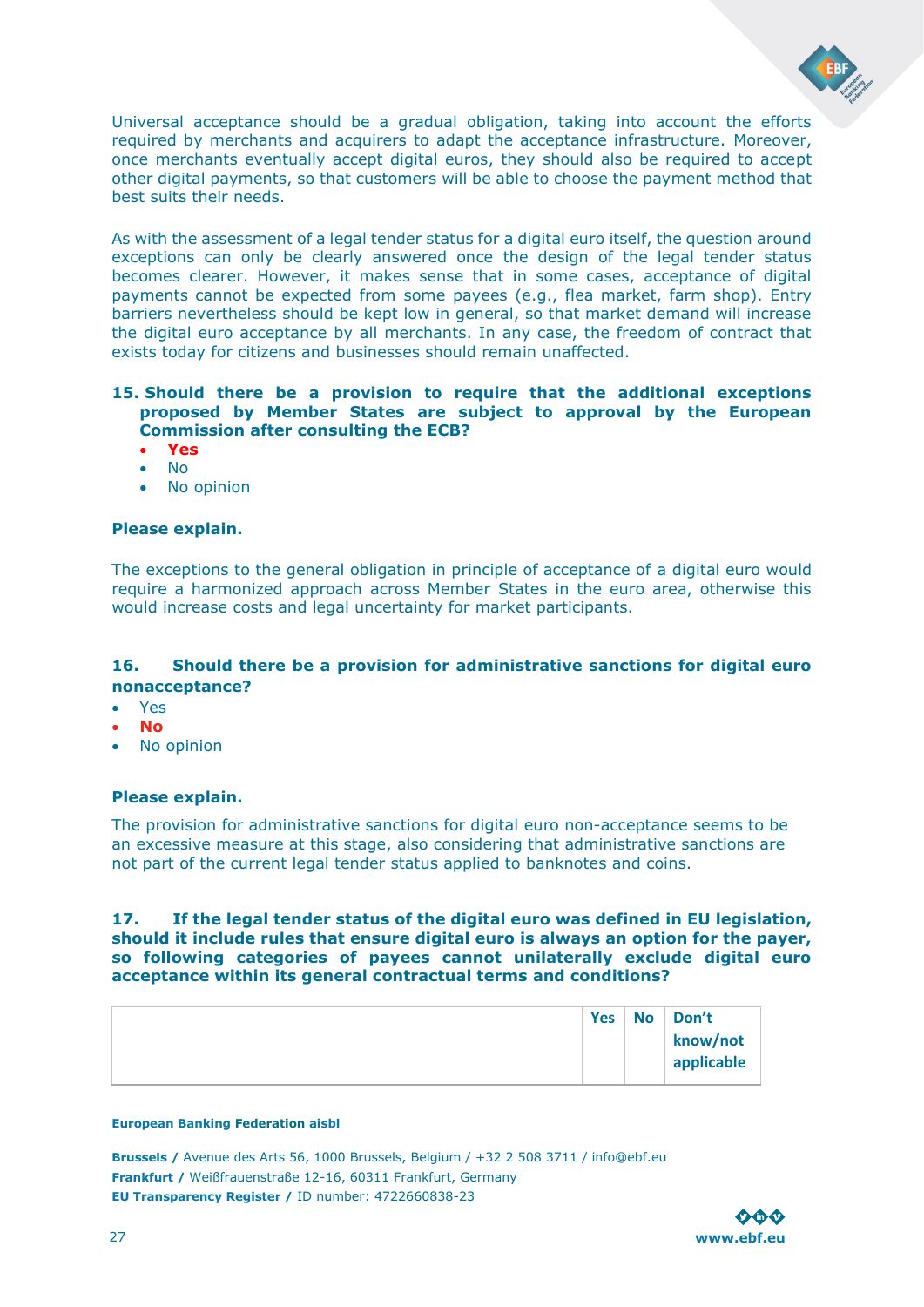![](_page_27_Picture_0.jpeg)

| Government                                                |  | X |
|-----------------------------------------------------------|--|---|
| <b>Utilities providers</b>                                |  | X |
| <b>Large companies</b>                                    |  | X |
| Merchants that accept private electronic means of payment |  | X |
| <b>Others, please specify</b>                             |  |   |

### **To the extent you deem it necessary, please explain your reasoning and provide quantitative evidence or estimates.**

In terms of fostering wide adoption by the market, we see advantages in a digital euro being accepted by the entities listed in the table, however we also believe that payees should retain contractual freedom.

### **Estimation of costs**

**18. Technological and business developments might radically change the current way of payment acceptance (e.g. phones used as terminals). Irrespective of digital euro, how do you expect the cost of the acceptance infrastructure (not the transaction fees) to change with technological developments over the next 5 years?** 

- 1 significant decrease in cost
- 2 some decrease in cost
- 3 no change in cost
- 4 some increase in cost
- 5 significant increase in cost
- **Don't know/ no opinion**

**Please explain your reasoning and provide quantitative evidence or estimates.** 

### **19. The digital euro might be granted legal tender status that merchants would need to adhere to. Which and what type of additional costs would merchants face when starting to accept payments in digital euro?**

| With legal tender status | Without legal tender<br>status |
|--------------------------|--------------------------------|
|--------------------------|--------------------------------|

#### **European Banking Federation aisbl**

![](_page_27_Picture_17.jpeg)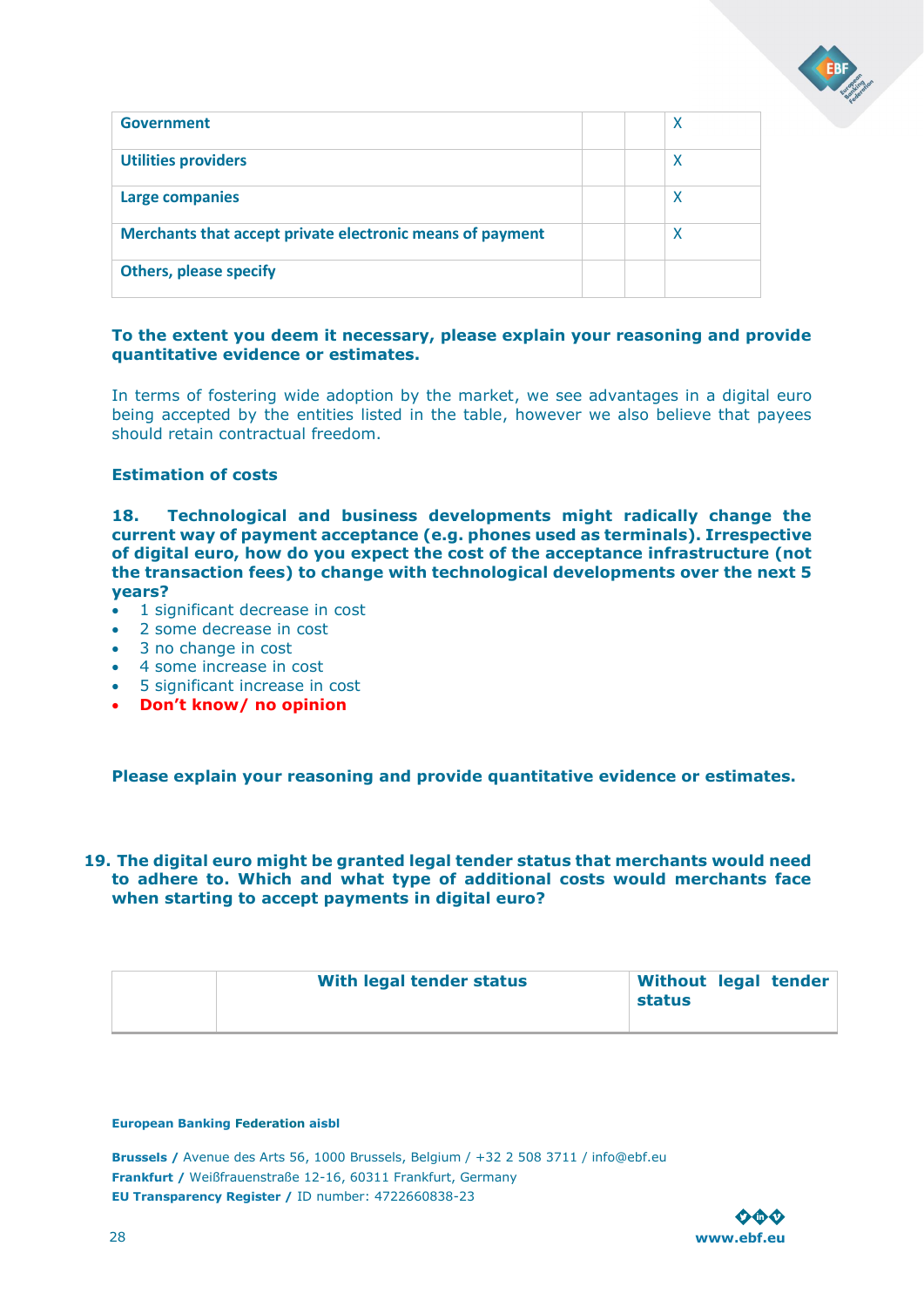| <b>Type</b><br>of l<br>additional<br>costs | Mandatory upgrades/replacement of physical<br>$\bullet$<br>and online POSs.<br>One-off and recurring software costs.<br>۰<br>Training of personnel.<br>۰<br>Costs of accepting a digital euro, especially<br>$\bullet$<br>joining a validation/confirmation infrastructure.<br>Costs of equipment and communications.<br>۰<br>Costs for a new payment system participation.<br>۰<br>Costs for upgrading cash register systems.<br>۰<br>Costs for upgrading exception handling<br>۰<br>processes (refund, return, error payments,<br>$frac.$ ).<br>The investment would have to be made by all<br>merchants, which could create conditions (scale)<br>for the development of solutions both for validation<br>for<br>communications<br>that,<br>and<br>through<br>massification, would become less costly. | Same but voluntary<br>upgrades/replacement<br>to physical and online<br>POSs in line with normal<br>investment cycle.<br>Only merchants who see<br>advantage<br>for<br>an<br>themselves in accepting<br>a digital euro will be<br>willing to make this<br>investment. The result<br>could be fragmentation<br>and the use of a digital<br>euro for niche markets. |
|--------------------------------------------|-----------------------------------------------------------------------------------------------------------------------------------------------------------------------------------------------------------------------------------------------------------------------------------------------------------------------------------------------------------------------------------------------------------------------------------------------------------------------------------------------------------------------------------------------------------------------------------------------------------------------------------------------------------------------------------------------------------------------------------------------------------------------------------------------------------|-------------------------------------------------------------------------------------------------------------------------------------------------------------------------------------------------------------------------------------------------------------------------------------------------------------------------------------------------------------------|

### **Please explain your reasoning and provide quantitative evidence or estimates.**

We have no further elements than the above-mentioned qualitative points to make an assessment of cost impact on merchants caused by the legal tender of a digital euro.

### **20. For merchants to be equipped to accept the digital euro, new POS terminals, new software or new app-based POS solutions may be needed. Please provide an estimate of the incremental costs necessary to accept payments in digital euro:**

|                                                                                          | <b>Merchants</b><br>already<br>accepting<br>electronic<br>payments | <b>Merchants</b><br>not yet<br>accepting<br>electronic<br>payments |
|------------------------------------------------------------------------------------------|--------------------------------------------------------------------|--------------------------------------------------------------------|
|                                                                                          | In EUR per<br>terminal                                             | In EUR per<br>terminal                                             |
| One off costs related to (new) POS terminals<br>for accepting payments in digital euro : |                                                                    |                                                                    |
| <b>One-off costs related to software:</b>                                                |                                                                    |                                                                    |
| Annual cost for maintenance, licences etc.                                               |                                                                    |                                                                    |

#### **European Banking Federation aisbl**

![](_page_28_Picture_7.jpeg)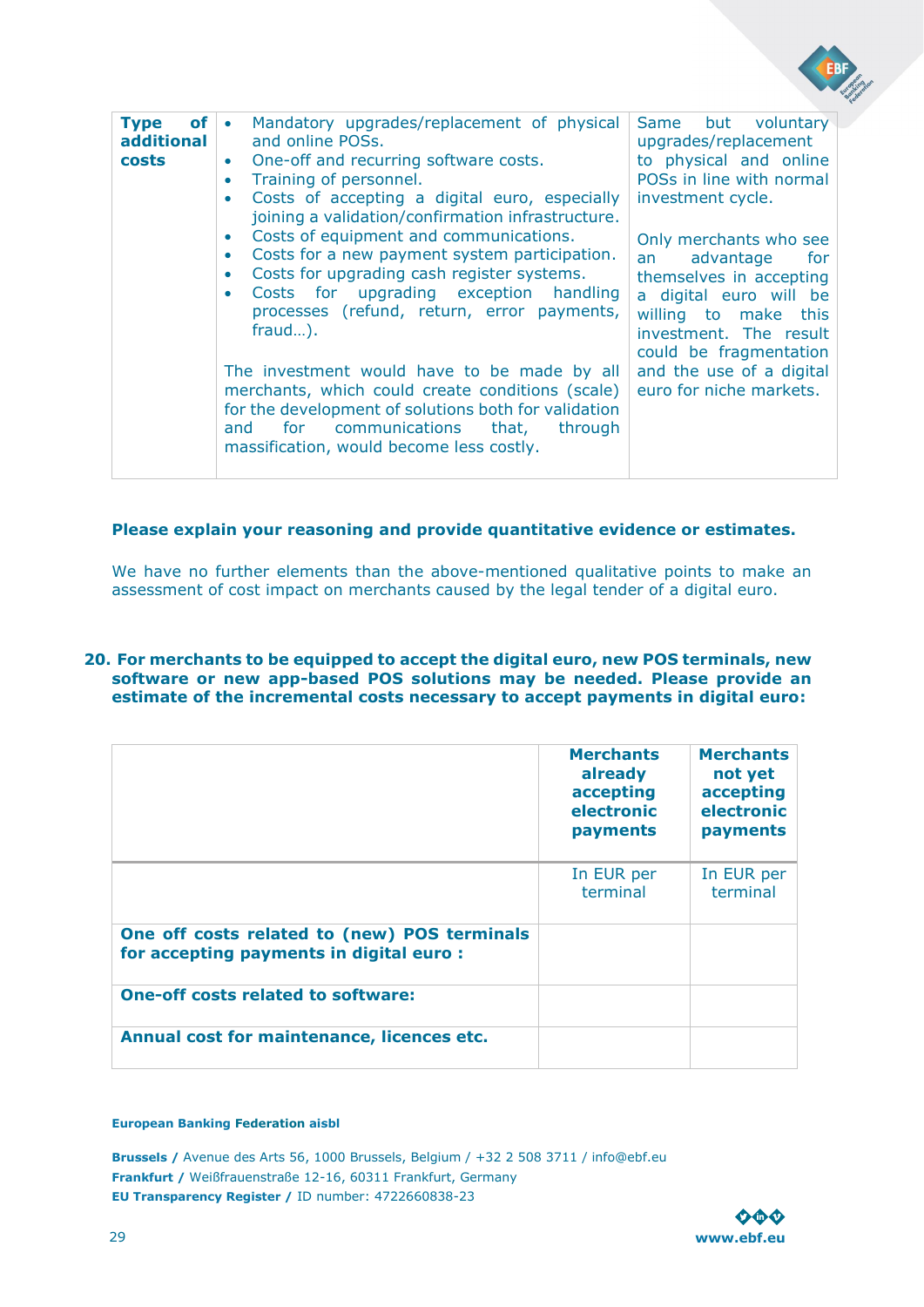| <b>Others please specify</b> |  |  |
|------------------------------|--|--|
|                              |  |  |

### **Please explain your reasoning and provide quantitative evidence or estimates/ranges.**

Based on the current understanding on the design of a digital euro and its characteristics and distribution model, it is not possible to provide for cost analysis and quantitative evaluations.

### **21. Would these costs differ depending on whether the digital euro would be account based or bearer based?**

- Yes, account-based would be less costly
- Yes, bearer-based would be less costly
- No difference
- **Don't know/ no opinion**

### **Please explain your reasoning and provide quantitative evidence or estimates.**

### **22. How important would the aspects listed below be for Merchants to counterbalance the one-off investment cost of new point of sale (POS) terminals or software that can handle digital euro payments?**

*Please rate each aspects from 1 to 5, 1 standing for 'not important' and 5 for 'very important'.* 

|                                                                                                                                                                                                                           | 1 | $\mathbf{z}$ | з | 4 | 5 | Don't<br>know/not<br>applicable |
|---------------------------------------------------------------------------------------------------------------------------------------------------------------------------------------------------------------------------|---|--------------|---|---|---|---------------------------------|
| Possible savings on the transaction costs of<br>digital euro payments                                                                                                                                                     |   |              |   |   |   | X                               |
| With the same (new) POS terminals purchased<br>for digital euro payments, the possibility for<br>merchants to accept other payment solutions<br>offered by supervised private intermediaries                              |   |              |   |   | X |                                 |
| The possibility for merchant to accept digital<br>euro payments from payers using a variety of<br>devices e.g. smartphones, chipcards, wearables<br>or other devices and contactless functionality<br>(e.g. NFC antennas) |   | $\mathbf{x}$ |   |   |   |                                 |
| <b>Others (Please specify)</b>                                                                                                                                                                                            |   |              |   |   |   | X                               |

#### **European Banking Federation aisbl**

![](_page_29_Picture_14.jpeg)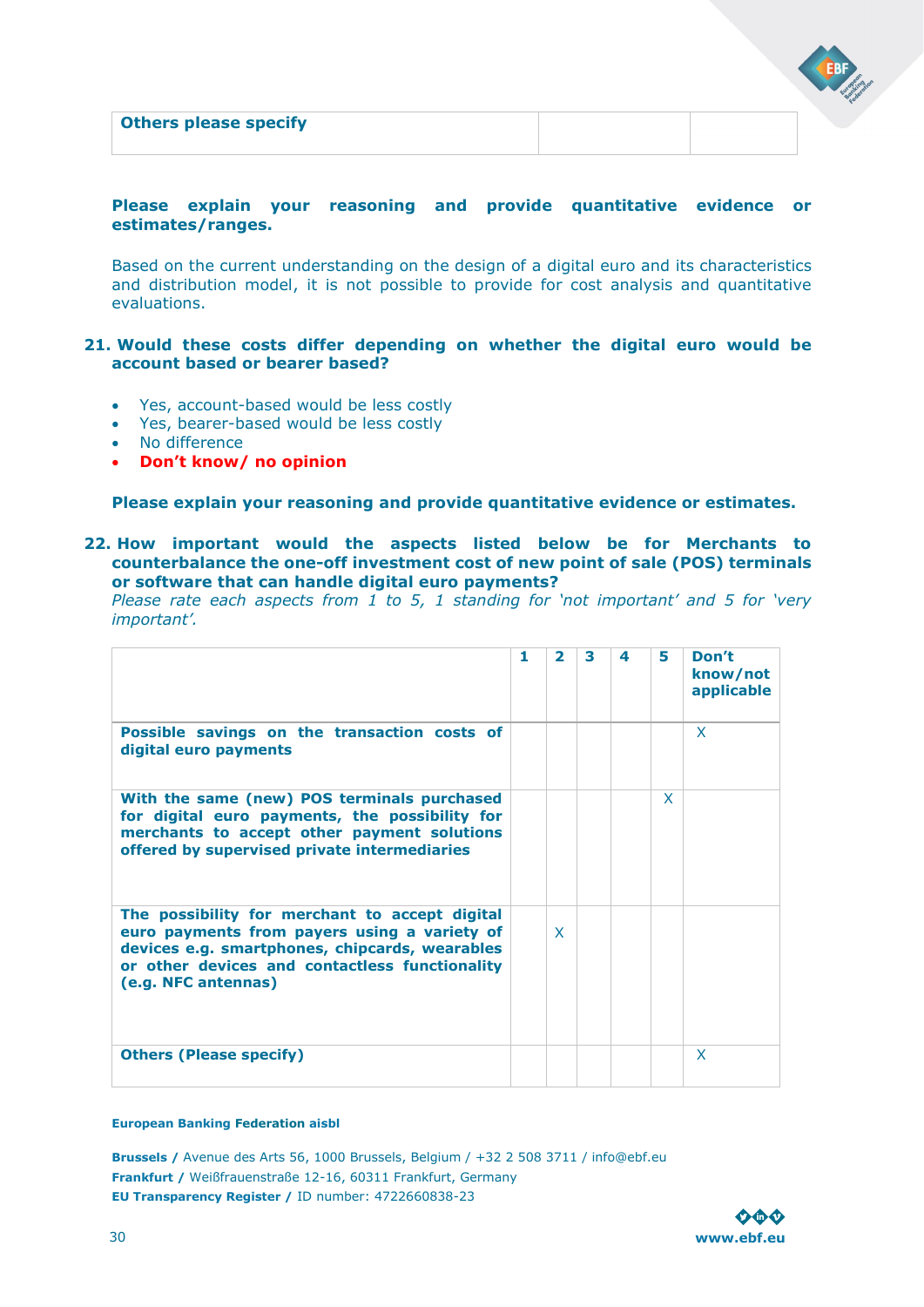![](_page_30_Picture_0.jpeg)

### **To the extent you deem it necessary, please explain your reasoning and provide quantitative evidence or estimates.**

The economic costs of the implementation of an entirely new acceptance infrastructure might be prohibitive for all market actors involved, not least for merchants. It would be critical to avoid the purchase of new POS terminals, with all the related expenses. Instead, it should be ensured that the current terminals are updated and adapted to accept payments with digital euros too. The possibility to use POS terminals to accept other payment solutions offered by supervised private intermediaries would also be important to ensure a level playing field between digital payment means.

A digital euro would have to yield more significant benefits beyond the pure payments function in order to make a sound economic outcome more likely. There should be a sustainable business model where benefits for merchants should be factored in. It is also important not to create the expectation that a digital euro would automatically lead to reduced (transaction) costs as it has not been demonstrated: (i) what could lead to lower transaction costs in digital euro and (ii) by whom such hypothetical savings would be balanced.

### **Merchant fees**

- **23. For merchants to be equipped to accept the digital euro, services of intermediaries may be needed. Taking into account the (possible) mandatory acceptance of the digital euro in case it has legal tender status, should any boundaries to the fees that may be applied to merchants be set?** 
	- Yes
	- **No**
	- Don't know/ no opinion

### **To the extent you deem it necessary, please explain your reasoning and provide quantitative evidence or estimates.**

The business model related to the introduction of a digital euro should be market-driven, transparent, and with competitive pricing for the related services. A cap for migration cost would lead to market imperfections. Member States could consider subsidies for the transition to digital euro acceptance by merchants.

The development and provision of customer-friendly, reliable and secure payment solutions requires significant investments. Market actors need a reasonable incentive in the form of possibilities to finance these investments. The required investment costs for retailers and banks will be high and cannot be met without government funding. Similarly, intermediaries that provide consumers with access to a digital euro must be given the option of receiving remuneration for commercial transactions within an acceptable range in order to ensure that both costs and benefits are fairly distributed. Furthermore, any remuneration from a digital euro should cover all parties' costs plus a margin. Eventually, market-based mechanisms will yield better results than a legislative price restriction which leads to adverse incentive structures and results to impediments for innovation.

#### **European Banking Federation aisbl**

![](_page_30_Picture_14.jpeg)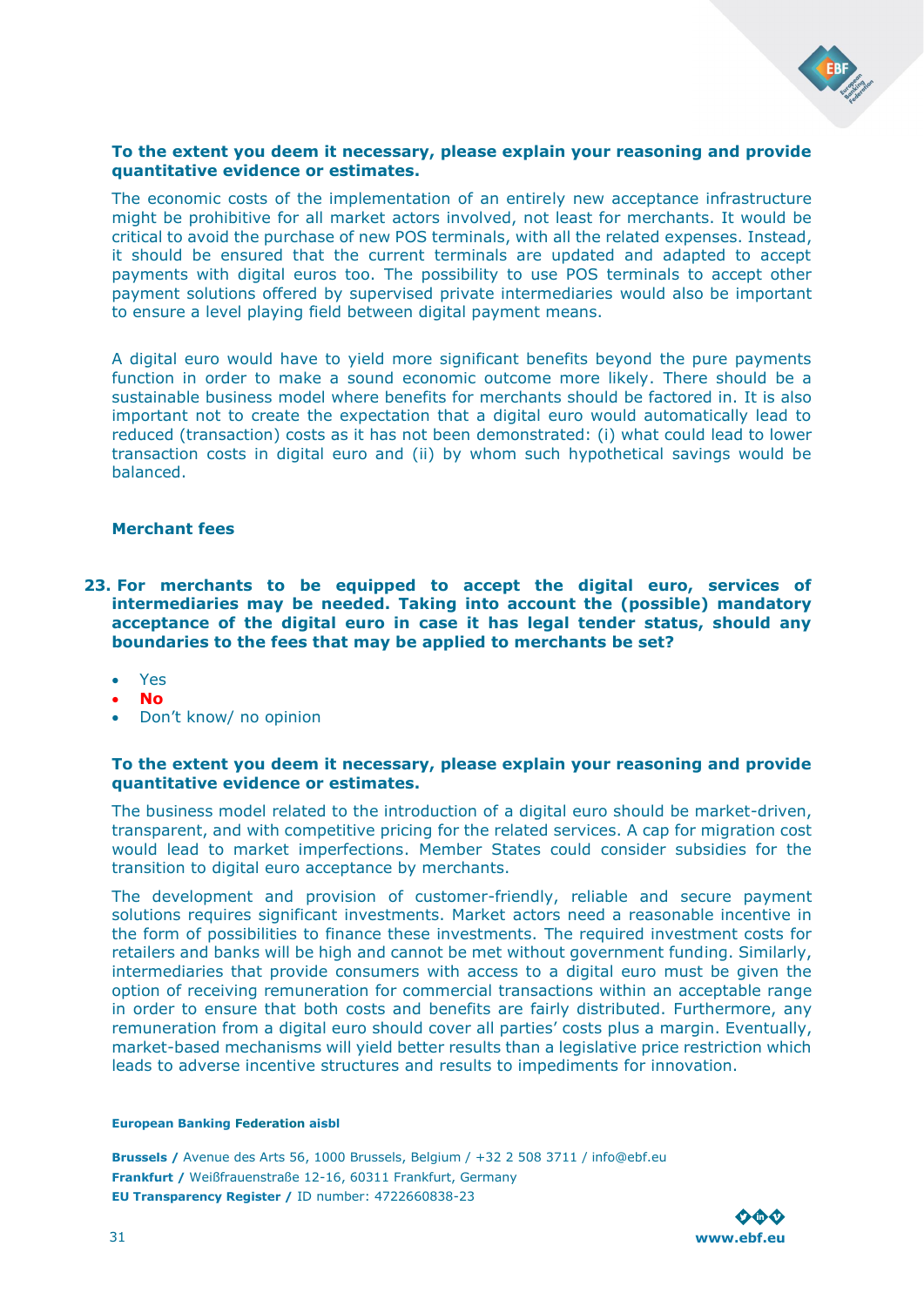![](_page_31_Picture_0.jpeg)

### **24. Please qualify the following statements with regard to how merchant fees could be designed**

*Please rate each aspect from 1 to 5, 1 standing for 'strongly disagree' and 5 for 'strongly agree'.* 

|                                                                                                                                                                                    | 1 | $\mathbf{z}$ | 3 | 4            | 5 | Don't<br>know/not<br>applicable |
|------------------------------------------------------------------------------------------------------------------------------------------------------------------------------------|---|--------------|---|--------------|---|---------------------------------|
| Fees on digital euro payments should be based on<br>real costs and a reasonable profit                                                                                             |   |              |   |              | X |                                 |
| Fees on digital euro payments could be based on<br>the volume or value of transactions, if and insofar<br>the volume or value has an impact on the real<br>costs of intermediation |   |              |   |              | x |                                 |
| Multilateral interchange fees consistent with the<br>Interchange Fee Regulation may be taken into<br>account in the initial calibration of the fees on<br>digital euro payments    |   |              |   | $\mathsf{x}$ |   |                                 |
| Fees calculated in another way (please specify)                                                                                                                                    |   |              |   |              |   | X                               |

### **To the extent you deem it necessary, please explain your reasoning and provide quantitative evidence or estimates.**

All three approaches mentioned above would be reasonable and complementary. Merchants already have a cost to accept digital payments (i.e. instant payments, direct debits or card payments) and to manage cash.

### **25. Should there be a prohibition on surcharges on payments with digital euro?**

- Yes
- No
- **Don't know/not applicable**

### **To the extent you deem it necessary, please explain your reasoning and provide quantitative evidence or estimates.**

In the absence of details on the digital euro features and characteristics, as well as its distribution model, it is difficult to provide views on this topic. However, in order to make a digital euro attractive for merchants, an appropriate business model should be defined taking into account the innovation/functionalities that a digital euro would offer and the related fees (acquiring services that properly fit merchants' needs). Also, following the principle as laid down in PSD2, we observe that a surcharging prohibition might act as a catalyst for the acceptance of digital means of payments and prevent discrimination of certain types of payment.

#### **European Banking Federation aisbl**

![](_page_31_Picture_14.jpeg)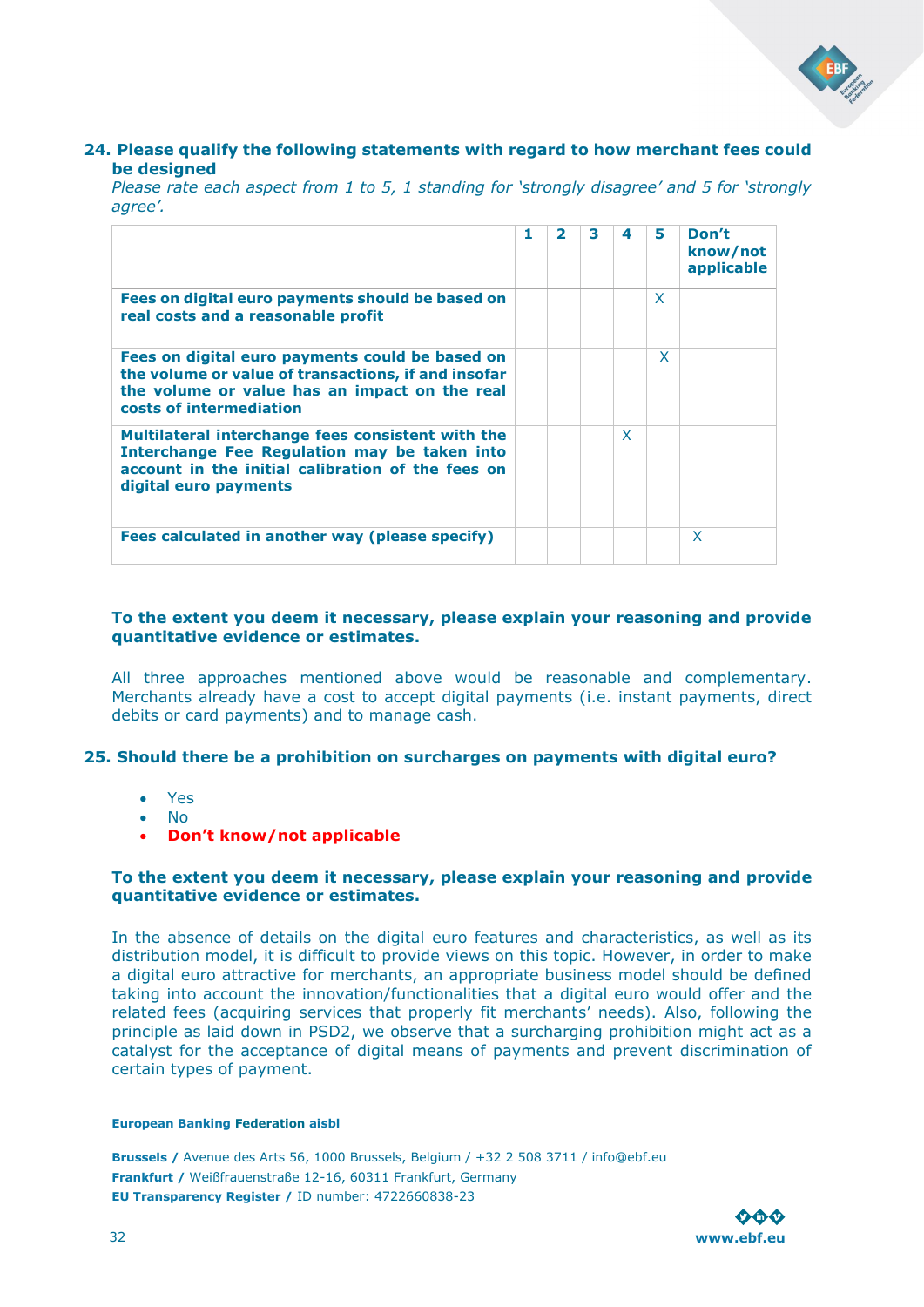![](_page_32_Picture_0.jpeg)

### <span id="page-32-0"></span>**3.2 The legal tender status of euro cash**

**26. If it were decided to include a definition of legal tender status for the digital euro in EU legislation, please state your opinion on the following statements regarding the legal tender status of euro cash (banknotes and coins):** 

|                                                                                                                                                                    | <b>Yes</b> | <b>No</b> | <b>No</b><br>opinion |
|--------------------------------------------------------------------------------------------------------------------------------------------------------------------|------------|-----------|----------------------|
| The current situation where the legal definition of the<br>legal tender status of cash is set out in the 2010<br>Recommendation and ECJ jurisprudence is adequate. | X.         |           |                      |
| Legislative action at EU level is needed to enhance<br>legal certainty and enshrine the legal tender status of<br>euro cash in secondary law.                      |            | X         |                      |

### **Please explain your answers.**

The current legislative framework (Commission Recommendation 2010/191/EU) complemented with the CJEU jurisprudence, notably in Joined Cases C-422/19 and C-423/19) is adequate as together they set out high-level principles on acceptance of cash whilst still allowing flexibility and freedom of choice, if properly justified. The CJEU clarified that a euro area Member State can oblige its administration to accept payments in cash but can also limit that payment option on public interest grounds. Such a limitation may in particular be justified where payment in cash is likely to involve the administration in unreasonable expenses because of the very high number of persons liable to pay. This flexibility and freedom of choice may be reduced or restricted, if more detailed provisions are included in possible future legislation.

### **27. According to your organisation, is there a need for a further definition of justified exceptions to the general principle of mandatory acceptance if those are grounded on reasons related to the 'good faith principle'**<sup>7</sup>**?**

- Yes
- **No**
- No opinion

### **Please explain.**

We consider that the exceptions as mentioned in Question 28 are already covered under the 'good faith principle'. This principle is sufficient to ensure flexibility and freedom of choice, and therefore we believe that there is no need to further define justified exceptions.

### **28. Which of the following exceptions should be defined?**

#### **European Banking Federation aisbl**

![](_page_32_Picture_16.jpeg)

<sup>7</sup> Notwithstanding the preliminary judgment of the CJEU in Joined Cases C 422/19 and C 423/19, which states in par. 55 that it is not necessary that the EU legislature lay down exhaustively and uniformly the exceptions to that fundamental obligation, provided that every debtor is guaranteed to have the possibility, as a general rule, of discharging a payment obligation in cash.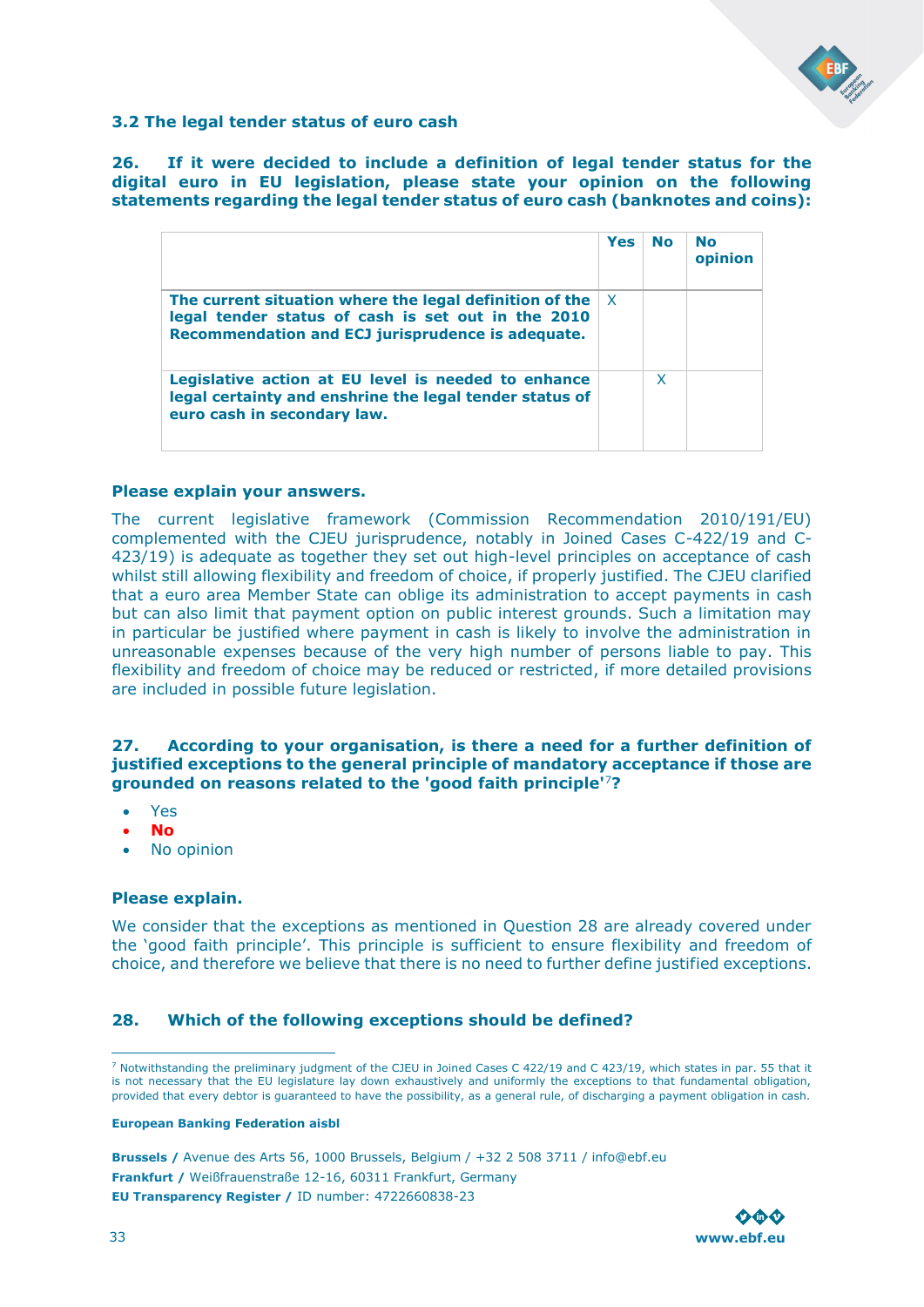![](_page_33_Picture_0.jpeg)

|                                                                                                                                                                                                                                 | <b>Yes</b> | <b>No</b> | <b>No</b><br>opinion |
|---------------------------------------------------------------------------------------------------------------------------------------------------------------------------------------------------------------------------------|------------|-----------|----------------------|
| No party shall be obliged to accept more than 50 coins in<br>any single payment (except for the issuing authority and for<br>those persons specifically designated by the national<br>legislation of the issuing Member State); |            | X         |                      |
| If refusal is for security reasons;                                                                                                                                                                                             |            | X         |                      |
| If the value of the banknote tendered is disproportionate<br>compared to the value of the amount to be settled;                                                                                                                 |            | X         |                      |
| If a retailer has no change available;                                                                                                                                                                                          |            | X         |                      |
| If there would be not enough change available as a result<br>of that payment for a retailer to carry out its normal daily<br><b>business transactions;</b>                                                                      |            | X         |                      |
| Any other exception                                                                                                                                                                                                             |            |           | X                    |

### **Please explain.**

As per our rationale to Question 27, we consider that the exceptions as mentioned in this Question are already covered under the 'good faith principle' and included in the 2010 Recommendation. Therefore, there is no need to further define these exceptions.

### **29. Should there be a provision to require that additional exceptions to the mandatory acceptance principle may be proposed by Member States subject to approval by the European Commission after consulting the ECB?**

- Yes
- **No**
- No opinion

### **Please explain.**

We believe that the current structure is sufficient and allows for the necessary flexibility.

### **30. Should there be a provision for administrative sanctions for cash nonacceptance?**

- Yes
- **No**
- No opinion

#### **European Banking Federation aisbl**

![](_page_33_Picture_16.jpeg)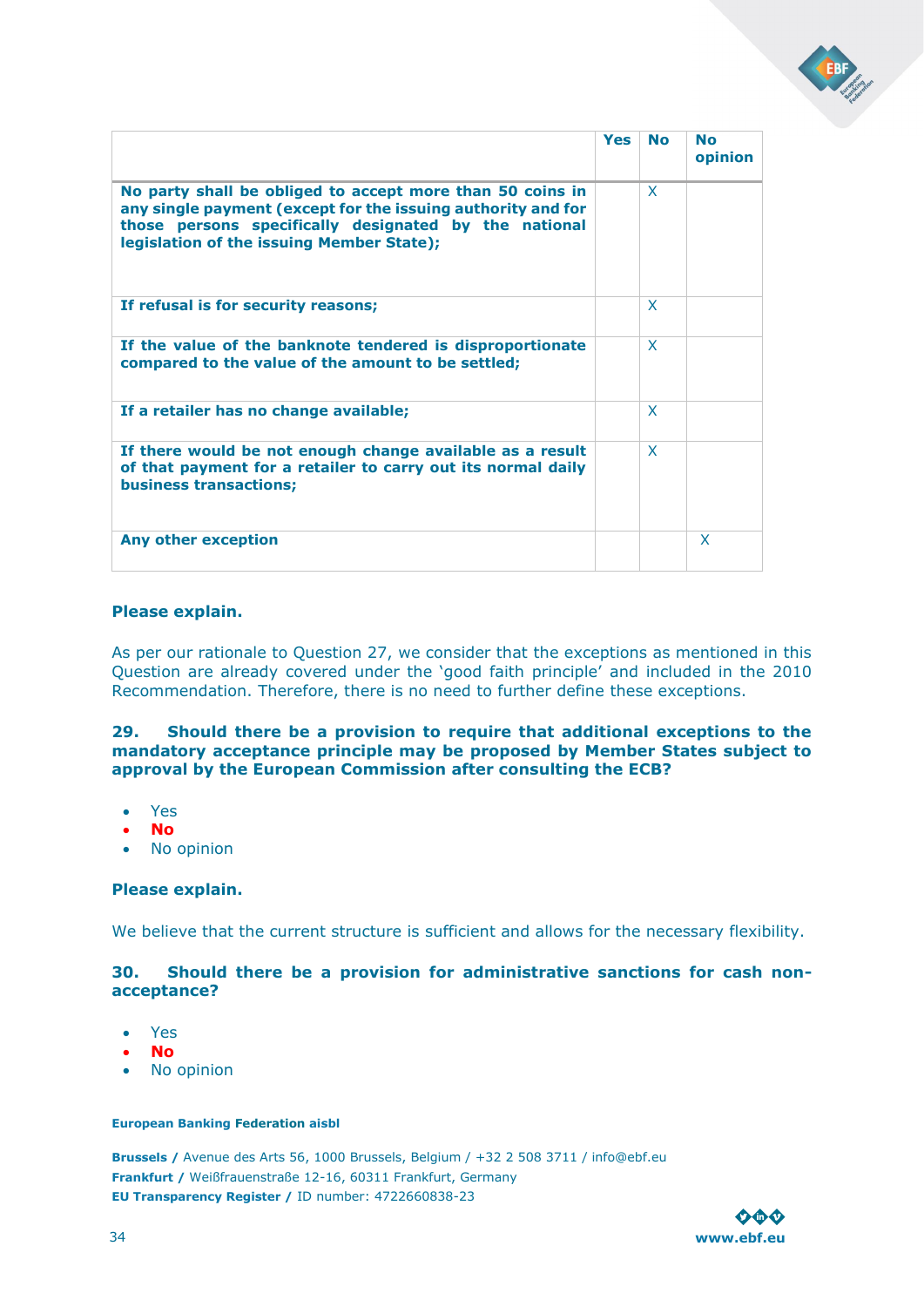![](_page_34_Picture_0.jpeg)

### **Please explain.**

The provision for administrative sanctions for cash non-acceptance seems to be an excessive and non-proportionate measure. Moreover, the 'good faith principle' always applies, therefore payees are expected to have valid reasons not to accept cash. Furthermore, in cases where cash is not accepted, consumers need to be informed properly and in advance. Market dynamics will make merchants decide whether or not to accept cash; first and foremost they will offer those payment methods that their customers want them to accept. Merchants should not be punished for responding to market dynamics.

### **31. Should the legislative proposal confirm the prohibition on surcharges on payments with euro banknotes and coins?**

- Yes
- **No**
- No opinion

### **Please explain.**

The current legislative framework (Commission Recommendation 2010/191/EU) complemented with the CJEU jurisprudence, notably in Joined Cases C-422/19 and C-423/19) is adequate to ensure the prohibition on surcharges on payments in euro cash. Furthermore, the topic is also dealt with indirectly in PSD2 with reference to electronic payment instruments: a discount offered on a digital payment cannot be understood as a surcharge on paying with banknotes and coins.

**32. Since the effectiveness of the legal tender status of cash presumes the widespread possibility of having access to it, should there be a provision which aims to guarantee the availability of cash, such as an obligation on Member States to adopt rules to ensure sufficient access to cash and report these rules to the Commission and the ECB?** 

- Yes
- **No**
- No opinion

### **Please explain.**

Despite the increase in the use of digital payment means, access to cash continues to be broadly ensured, mainly via traditional cash access points. In cases where the traditional cash access network is shrinking and if there is still an existing demand for cash, additional (alternative) cash access points provided mainly via independent ATM deployers, cashback, and cash-in-shop schemes are deployed or may be considered. Moreover, the use of cash varies greatly between Member States and circumstances relating to cash use, access and distribution (geography, consumer preferences etc.) are different in each Member State. EU-level rules on access to cash are therefore not needed. We note that

#### **European Banking Federation aisbl**

![](_page_34_Picture_17.jpeg)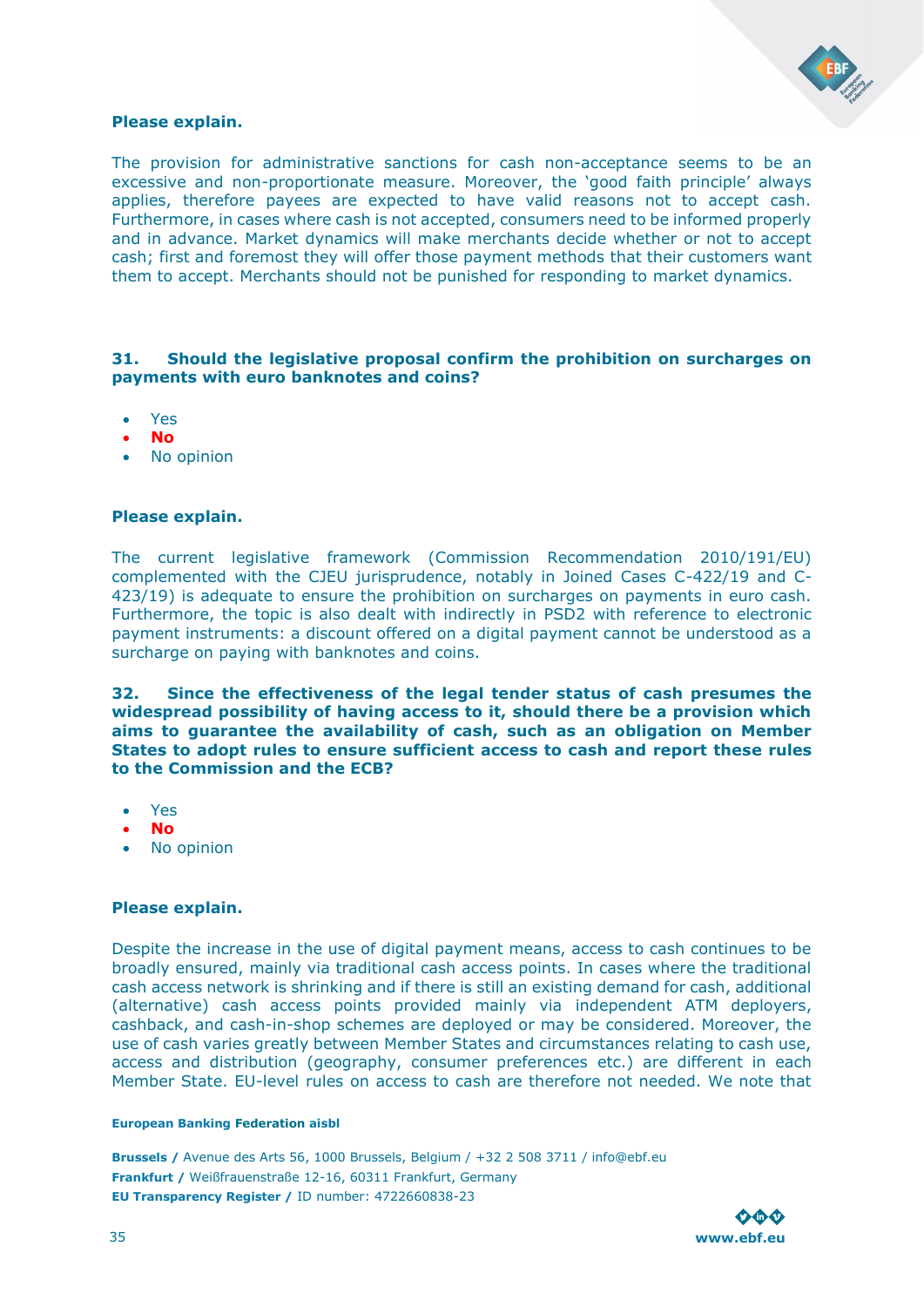![](_page_35_Picture_0.jpeg)

the topic of cash access and acceptance is already monitored in Member States, sometimes through a national stakeholder forum including all the relevant parties. We consider such a set-up the most efficient and appropriate. It is, nevertheless, important to take into account that possible regulatory flexibility by national rules does not further increase an unlevel playing field between Member States, namely through potential costs allocations on financial intermediaries (and not other actors). Access to cash by vulnerable groups should be a responsibility of Member States and public authorities. The situation is very different among Member States, but it is also important that the flexibility introduced by national rules does not end up in an unlevel playing field between Member States, since some might be tempted to impose the respective costs on financial intermediaries (and not other actors) and others would be more inclined to consider such costs in the scope of their social public responsibilities. The implementation of this principle should not be carried out through regulation but through dialogue with the entities responsible for developing the cash access network.

#### **European Banking Federation aisbl**

![](_page_35_Picture_4.jpeg)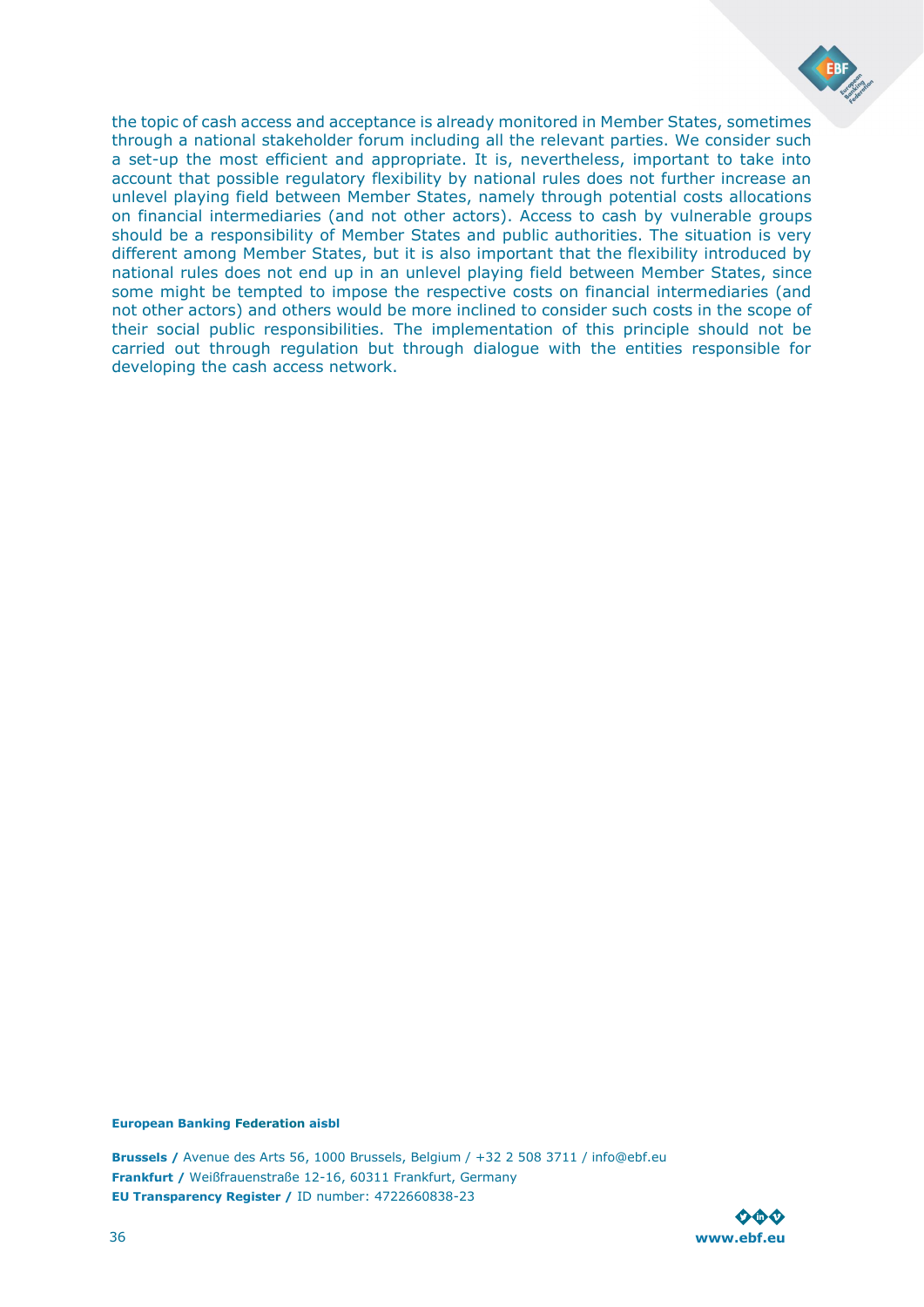![](_page_36_Picture_0.jpeg)

### **4.THE DIGITAL EURO'S IMPACT ON THE FINANCIAL SECTOR AND FINANCIAL STABILITY**

### **33. What do you think the impacts of a digital euro would be on the business of providers of payment services and crypto-asset services?**

|                                         | <b>Positive impacts/ opportunities</b>                                                                                                                                                                                                                                                                                                                                                                                                                                                                                                         | <b>Negative impacts/ challenges</b>                                                                                                                                                                                                                                                                                                                                                                                                                                                                                                                                                                                                                                                                                                                                 |
|-----------------------------------------|------------------------------------------------------------------------------------------------------------------------------------------------------------------------------------------------------------------------------------------------------------------------------------------------------------------------------------------------------------------------------------------------------------------------------------------------------------------------------------------------------------------------------------------------|---------------------------------------------------------------------------------------------------------------------------------------------------------------------------------------------------------------------------------------------------------------------------------------------------------------------------------------------------------------------------------------------------------------------------------------------------------------------------------------------------------------------------------------------------------------------------------------------------------------------------------------------------------------------------------------------------------------------------------------------------------------------|
| <b>Credit institutions</b>              | If a digital euro is designed in a way<br>to allow for private intermediaries to<br>develop innovative services and not<br>in a way that competes with existing<br>payment means, the main advantage<br>for credit institutions would be the<br>digital euro distribution and ability to<br>develop innovative and value-added<br>use cases related to programmability.<br>An additional positive impact would<br>be the potential reduction of cash<br>handling costs, if the use of cash<br>was to decline as a result of a digital<br>euro. | Possible disintermediation and deposit shift,<br>decreasing bank liquidity and thus increasing<br>funding costs and interest rates on loans. This can<br>lead to increased refinancing costs and could be<br>dangerous for economic stability, especially in a<br>crisis.<br>Digital bank run risk.<br>Eurosystem focuses on the use of a retail CBDC<br>in selected retail scenarios (PoS/e-commerce).<br>This establishes a product that competes with<br>existing banking payment offer. Its commercial<br>role is unclear, if a digital euro is more than an<br>equivalent to cash (i.e., "raw material" to the<br>economy).<br>Cost risk for credit institutions due to currently<br>unclear allocation of implementation costs and<br>unclear business model. |
| <b>Other payment services providers</b> |                                                                                                                                                                                                                                                                                                                                                                                                                                                                                                                                                |                                                                                                                                                                                                                                                                                                                                                                                                                                                                                                                                                                                                                                                                                                                                                                     |
|                                         |                                                                                                                                                                                                                                                                                                                                                                                                                                                                                                                                                |                                                                                                                                                                                                                                                                                                                                                                                                                                                                                                                                                                                                                                                                                                                                                                     |
| <b>Crypto-asset services providers</b>  |                                                                                                                                                                                                                                                                                                                                                                                                                                                                                                                                                |                                                                                                                                                                                                                                                                                                                                                                                                                                                                                                                                                                                                                                                                                                                                                                     |

### <span id="page-36-0"></span>**European Banking Federation aisbl**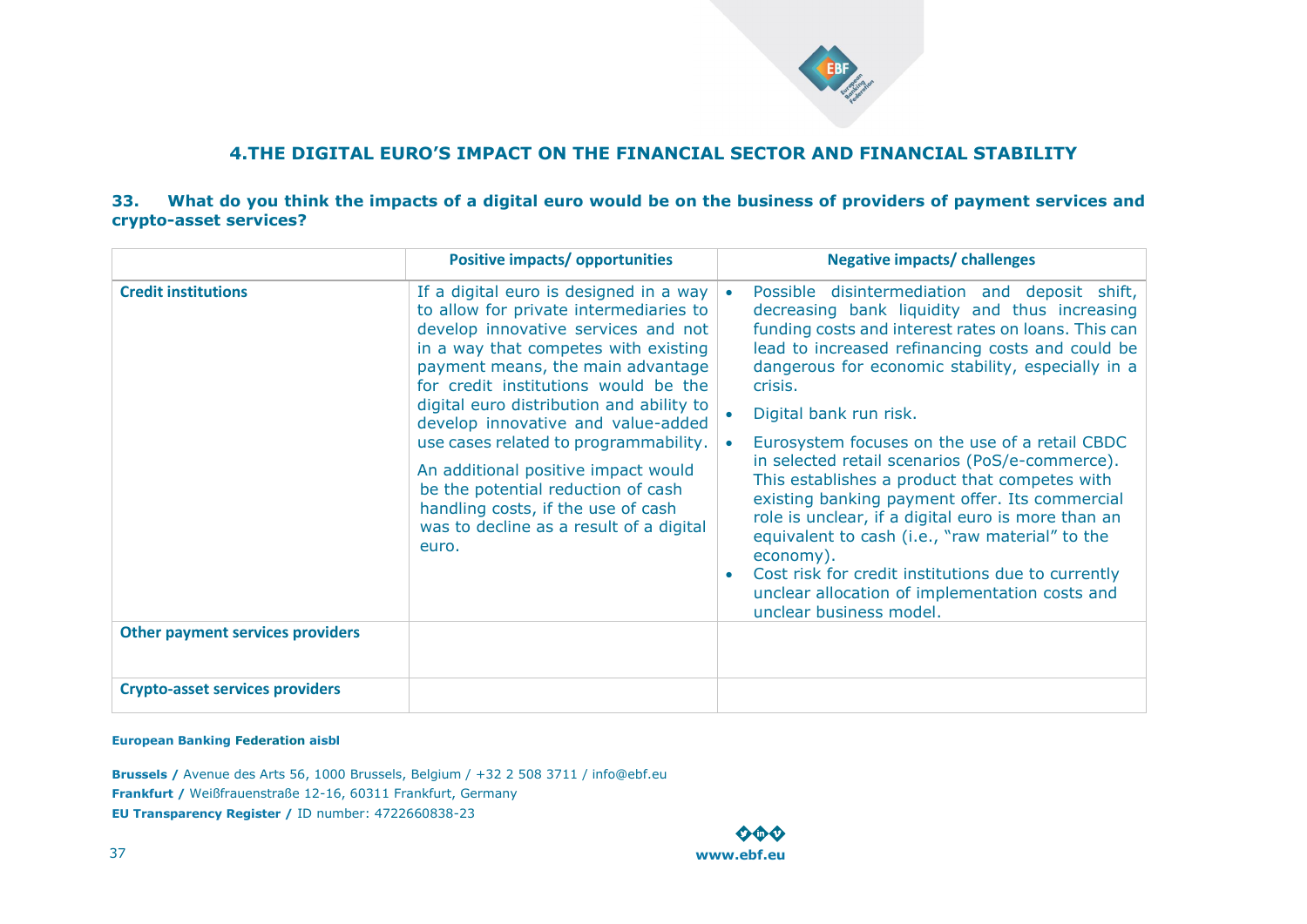![](_page_37_Picture_0.jpeg)

### **Please explain your answer to question 33:**

We are particularly concerned by the cyclical disintermediation that a digital euro could imply. The outflow of bank deposits could be considerable in the event of financial stress of a particular institution or a broader financial crisis. Setting a cap to the digital euro amount per client might look reassuring at this stage. However, unlike most prudential measures in which the ECB and other EU institutions can take their own decisions with little or no external influence, the caps set for a digital euro could be subject to market and/or public pressure. There is uncertainty as to how the approaches of other Central Banks and private institutions that create digital money will evolve. If other currencies, existing or new, raise their caps significantly, the ECB will be put under considerable pressure to follow suit. Such scenarios typically happen in times of stress or crises when there is less room for manoeuvre. The current excess liquidity context might hide a problem of cyclical disintermediation in a context of more restricted liquidity. We assume that the crowding out of deposits would be much higher than in any normal scenario and moreover any cap could be very hard to maintain in such circumstances. A severe scenario would result in multiplying the outflows compared to normal circumstances. We therefore believe that it is imperative to abandon the idea of a soft rate disincentive in favour of a hard cap which could be enshrined in a legislative framework, ensuring that it is maintained even in times of financial stress or crisis. The hard cap could only be raised in a pre-agreed manner on EU political level not related to crisis circumstances, for instance linking it to the inflation rate. Indeed, in times of stress, the soft rate would not be sufficient to deal with deposit outflows.

We are also highly concerned by structural disintermediation, whereby the shift of retail bank deposits to digital euro could have unintended consequences on the role of banks in maturity transformation and the funding of the economy as well as on the ability of fixed rates financing. The effect could be important in the euro area banking system because it is based on retail deposits, and currently deposits from households constitute approximately 46 percent of the funding of European banks. The crowding-out of bank deposits in normal circumstances will depend on the design features of a digital euro (beyond the caps/limits), such as what type of payments a digital euro intends to serve and the associated functionality (cash-like or far more), how it interoperates with existing payment solutions, the cost structure and even how the authorities frame and "advertise" a digital euro. In addition, the profit and loss (P&L) effects for banks will be increased by the costs of developing, building and operating the infrastructure for a digital euro, and it can become a significant burden for credit institutions.

In the banking prudential framework, the most immediate impact would be on the Liquidity Coverage Ratio (LCR) and the Net Stable Funding Ratio (NSFR). The prudential regulatory framework considers retail deposits as stable funding, which gives banks ample scope to provide long term loans. Currently, retail deposits are considered stable to a 95% extent in the Liquidity Coverage Ratio (LCR) and the Net Stable Funding Ratio (NSFR). The impact on those ratios needs to be carefully examined. It is important that the regulatory balance sheet ratios and stress scenarios in connection with a digital euro are adjusted by the regulators to avoid any negative impact on banks. In order to have an estimated impact assessment, we have contemplated different scenarios of digital euro holdings and have concluded that the loss of funding capacity could be material with a range between several hundred billion to a trillion.

The issuing of a digital euro and the reduction in bank deposits would mean that to maintain their financing capacity, banks would have to consider alternative sources of funding, as both a hard cap or a soft rate disincentive will clearly not be sufficient to address their possible funding deficit. Market-based financing cannot be expected to

#### **European Banking Federation aisbl**

![](_page_37_Picture_8.jpeg)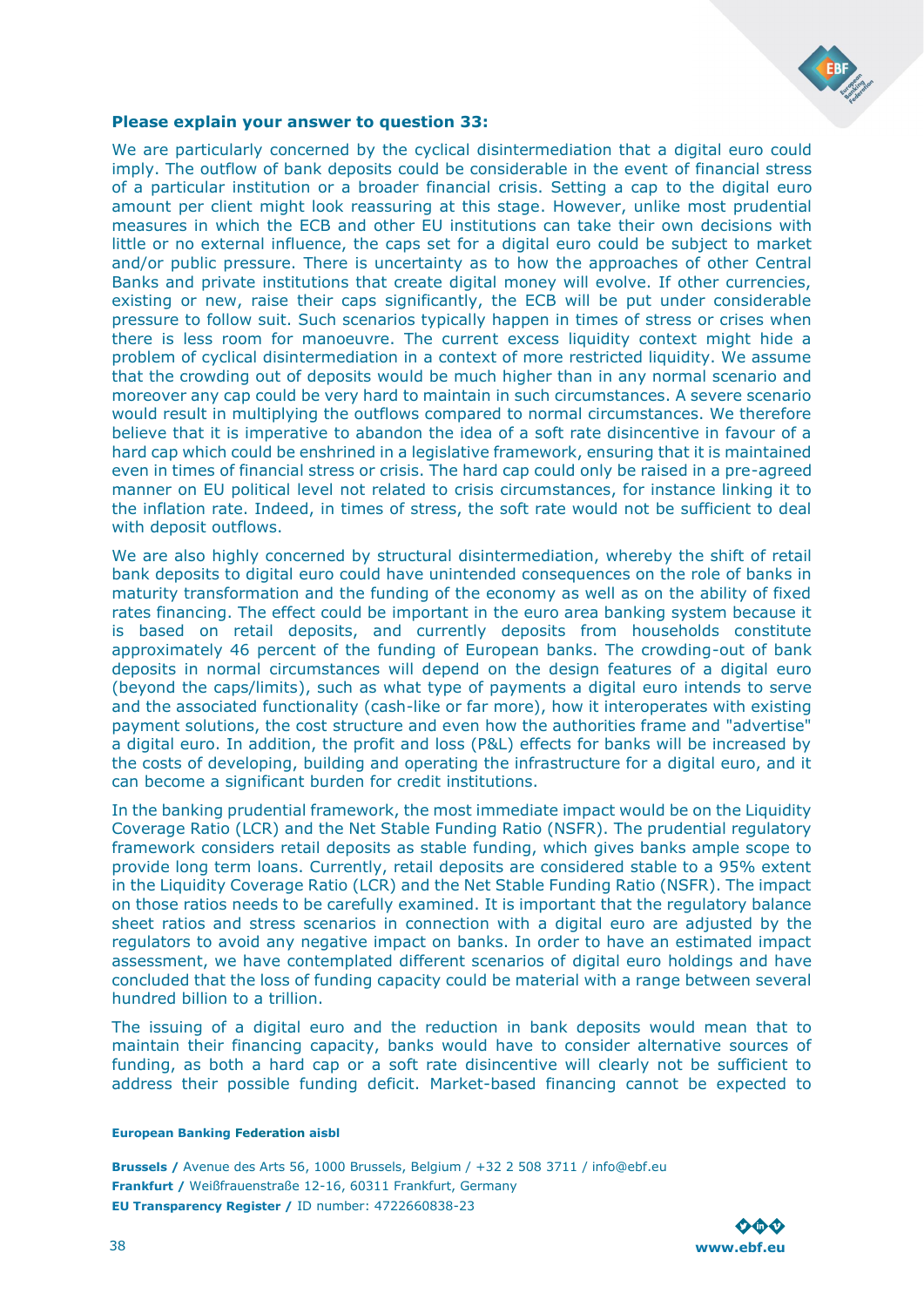![](_page_38_Picture_0.jpeg)

compensate for the lost stable resources. This could be dangerous for economic stability, especially in a crisis.

Further risks are introduced if a digital euro would be a product that competes with existing banking payment systems, if the commercial role of intermediaries and business model are unclear, and if a digital euro is more than a form of money / raw material. Also, credit institutions will have cost risks due to currently unclear allocation of implementation costs.

### **34. How important would it be to limit the store of value function of the digital euro by, introducing holding caps, limitations to transactions, or different interest and/or fees disincentives on large holdings?**

*Please rate each aspect from 1 to 5, 1 standing for 'not important at all and 5 for 'very important*.

|                                                                                                                                                      | 1 | 2 | 3 | 4 | 5 | Don't<br>know/not<br>applicable |
|------------------------------------------------------------------------------------------------------------------------------------------------------|---|---|---|---|---|---------------------------------|
| For financial stability purposes (e.g.<br>prevent bank runs in crisis<br>to<br>situations)                                                           |   |   |   |   | X |                                 |
| To prevent that the digital euro<br>structurally disintermediates credit<br>institutions (e.g. large conversion of<br>bank deposits to digital euro) |   |   |   |   | x |                                 |
| <b>Other (please specify)</b>                                                                                                                        |   |   |   |   |   |                                 |

### **To the extent you deem it necessary, please explain your reasoning and provide quantitative evidence or estimates.**

Any new solutions based on a digital euro must in no way jeopardise the current financial and payment systems and financial stability.

Depending on its investment characteristics, a central bank digital currency can induce depositors to turn their commercial bank deposits into central bank liabilities. Particularly in times of crisis, there could thus be an abrupt and large-scale conversion of bank deposits into digital euro, which would be a bank run in digital form. This can increase banks' funding costs and, consequently, credit interest rates, potentially reducing the volume of credit to European households and economy. In such scenario, banks may try to increase their funding from central bank loans, implying an increase in securities that can serve as collateral with the central bank, which ultimately would increase interest rates for securities in the collateral pools, increasing the cost of bank financing. Even if deposits were replaced by capital market financing, there would be an increase in the cost of bank financing, causing banks to deleverage with a consequent decrease in the supply of credit. This would prevent an optimal level of investment and aggregate consumption and,

### **European Banking Federation aisbl**

![](_page_38_Picture_11.jpeg)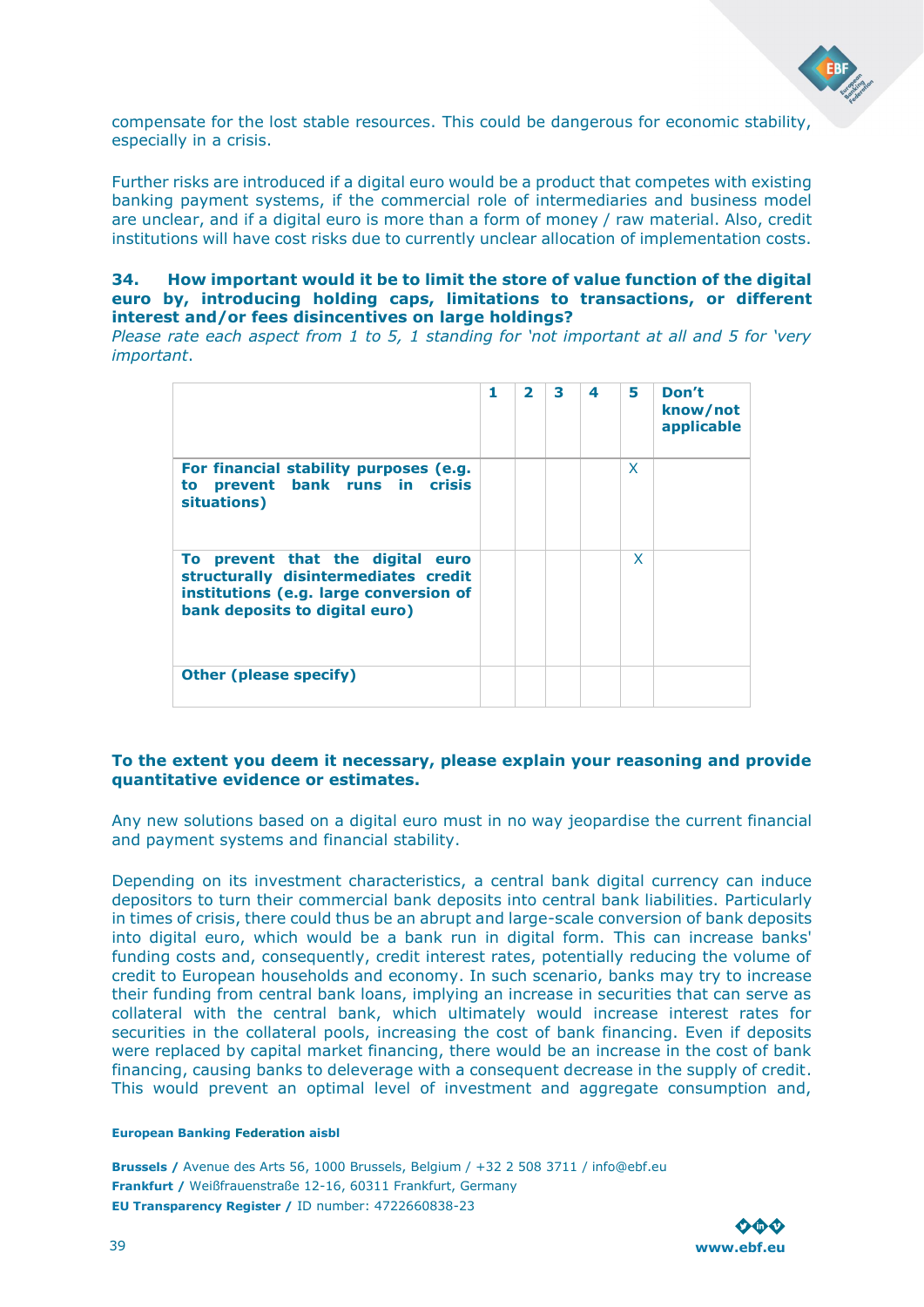![](_page_39_Picture_0.jpeg)

therefore, economic activity. A hard cap to digital euro holdings could prove an effective way to avoid the adverse effects of large-scale deposit replacement. Considerations about the introduction of holding limits to the store of value function also require a reflection on the possible limitation of the number of digital euro accounts every citizen is allowed to hold (and how this would be enforced/controlled), in order to be effective. Without limiting the number of positions per citizen, a cap per position would not sufficiently preserve financial stability. At the same time, we need to take into account that remuneration on a digital euro may pose some doubt on the legal tender status. How would it be possible for a digital euro to be just another form of central bank liability besides banknotes, while the digital form would bear interest and the analogical form would not? Would they have the same value then?

At the same time, a digital euro would increase central bank liabilities. Central bank assets will have to rise correspondingly. The more CBDC is issued, the more assets the central bank will have to acquire. This raises important questions about the role of central banks in the economy. Will the central bank buy government bonds? Will it fund commercial banks to enable them to lend? If that is done against collateral as present central bank rules stipulate, the cost of credit to the economy will increase. Will it fund lending directly? How will central bank asset management policies be governed? Are permanent asset purchase activities within the central bank's remit? Are they compliant with the central bank's monetary mandate and restrictions (e.g., ban on monetary financing)?

In addition, if the traditional banking business model is compromised, banks may be led to take greater risks in an attempt to obtain higher returns and compensate for reduced activity and higher funding costs.

Current design discussions for a digital euro rightly focus on the need to safeguard financial stability in Europe. However, proposed security measures such as hard caps need to also consider the merchant side of a digital euro transaction. It needs to be carefully determined how businesses would be able to receive digital euros from their customers, and how a procedure could automatically convert them into commercial bank money.

### **35. How would holding limits or disincentives to the store of value function affect the usability of the digital euro in the various use cases below?**

*Please rate each aspects from 1 to 5, 1 standing for 'significantly decrease in its usability' 3 ' no change in its usability' and 5 for 'significant increase in its usability'.* 

|                                      | 1 | $\overline{\mathbf{z}}$ | 3 | 4 | 5 | Don't<br>know/not<br>applicable |
|--------------------------------------|---|-------------------------|---|---|---|---------------------------------|
| <b>Person-to-Person payments</b>     |   |                         | X |   |   |                                 |
| <b>Person-to-Business payments</b>   |   | X                       |   |   |   |                                 |
| <b>Business-to-Business payments</b> | X |                         |   |   |   |                                 |
| <b>Machine-to-Machine payments</b>   |   |                         |   | X |   |                                 |
| <b>Other (please specify)</b>        |   |                         |   |   |   |                                 |

#### **European Banking Federation aisbl**

![](_page_39_Picture_10.jpeg)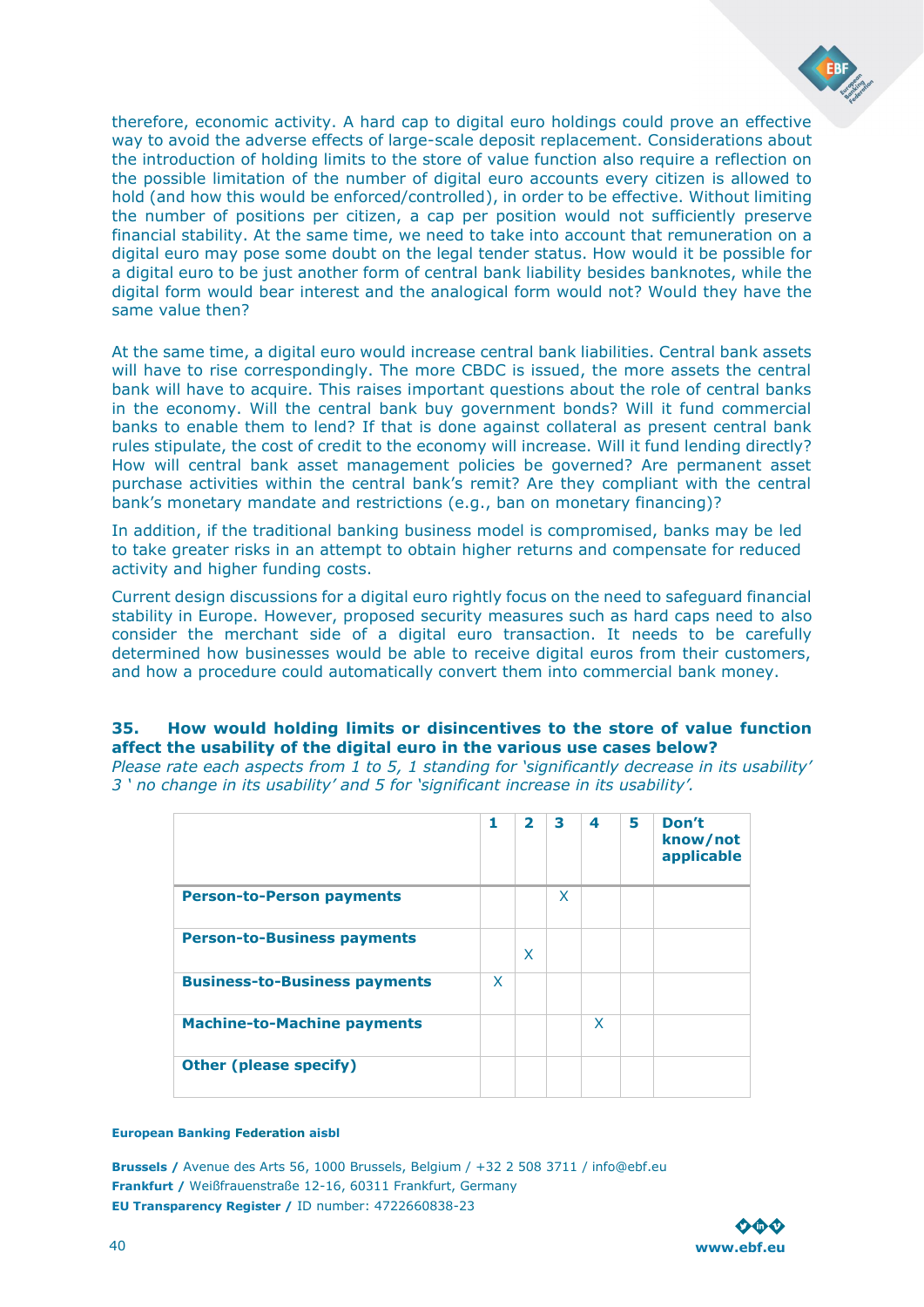![](_page_40_Picture_0.jpeg)

### **To the extent you deem it necessary, please explain your reasoning and provide quantitative evidence or estimates.**

The average daily payment amount effected by an individual is less than  $100\epsilon$  in the euro area (SPACE 2020), for which there is no need to store a huge amount of digital euros. Therefore, limits would not be detrimental for usability. Explicit caps on holdings (not on transfers, for which a waterfall bank account might be set to divert excesses on holdings) are easy to understand and would facilitate the adoption of a digital euro, especially because they would help users to control their spending. Remunerations, especially with different tiers, could be confusing and disincentivise broad adoption.

The needs of the industrial sectors for B2B and M2M payments should be developed by market actors, potentially on top of a digital euro. This aims to best cater for the needs for automatic high amount payments within the DLT-based smart contract-systems on various DLT-platforms driven directly by industrial actors or intermediaries. Solutions for this should be left to the financial sector and other supervised intermediaries.

Holding limits or disincentives to the store of value function could partially affect large payments (this is mostly the case of B2B payments), while it should be less relevant for daily and small payments. While such limits and disincentives are desirable so as to not cause an excessive shift of funds from bank deposits, we deem that some solutions could be provided in order not to affect the usability of a digital euro for large value payments (e.g., waterfall approach).

### **36. How would a retail digital euro without any holding limits or disincentives for store of value function impact the following aspects of the EU credit institutions?**

*Please rate each aspects from 1 to 5, 1 standing for 'significant decrease' and 5 for 'significant increase'.* 

|                                             | 1 | $\overline{2}$ | 3 | 4 | 5 | Don't<br>know/not<br>applicable |
|---------------------------------------------|---|----------------|---|---|---|---------------------------------|
| <b>Volume (value) of retail deposits</b>    | X |                |   |   |   |                                 |
| <b>Volume (value) of corporate deposits</b> | X |                |   |   |   |                                 |
| Liquidity / bank run risk                   |   |                |   |   | X |                                 |
| Volume (value) of new credit provision      | X |                |   |   |   |                                 |
| <b>Revenue from payment services</b>        | X |                |   |   |   |                                 |
| <b>Net interest revenue</b>                 |   | $\mathsf{X}$   |   |   |   |                                 |
| Ability to perform anti money laundering    | X |                |   |   |   |                                 |

#### **European Banking Federation aisbl**

![](_page_40_Picture_10.jpeg)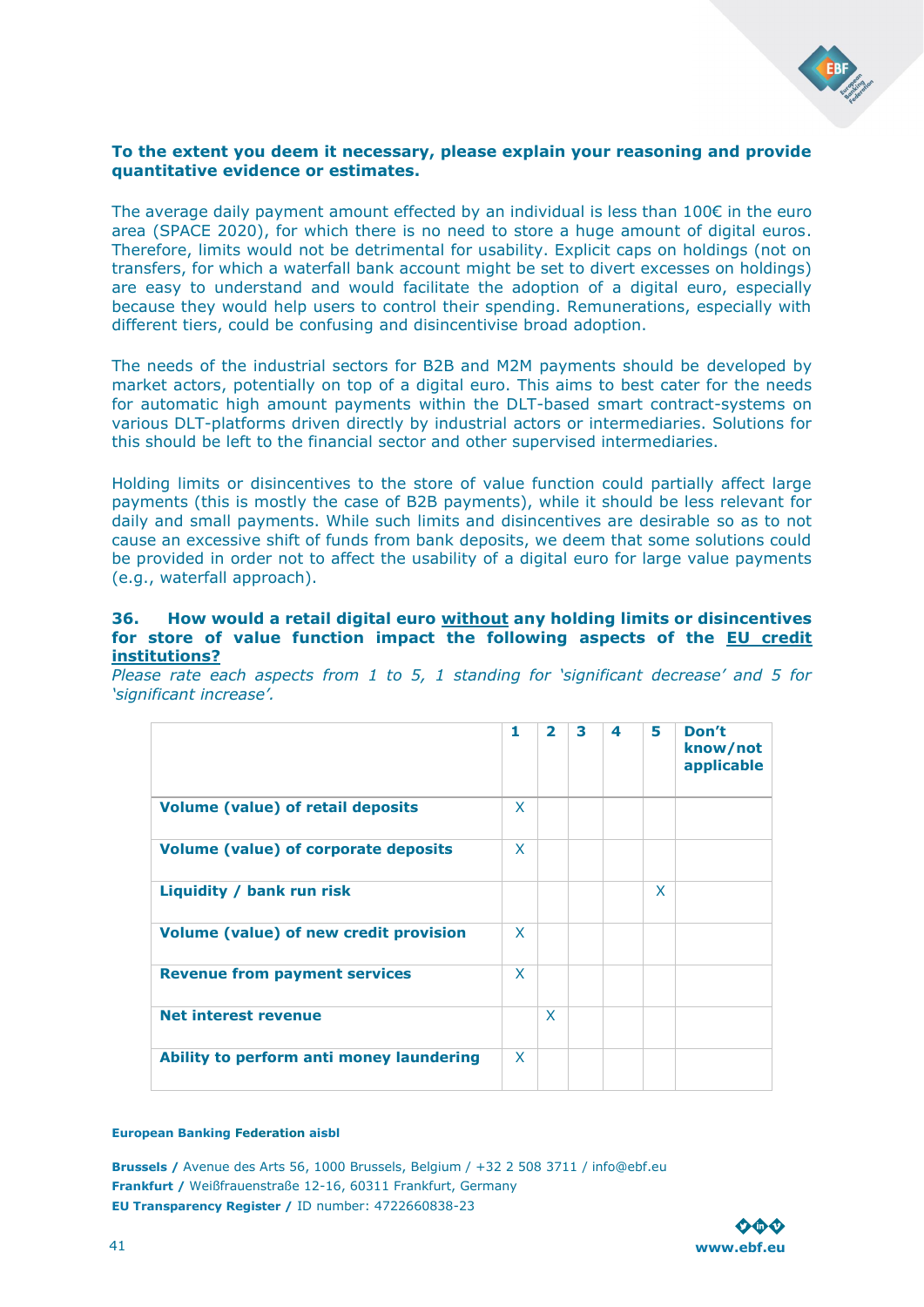| (AML) and other compliance obligations              | - X |  |  |  |
|-----------------------------------------------------|-----|--|--|--|
| Costs due to operational risk in retail<br>payments |     |  |  |  |
| <b>Other (please specify)</b>                       |     |  |  |  |

### **To the extent you deem it necessary, please explain your reasoning including whether your assessment would depend on whether the digital euro is a bearer based instrument or is account-based and provide quantitative evidence or estimates.**

Should a digital euro be introduced without a limit on the amount to be held, or with a limit that would be too high, there could be a large-scale conversion of bank deposits into digital euro. The extent to which bank deposits would be replaced by a digital euro can hardly be calculated in advance. Important influencing factors are the current level of market interest rate and thus the interest rate differential to the (non-interest-bearing) digital euro, perception of the security of bank deposits by depositors (general economic situation, financial stability/business situation of banks). This would (significantly) reduce the possibility of refinancing of commercial banks via customer deposits. Banks would need to compensate the loss of deposits with new sources of funding which would increase the costs of funding. Ultimately this might lead to a lower capital ratio as profitability will be lower. At the same time, if banks decided to offset this cost increment by investing in assets with higher return, which are usually riskier, this would also negatively impact their capital ratio due to the increment in the risk weighted assets. As a result, either the supply of credit could decrease or credit costs could increase, since commercial banks would have to use other and more expensive refinancing options. Net interest revenue would tend to decrease if the refinancing costs were to rise due to the outflow of bank deposits. In addition, in case of a massive substitution of bank deposits the wholesale market would be unable to absorb all the demand for liquidity by institutions in the face of a massive displacement of customer deposits outside the banking system. Therefore, new sources of liquidity (such as new TLTROs) would be needed. A digital euro would also aggravate the intensity and speed of a potential liquidity crisis in times of stress by providing retail customers an agile, unrestricted, and secure digital channel to central bank money.

Depending on central bank asset policies (see response to question 34), central banks could end up directly competing with banks in financial markets and lending.

In addition, the ability to perform AML functions is dependent on a possible privacy / anonymity threshold for certain transactions, and the access to transaction information by intermediaries. Having no limits will change a digital euro's functionality from paymentsoriented to store of value oriented, which will significantly increase money laundering risks. These risks would increase even higher in the bearer-based model that would minimise the mandate and responsibility of supervised intermediaries.

Depending on the services offered by a digital euro and the cost of using it for individuals and businesses, we do see a significant risk of reduction in payment revenues.

### **37. What are the risks and impact on credit institutions of the non-issuance of a digital euro, for example in the scenario of a successful stablecoin in the EU?**

#### **European Banking Federation aisbl**

![](_page_41_Picture_9.jpeg)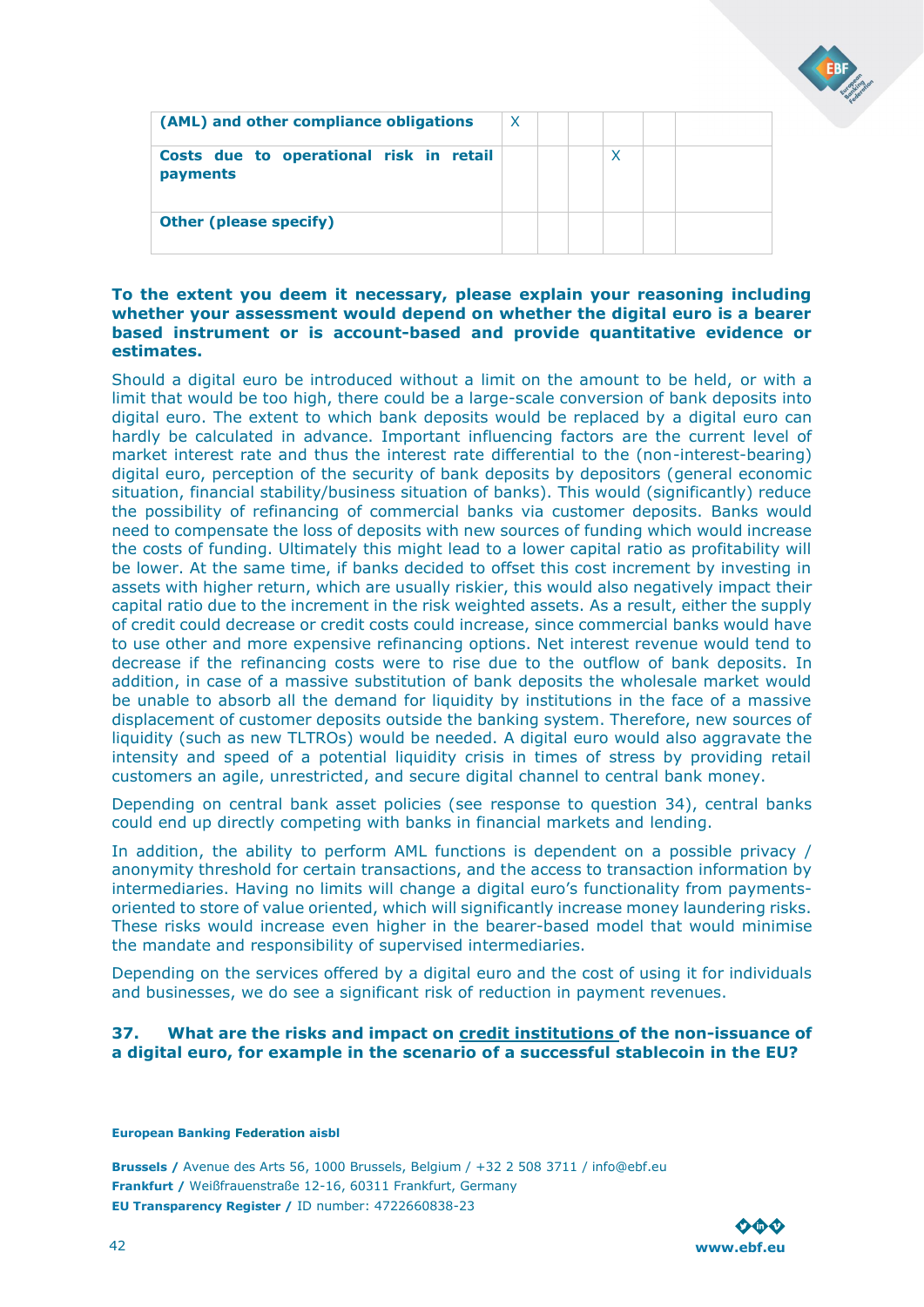![](_page_42_Picture_0.jpeg)

We note the following risks, however these would apply only in case where a successful stablecoin is widely adopted and used by the general population and businesses for payment purposes, which is currently not the case. If this would be the case, even a wellcalibrated and successful digital euro would probably not be effective but further regulatory measures may be needed as well.

### • **Disintermediation**

There is a risk that big techs or decentralised solutions introduce a stablecoin (see Libra, Paypal) and thereby weaken the importance of the euro. This could disintermediate banks. If a single highly successful stablecoin were to be offered in the EU by a tech player, this concept would be in sharp contrast to that of account-based banking. The impact on credit institutions would depend on who issues the stablecoin and how it is created (depositbacked or liquid assets-backed). In case a liquid assets-backed stablecoin would be successful, the impact may be similar to that of a CBDC, if public trust in it would be high (i.e. draining deposit base, with its associated impact on financial intermediation, increasing risk of runs, etc.)

There is a further risk that other, foreign CBDCs gain significant share in Europe (e.g., like dollarization in emerging economies) and thereby disintermediate banks.

### • **Interoperability**

Although each individual bank could be able to offer its customers its own stablecoin, this would not initially guarantee acceptance outside the issuing bank. Stablecoins are digital values in the form of tokens. They are not held in accounts as in conventional banking and once issued, as with cash, no banks are needed to act as intermediaries in the transaction. A peer-to-peer transaction outside the banking system would therefore be possible. For users, the question nevertheless arises as to what would guarantee the "value proposition" of the token. A common solution by the financial sector could solve this issue, setting a common standard between banks, with close cooperation with the regulator, allowing banks to issue tokenised commercial bank money. This could lead to an interoperable network of commercial bank money token, which could have positive effects for innovation in the Eurozone with all the different needs of different sectors addressed and could raise the efficiency of the European economy.

### • **Risk of a run**

There may be a run on a stablecoin for many reasons – for example, if money exceeding the funds held in the escrow account is issued, i.e., credit is created or due to the underlying assets not being liquid enough.

### • **Liquidity risk**

Liquidity risk means that there is a delay in meeting redemption requests. Liquidity risk depends on the market liquidity of the assets held by the issuer, e.g., the stablecoin's reserves. It may be increased by the fact that, unlike official local currencies, there is no obligation to accept the stablecoin.

### • **Repayment risk**

### **European Banking Federation aisbl**

![](_page_42_Picture_14.jpeg)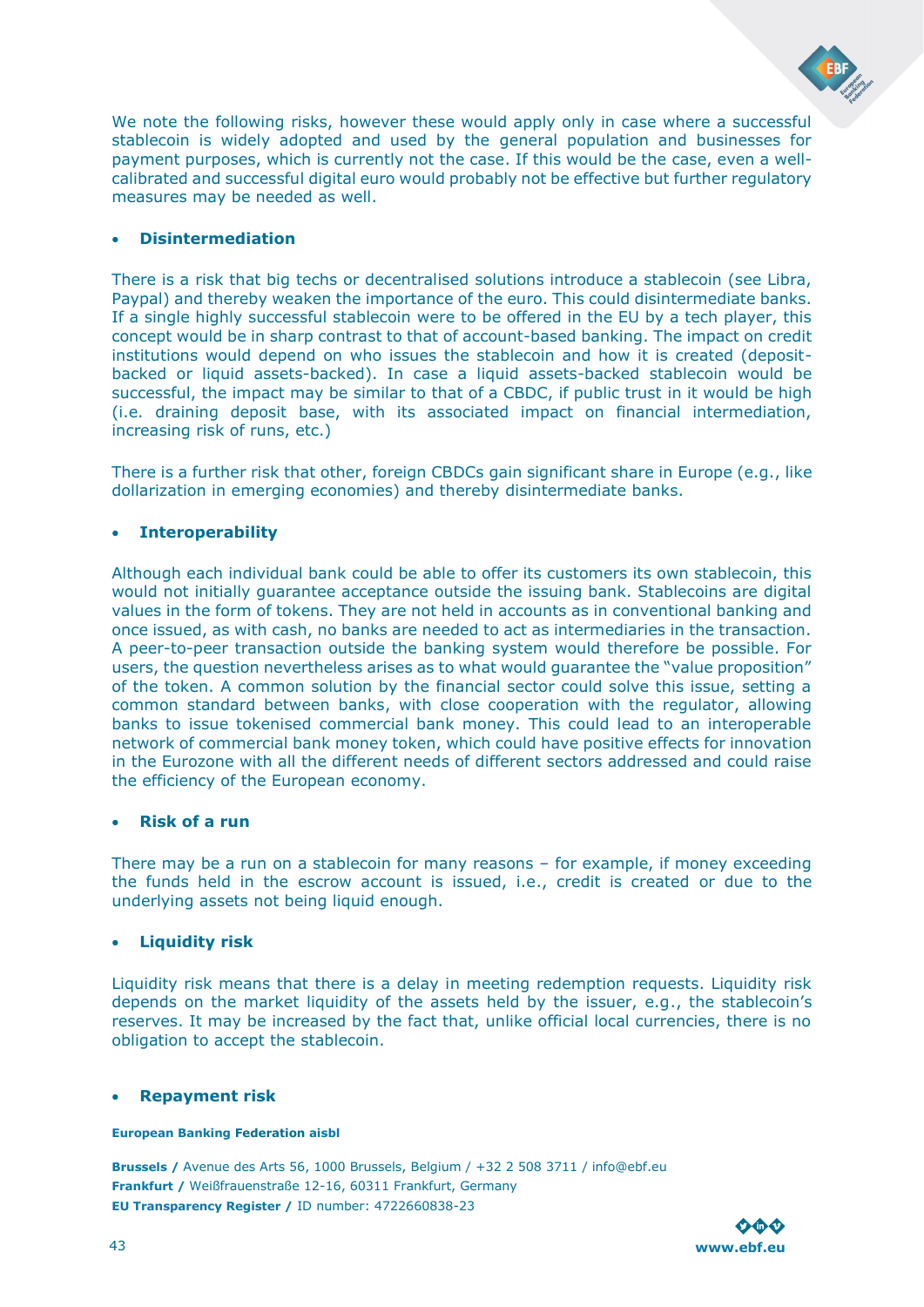![](_page_43_Picture_0.jpeg)

### • **Cost risk**

In case of issuing a stablecoin, the issuing costs are high at current interest rate level, therefore disincentivising for banks. A slightly changed legal framework – giving bankissued tokenised money the same legal classification as today's commercial bank money / deposits – would solve this.

### • **Risk of losing sovereignty**

Due to the emergence of private stablecoin solutions and CBDCs in different parts of the world, European-managed private initiatives and ECB investigation of a digital euro are important in the context of European sovereignty. It is fundamental to issue a digital euro in a manner that increases European intermediaries' ability to provide innovative and competitive services.

### **38. How would a retail digital euro without any holding limits or disincentives for store of value function impact the following aspects of the EU payment service / crypto-asset service providers (excluding credit institutions)?**

*Please rate each aspects from 1 to 5, 1 standing for 'significant decrease' and 5 for 'significant increase'.* 

|                                                                                                                                                                                  | 1            | $\overline{\phantom{a}}$ | 3 | 4 | 5. | Don't know/not<br>applicable |
|----------------------------------------------------------------------------------------------------------------------------------------------------------------------------------|--------------|--------------------------|---|---|----|------------------------------|
| <b>Volume (value) of funds on</b><br>payment accountshosted by<br>payment institutions,<br>$e-$<br>institutions<br>money<br>or<br><b>Example 19</b><br>crypto-asset<br>providers | $\mathsf{x}$ |                          |   |   |    |                              |
| <b>Volume (value) of payments</b><br>initiated by paymentservice<br>providers or crypto-asset<br>service providers from third<br>party accounts                                  | $\mathsf{x}$ |                          |   |   |    |                              |
| <b>Direct revenue from</b><br>payment or crypto-asset<br><b>services</b>                                                                                                         | X            |                          |   |   |    |                              |
| <b>Revenues from investing</b><br>the balance of paymentor<br>crypto-asset accounts                                                                                              | X            |                          |   |   |    |                              |
| <b>Revenues from data</b><br>management                                                                                                                                          | X            |                          |   |   |    |                              |

#### **European Banking Federation aisbl**

![](_page_43_Picture_10.jpeg)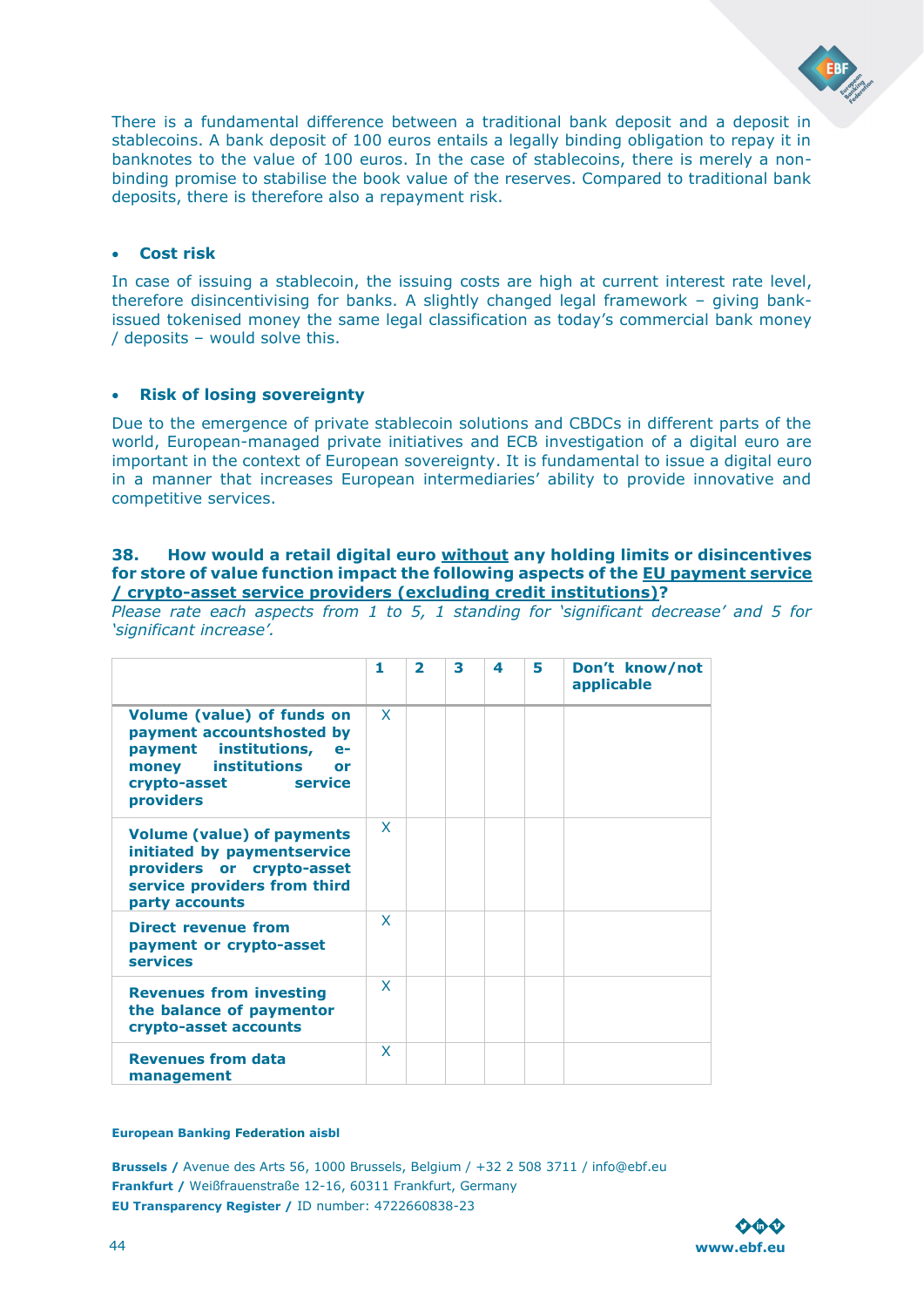![](_page_44_Picture_0.jpeg)

| <b>Ability to perform AML</b><br>and other compliance<br>obligations                   |  | χ |  |
|----------------------------------------------------------------------------------------|--|---|--|
| <b>Costs due to operational</b><br>risk in retail paymentsand<br>crypto-asset services |  |   |  |
| <b>Other (please specify)</b>                                                          |  |   |  |

**To the extent you deem it necessary, please explain your reasoning including whether your assessment would depend on whether the digital euro is a bearer based instrument or account-based and provide quantitative evidence or estimates.** 

The impact on payment providers will depend on which value-added services will intermediaries be able to provide, and which characteristics will a digital euro offer by default (EU Id Wallet disintermediating payments apps/ impact on instant payments/…). Potentially the impact could be as disruptive as it is for credit institutions.

### **39. Where could duly licensed financial intermediaries offer value in the distribution of the digital euro?**

*Please rate each aspects from 1 to 5, 1 standing for 'no value' and 5 for 'very significant value'.* 

|                                                                                                                        | 1 | $\overline{2}$ | 3 | 4 | 5            | Don't<br>know/not<br>applicable |
|------------------------------------------------------------------------------------------------------------------------|---|----------------|---|---|--------------|---------------------------------|
| <b>Experience in on-boarding of customers</b>                                                                          |   |                |   |   | X            |                                 |
| <b>Experience in Know Your Customer</b>                                                                                |   |                |   |   | X            |                                 |
| (KYC) and AML checks                                                                                                   |   |                |   |   |              |                                 |
| <b>Efficient transaction verification and</b><br>execution                                                             |   |                |   |   | $\mathsf{x}$ |                                 |
| <b>Experience in customer management</b>                                                                               |   |                |   |   | X            |                                 |
| Developing additional services using<br>the digital euro                                                               |   |                |   |   | X            |                                 |
| <b>Existing IT system for customer, front</b><br>and back office services that could be<br>adapted to the digital euro |   |                |   |   | X            |                                 |
| <b>Other (please specify)</b>                                                                                          |   |                |   |   |              |                                 |

#### **European Banking Federation aisbl**

![](_page_44_Picture_9.jpeg)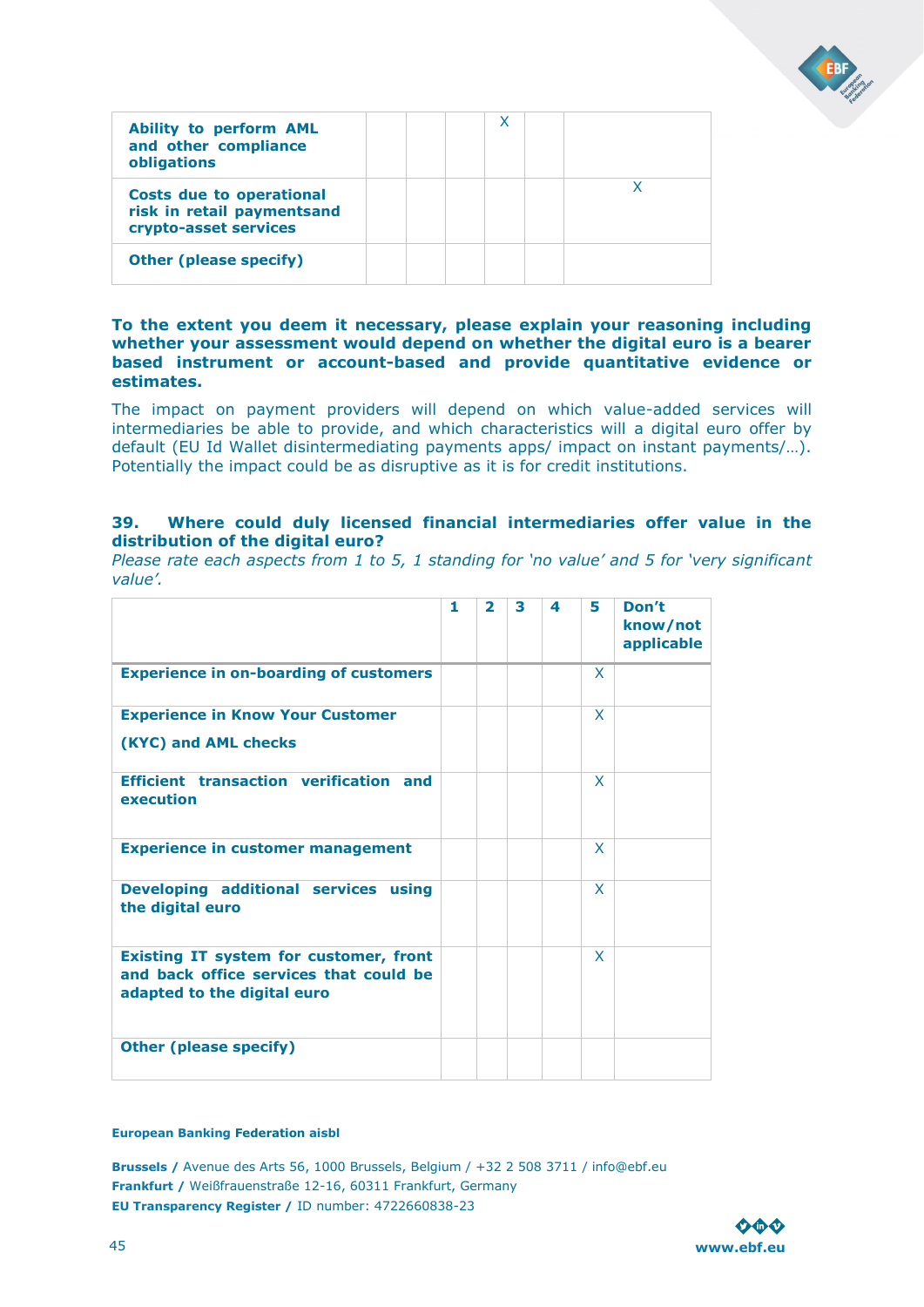![](_page_45_Picture_0.jpeg)

### **To the extent you deem it necessary, please explain your reasoning and provide quantitative evidence or estimates.**

A digital euro should be distributed by private sector intermediaries similarly to the cash distribution system and there should be a business model for the intermediation of a digital euro. Supervised intermediaries should be able to offer new innovative services, if a digital euro will be programmable. However, the exercise of designing innovative services boosted by a digital euro is challenging today, because CBDCs are unprecedented and enabling effects could trigger entirely unknown avenues for value-creation. We are not yet able to imagine the entire future scenario, as it was the case for the internet in the early 90's. If a digital euro were to be programmable, use cases would arise over time, without the need to be foreseen in advance. Market actors will explore new services and value propositions to enhance the European digital economy. In this sense, a programmable digital euro could be seen as a powerful raw material for payments, that can be used by supervised intermediaries to build up new, innovative services. For this to happen, it is important to ensure that the ECB develops a robust and flexible core infrastructure that leaves enough room for private financial sector innovation to deploy new business models.

In addition, banks could ensure resilience to the entire ecosystem, give greater security to the safekeeping of a digital euro, mitigate operational risks, and be accountable entities for regulatory requirements such as AML/CFT. Banks play an important role in countering money laundering and terrorist financing and can ensure proper Know Your Customer (KYC) processes. Across these fields, they have considerable experience to offer. However, it is of paramount importance to clarify and understand the need that a digital euro will respond to, in order to understand how and when banks can play a role in AML/CFT controls and in fraud prevention, as well as the concrete AML risk associated to it.

The advantage to citizens of involving banks in the process would be that they could have their digital euros transferred directly to/from existing bank accounts. Furthermore, Furthermore, the banking system's existing core competencies, such as customer proximity, existing access channels (branches, online solutions), setting up accounts/wallets, KYC, AML and CFT processes could continue to be used without the Eurosystem having to set up new infrastructures and processes.

### **40. How much increase, do you expect, in payment service providers' (including credit institutions') expenses related to the distribution of the digital euro? Please consider all possible cost elements (e.g. front office and back office services, administrative costs, IT costs, compliance cost etc.)<sup>8</sup>**

*Please rate each aspects from 1 to 5, 1 standing for 'no increase at all' and 5 for 'very significant increase'.* 

|                         | $\overline{\mathbf{2}}$ | З | $\overline{\bf 4}$ | 5 | <b>Don't</b><br>know/not<br>applicable |
|-------------------------|-------------------------|---|--------------------|---|----------------------------------------|
| <b>One-off expenses</b> |                         |   |                    | X |                                        |
| <b>Annual expenses</b>  |                         |   | x                  |   |                                        |

<sup>8</sup> *While costs would very much depend on the design and functionalities of a digital euro, we are looking at broad estimates and further explanation, including on cost drivers, which will inform Commission impact assessment* 

#### **European Banking Federation aisbl**

![](_page_45_Picture_11.jpeg)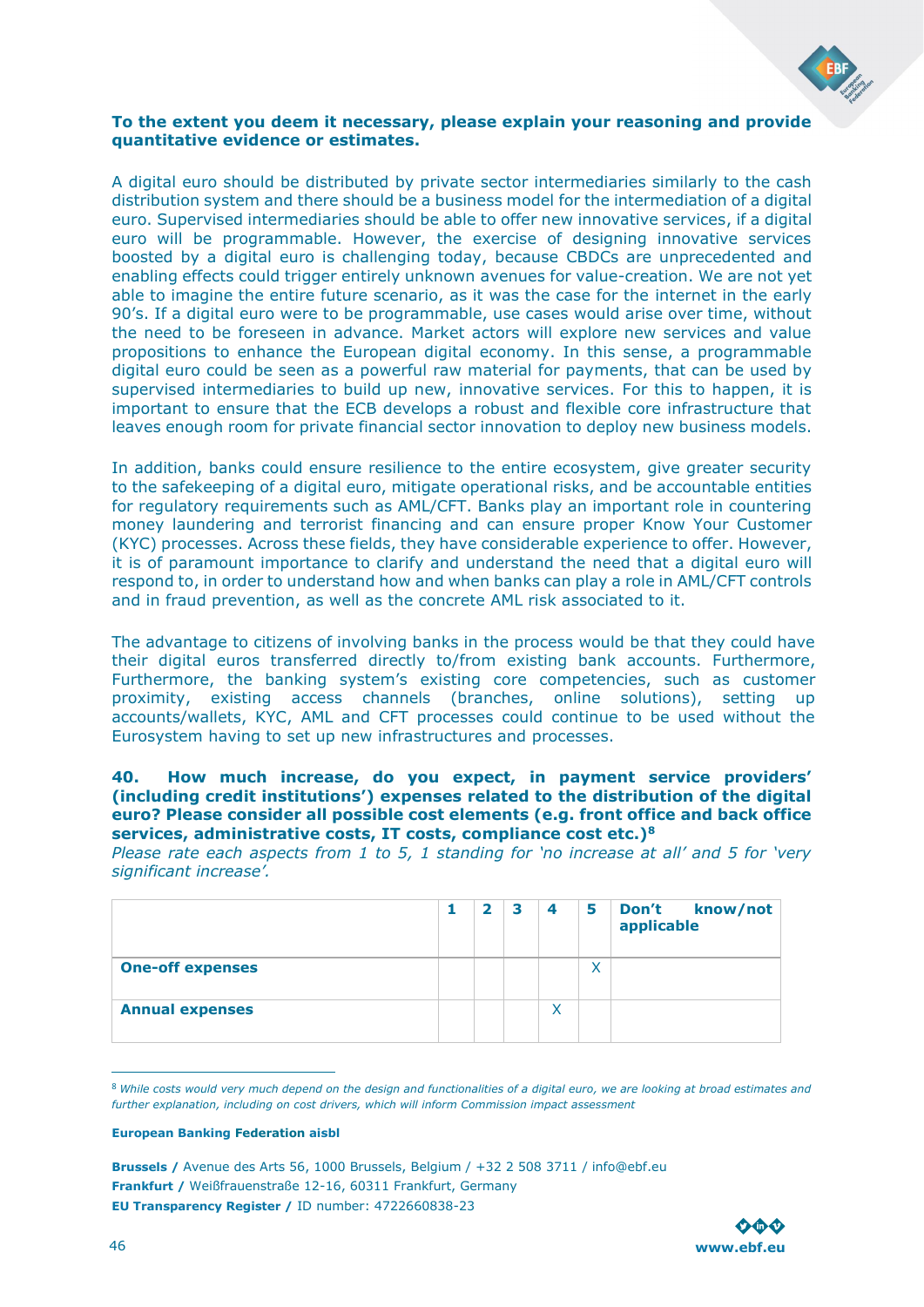| <b>Others, Please specify</b> |  |  |  |
|-------------------------------|--|--|--|
|                               |  |  |  |
|                               |  |  |  |

### **Please explain your reasoning and provide quantitative evidence or estimates/ranges on these expenditures.**

It is important to note that a significant risk arises from the revenue banks could lose, in addition to increased expenditure.

For the distribution and management of a digital euro, initial expenses would be required at least to enable the new functionalities of IT, accounting and other procedures, adapt to any new regulatory standards, adjust processes and provide training. However, not even basic model elements of a digital euro are known at this point, making it impossible to indicate estimates. This is particularly true for possible recurring costs. The impact on annual expenses would depend on how a digital euro is finally designed; the more it uses existing technology and procedures, the less cost it would add to PSPs' costs.

As payment services are continuously evolving, it is to be expected that business rules and technical infrastructures have to be updated and upgraded from time to time. The cost of this evolution will depend on the relevance and frequency of those modifications. We believe that a clear change management policy should be established. This policy should take as a reference the well-established TARGET2 and SEPA Scheme management policy, that is:

- all stakeholders should be involved in the proposal and decision on changes to be made;
- all 'programmed changes' shall be included in a single "change release" to be implemented at a previously agreed point in time; and
- there should be no more than one release per year.

Depending on the commercial concept of a digital euro and the degree of freedom allowed in charging for basic services and additional value-adding services, PSPs could face additional financial losses, if the use of payment products with market prices would be reduced.

### **41. Using the digital euro, what additional services could your financial institution develop for your customers?**

A digital euro should be distributed by private sector intermediaries similarly to the cash distribution system and there should be a business model for the intermediation of a digital euro. Supervised intermediaries should be able to offer new innovative services, if a digital euro is programmable. However, the exercise of designing innovative services boosted by a digital euro is challenging today, as explained above. With a programmable digital euro, use cases would arise over time. The ECB should allow for intermediaries' own design choices in developing wallets, solutions, and value-added services around a digital euro, thereby promoting a market-oriented, resilient and diverse ecosystem. Intermediaries should be enabled by the ECB to implement innovative functionality into their proprietary wallet solutions, to foster the acceptance of a digital euro.

As also mentioned in Q.10, envisioning new services based on a digital euro, PSPs could:

• develop innovative use cases for payments in digital euro: several use cases may potentially be implemented leveraging on the concept of split transaction (applied to

### **European Banking Federation aisbl**

![](_page_46_Picture_15.jpeg)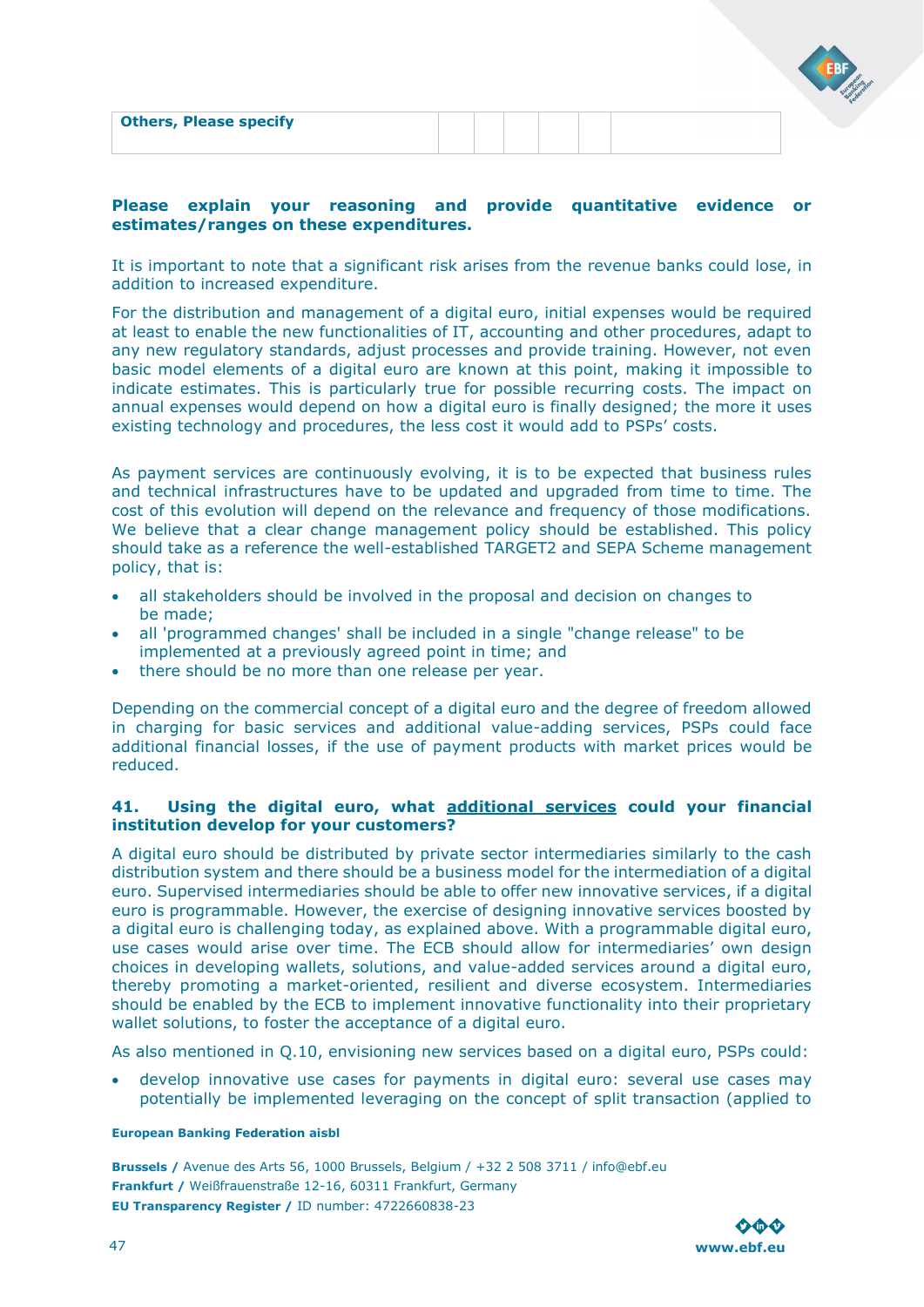![](_page_47_Picture_0.jpeg)

revenue sharing or multiple payments that require atomic transaction) or implementation of rules and limits for expenditure of funds (such as in public payments, like targeted bonuses). Other use cases may be related to M2M payments or could be identified in the banking/insurance sector, such as trade finance operations or insurance claims settlements (programming features). In other sectors, a digital euro could be used for loyalty programs (e.g. pay-per-use);

- provide ad hoc services based on programmability for businesses (e.g. smart contracts, on-chain transactions);
- integrate digital euro services for merchants together with cash collection and digital payments at POS (e.g. automated payments); and
- implement innovative, fast and reliable AML/KYC processes, e.g. by building upon a European digital identity solution.

On top of the basic functionalities, regulated payment service providers may develop value-added functionalities, such as chargebacks or dispute resolution in merchant payments, pay-upon-delivery functionalities in e-commerce, or proxy lookup payments in P2P transactions, and others that are currently available in private solutions.

### **To the extent you deem it necessary, please explain your reasoning and provide quantitative evidence or estimates/ranges on the benefits expected from these additional services.**

For banks to be able to develop value-added services, it is important to ensure that the ECB develops a robust and flexible core infrastructure that leaves enough room for private innovation to deploy new business models.

Also, we must take into account that many potential value-added services will rely on access to and use of data. Therefore, it is important that the authorities' focus on **privacy not translate into a general ex-ante restriction** on the use of data from digital euro transactions. Payment data is a core element for banks e.g. to provide credit and also to offer improved personalised solutions.

For certain value-added services, it could be expected that intermediaries will need to develop industry-wide scheme(s) in order to ensure interoperability.

### <span id="page-47-0"></span>**5. APPLICATION OF ANTI-MONEY LAUNDERING AND COUNTER TERRORIST FINANCING (AML-CFT) RULES**

**42. How various design models of a digital euro would impact the AML/CFT compliance costs of private intermediaries? (1 = 'no impact', 5 = 'very high increase in cost')** 

| <b>Design option</b> | - |  |  |  | 5 | Don't<br>know/not<br>applicable |
|----------------------|---|--|--|--|---|---------------------------------|
|----------------------|---|--|--|--|---|---------------------------------|

#### **European Banking Federation aisbl**

![](_page_47_Picture_15.jpeg)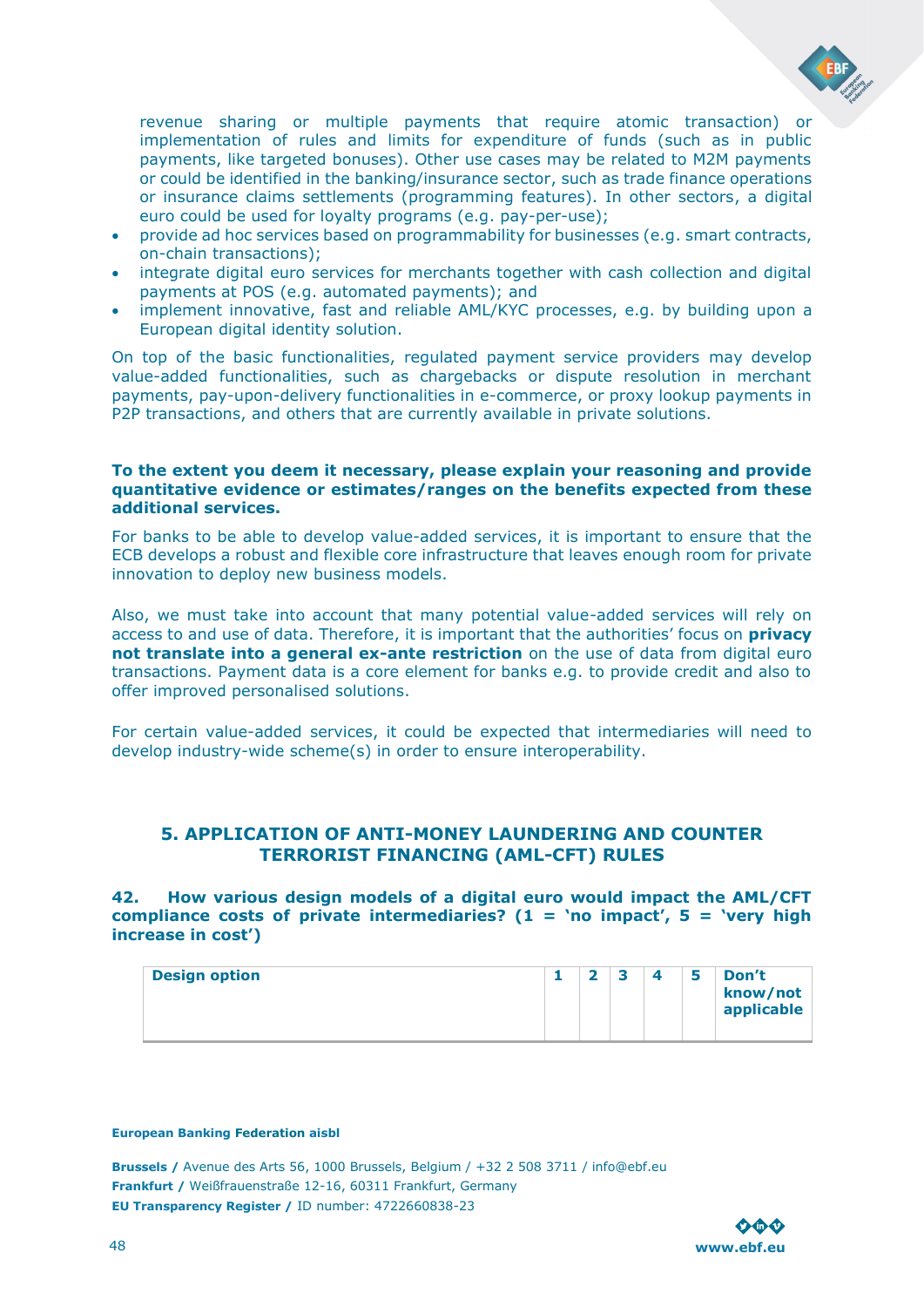![](_page_48_Picture_0.jpeg)

| Account-based digital euro, available online <sup>9</sup> |  |  |  |
|-----------------------------------------------------------|--|--|--|
| Bearer-based <sup>10</sup> digital euro, available online |  |  |  |
| Bearer-based digital euro, available offline              |  |  |  |

### **For each option, please provide quantitative/qualitative evidence or estimates if available.**

Irrespective of the design of a digital euro, all the requirements of AML/CFT rules must be adhered to. However, the precise technical design of a digital euro will have an influence on costs. Equally, stricter AML/CFT requirements will also lead to higher costs.

An account-based digital euro (and therefore also a bearer-based digital euro online) could have nearly similar costs as today, with the exception of the initial setup costs but could also be more costly depending on the precise design and associated requirements. Prerequisite is that citizens are well-identified, and this identification could be used for the digital euro account. The bearer-based digital euro available offline may have significantly more initial costs (depending on a well-made digital identity, potentially upcoming solutions like EU-Id), but with a clear (low) upper limit, only the initial KYC for the registration of the wallet would be important. Compliance costs could increase in the case of bearer-denominated digital euros available offline, due to the necessity to verify transactions online. A cost increase could also occur, if stricter monitoring of a digital euro has to be observed during its introductory phase.

Compliance costs do not relate only to bearer- (on-/offline) or account-based digital euro. They also depend on the choice of a cap for holdings and use. The limit itself has an important impact on compliance costs. Without an upper limitation (e.g. in a tiered model), the compliance costs could be permanently much higher compared to today. Hence a hard cap is needed also from an AML/KYC perspective.

### **43. Intermediaries will have to perform a series of controls and checks according to AML/CFT requirements. In comparison with existing requirements applying to other means of payments, what would be the specific challenges with digital euro payments to best ensure prevention and combat of money laundering and the financing of terrorism?**

Banks play an important role in countering money laundering and terrorist financing and can ensure an added value in terms of KYC. They have significant experience in this field. It is of paramount importance to clarify and understand the need that a digital euro will respond to, in order to understand how and when banks can play a role in AML/CFT controls, as well as the concrete AML risk associated to it. The AML legal framework should

#### **European Banking Federation aisbl**

![](_page_48_Picture_12.jpeg)

<sup>&</sup>lt;sup>9</sup> In an account-based model, payments in digital euro would be initiated by end users but transferred by supervised intermediaries managing accounts on their behalf. In this scenario, AML/CFT requirements are expected to be performed by supervised intermediaries distributing the digital euro.

<sup>&</sup>lt;sup>10</sup> In a bearer-based model, payments in digital euro would be initiated and transferred by end users directly, without the need of a third party (supervised intermediary) playing a role in the transaction. Supervised intermediaries may be involved in the system, notably for the performance of AML/CFT requirements such as the onboarding of users, in addition to other activities such as the loading digital euro funds into digital euro wallets.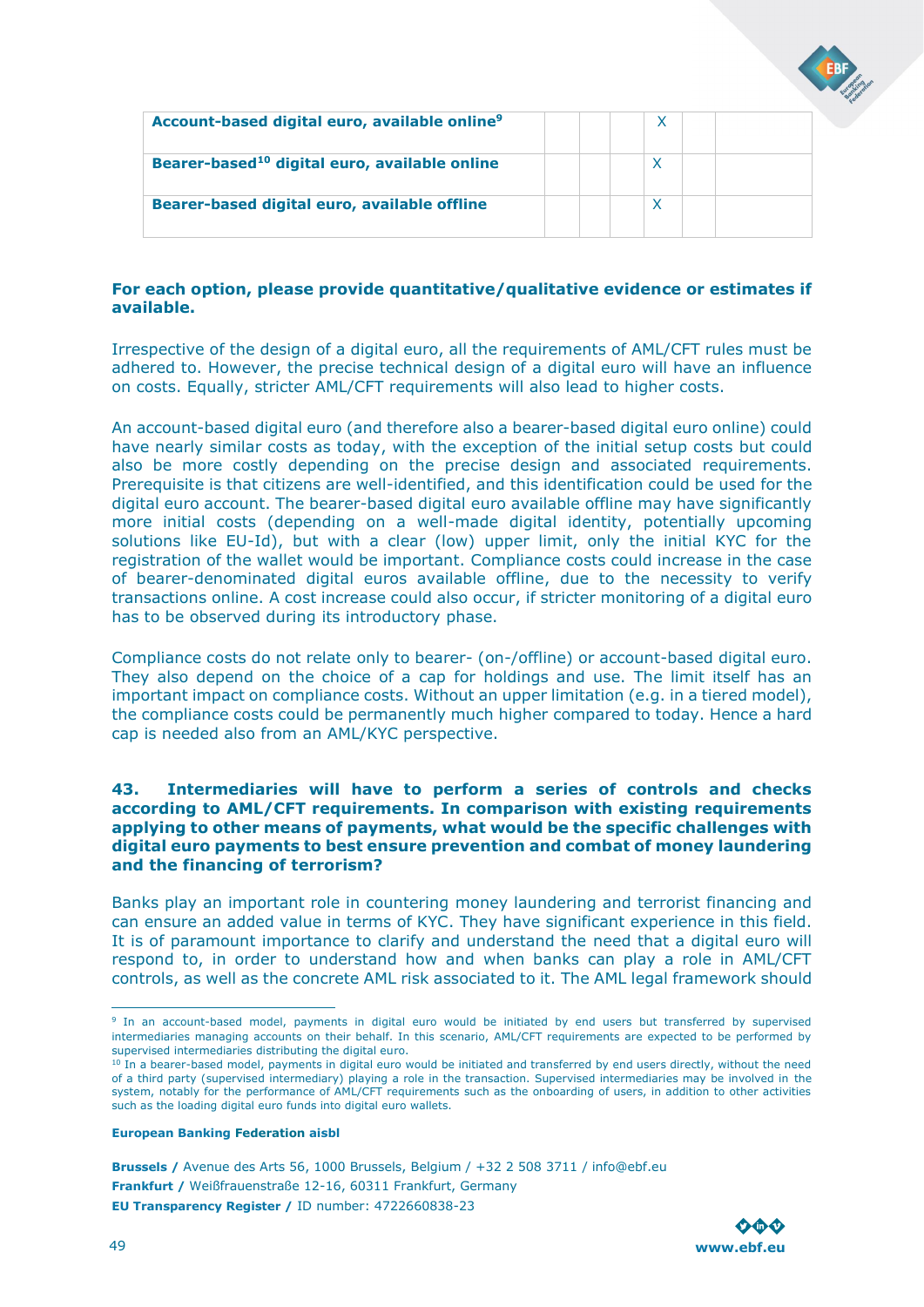![](_page_49_Picture_0.jpeg)

be considered and respected. The obligation for the bank to apply the AML rules assumes that the user has a business relationship with the bank or performs an occasional transaction, according to the AML definitions. Without such a "role" for the bank it is not possible to run these controls. Similar to a transaction in cash between private individuals, no intervention is possible for the intermediary.

Principal challenges will be, firstly, to control the number of digital euro accounts that a person has, and secondly, to enforce compliance with sanctions if payments are settled instantly. Without limits to the number of digital euro accounts/wallets held, digital euro "mule accounts" could be used. Money could also be laundered through various accounts via automated mechanisms. Both practices would represent a significant risk to the existing AML/CFT regime.

A level playing field should be ensured between different digital means of payment. Therefore, the regulatory AML/CFT environment should be optimised in order to maintain its current robustness, while allowing for innovation and instantaneity – which is not only applicable to a digital euro but to current existing SEPA instant payments as well.

A digital euro should not aim for transaction data being accessible only to the ECB. Restricting intermediating banks' access to the data on digital euro transactions would have negative consequences. Banks need to continue to have access to transaction data amongst others for security, operational and fraud prevention reasons. Data privacy should not be understood in the sense that the intermediating bank would not have access to the transaction data. Specific privacy features (e.g., anonymity under certain thresholds) would significantly hinder compliance to AML/CFT requirements.

At the same time, a digital euro could offer new possibilities to enhance the efficiency and effectiveness of supervision through technology, embedding supervisory and monitoring frameworks directly into the systems. This could be structured for example leveraging programmable aspects of the currency, or via an application programming interface. The objective should be to alleviate the reporting and other compliance burden of obliged entities, while maintaining of course an obligation of obliged entities to identify and report suspicious activity.

### **44. In case the digital euro provides for a functionality that would allow the user to perform low-value transactions offline, what challenges do you think this functionality could generate in the prevention and combat of money laundering and the financing of terrorism?**

From an AML/CFT perspective, offline use would create similar challenges to cash transactions of similar amounts. Given the digital nature of a digital euro, and especially if combined with a bearer instrument and anonymous features, these challenges could increase. We would also note that low value transactions can still be used for serious predicate offenses (e.g., online child abuse/exploitation, human trafficking, etc.). If there is no limit one single account per person, high tech smurfing techniques and mule accounts can be used to circumvent AML/CFT measures.

Yet at the same time, digital euro transactions might be easier to trace compared to cash transactions, depending on their characteristics and recording time. This can positively contribute to AML and CFT. Furthermore, any increased risk associated with money laundering can be countered by setting a fixed upper limit on transactions. This upper limit would not refer to the number of offline transactions but to their total amount. This is

#### **European Banking Federation aisbl**

![](_page_49_Picture_11.jpeg)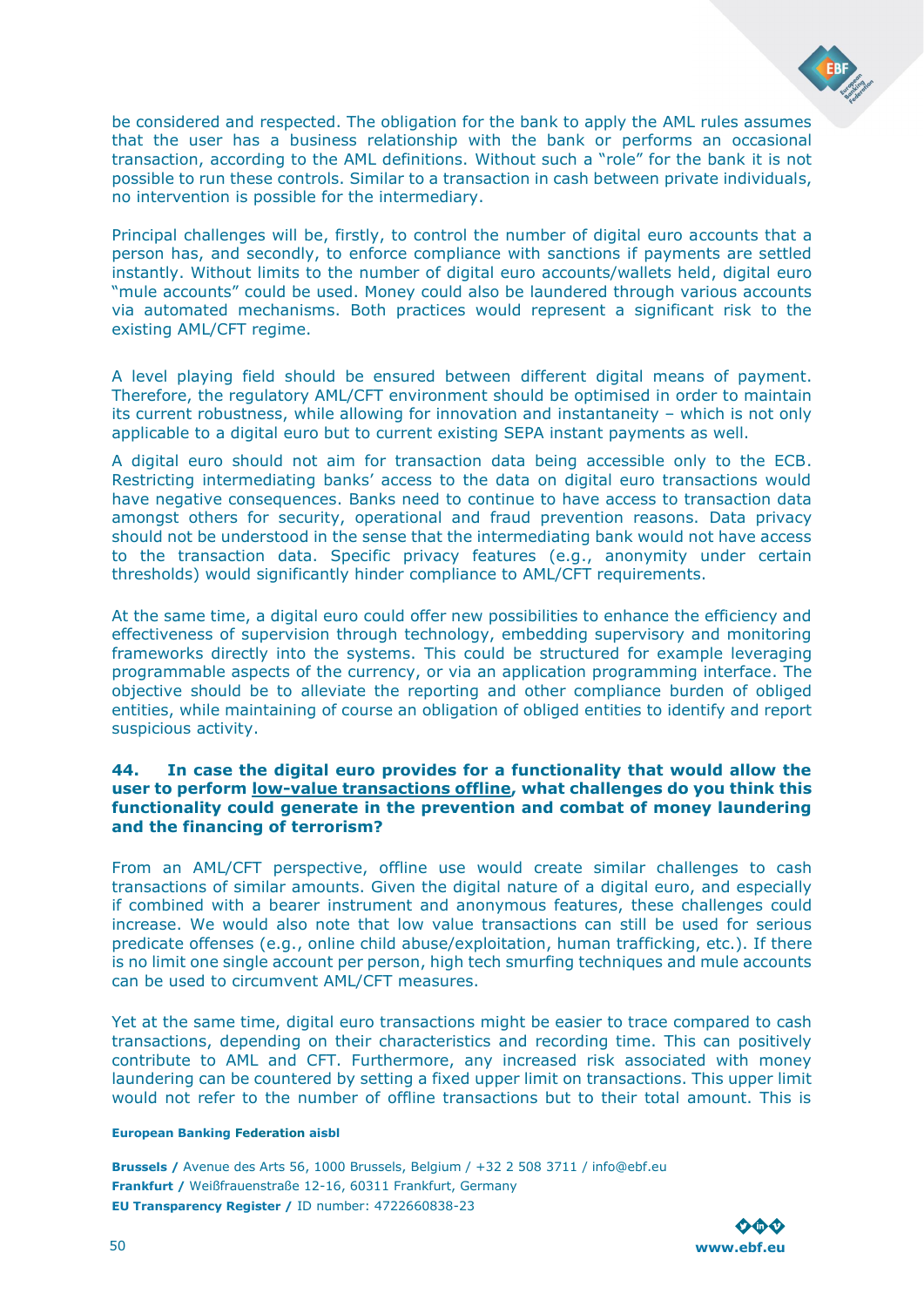![](_page_50_Picture_0.jpeg)

possible regardless of the underlying architecture, i.e., account-based or bearer instrument. Illegal activities could also be prevented by KYC requirements and certain limitations on payee site-wallets.

### **45. In your opinion, how would the risks related to money laundering and terrorism financing of a digital euro allowing the user to perform low-value transactions offline (proximity payments) compare to other payment options listed below?**

|                                                           | Low-value<br>offline digital<br>euro<br>transactions<br>less risky | Low-value<br>offline<br>digital euro<br>transactions<br>equally<br>risky | Low-value<br>offline<br>digital<br>euro<br>transactions<br>more risky | Don't<br>know/not<br>applicable |
|-----------------------------------------------------------|--------------------------------------------------------------------|--------------------------------------------------------------------------|-----------------------------------------------------------------------|---------------------------------|
| <b>Digital</b><br>euro<br>online payments                 |                                                                    | X                                                                        |                                                                       |                                 |
| <b>Cash payments</b>                                      | X                                                                  |                                                                          |                                                                       |                                 |
| <b>Online payments</b><br>commercial<br>in.<br>bank money |                                                                    |                                                                          | X                                                                     |                                 |

*Please indicate in each line your assessment of the relative risks.* 

### **For each option, please provide quantitative/qualitative evidence or estimates if available.**

There would be less of a risk from money laundering with a digital euro than there is from cash because established checks and mechanisms in current electronic payments could also be used for a digital euro if there is no anonymity. However, high quality AML/CFT will only be possible with a holistic view of the customer which takes into account all forms of money/payments.

It should be kept in mind that, given the unclarity around the digital euro design choices, it is very hard to assess at this time what data points will be available to carry out necessary AML and CFT checks. For already available online payments being conducted via commercial banks' systems, the highest standards regarding AML and CFT compliance are fulfilled. Therefore, it must be seen as the least risky payment alternative.

### **6. PRIVACY AND DATA PROTECTION ASPECTS**

### <span id="page-50-0"></span>**46. Which features could appropriately enhance the privacy and data protection of the digital euro users? Note that these features are without**

**European Banking Federation aisbl**

![](_page_50_Picture_12.jpeg)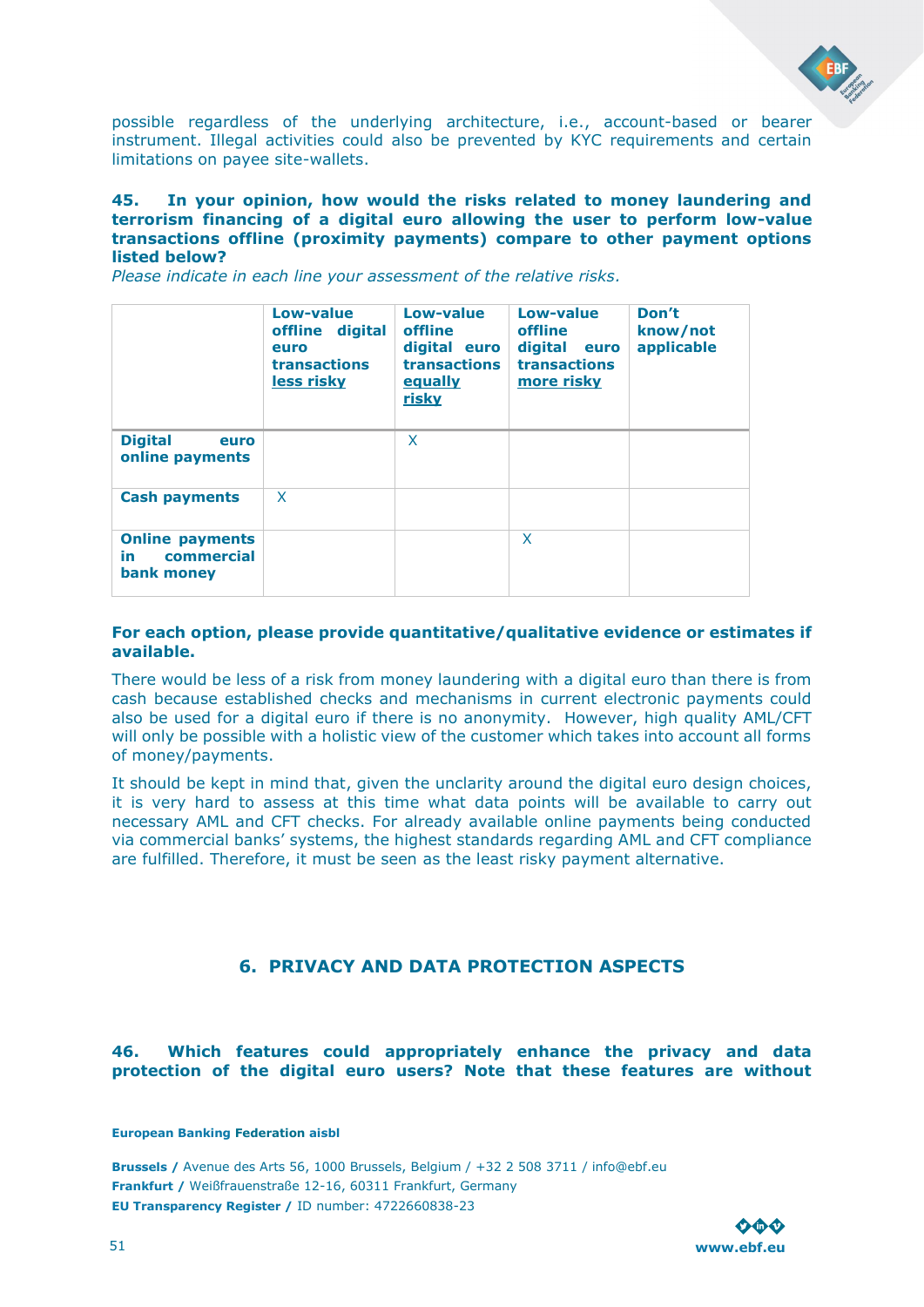![](_page_51_Picture_0.jpeg)

### **prejudice to the lawful grounds of processing, as specified in Article 6 GDPR and the application of AML requirements, as appropriate.**

*Please rate each business case from 1 to 5, 1 standing for 'not appropriate at all' and 5 for 'very appropriate'.* 

|                                                                                                                                                                                             | 1            | $\overline{\mathbf{z}}$ | 3 | 4 | 5 | Don't<br>know/not<br>applicable |
|---------------------------------------------------------------------------------------------------------------------------------------------------------------------------------------------|--------------|-------------------------|---|---|---|---------------------------------|
| Ability to mask the identity of<br>the payer or the payee to<br>each other ('peer-to-peer<br>pseudonymity')                                                                                 | X            |                         |   |   |   |                                 |
| Ability to mask the identity of<br>the payer or the payee to the<br>other party's intermediary                                                                                              | $\mathsf{x}$ |                         |   |   |   |                                 |
| Cintermediary-to-<br>intermediary pseudonymity')                                                                                                                                            |              |                         |   |   |   |                                 |
| <b>Ability to limit the knowledge</b><br>on the identity of the payer<br>or the payee to the central<br>bank, and/or other third<br>party intermediaries not<br>involved in the transaction |              |                         |   |   | X |                                 |
| Ability to completely hide the<br>identity of the payer and<br>payee for low-value offline<br>transactions                                                                                  | $\mathsf{x}$ |                         |   |   |   |                                 |

### **Please explain your answer to question 46:**

We believe digital euro transactions should have the same level of data privacy and data protection as digital payment means currently uphold. Intermediaries comply with GDPR and keep users' data safe. Building different privacy functions would not be appropriate, could be very costly to implement for the industry and could end up being confusing for users.

Generally speaking, we consider that GDPR is a horizontal regulation that should be applied to different situations, including a digital euro. For instance, we consider that the different legal bases for processing data related to digital euro (AML, execution of payments, etc.) are already included in the categories listed in Article 6 of the GDPR (execution of the contract, compliance with a regulation…). The existing legal grounds should be enhanced without creating overlaps limiting the legal grounds for digital euro and at the same time, with reference to the potential use of data of the end user for "other purposes", the existing legal grounds should be used (i.e., opt-in for marketing purposes).

**47. The Commission has identified a number of potential activities related to digital euro that could entail the lawful processing of personal data by either private intermediaries or central banks in charge of initiating the digital euro transactions and services. How appropriate are those activities for the lawful processing of personal data?** 

#### **European Banking Federation aisbl**

![](_page_51_Picture_10.jpeg)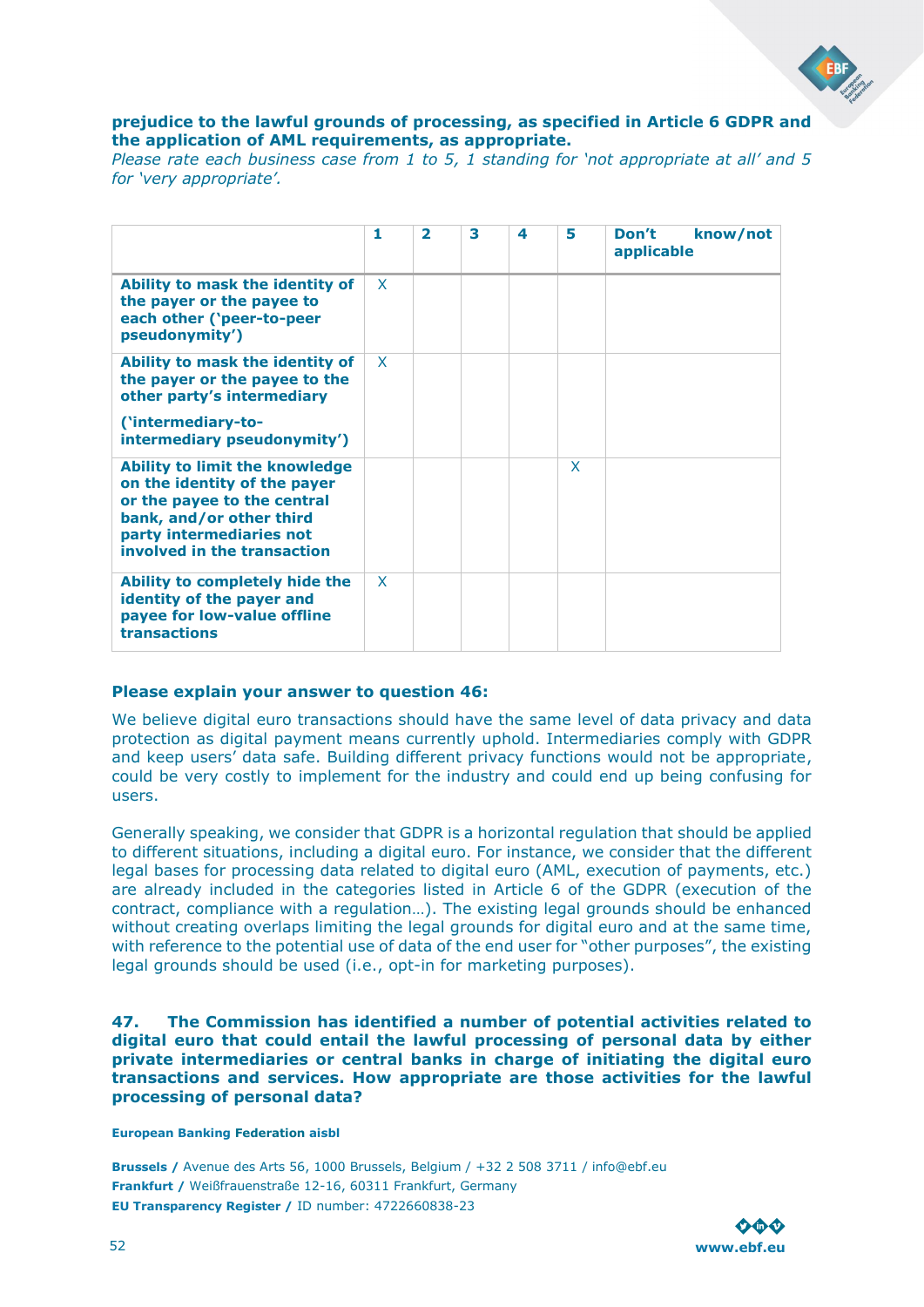![](_page_52_Picture_0.jpeg)

*Please rate each activity case from 1 to 5, 1 standing for 'not appropriate' and 5 for 'very appropriate'.* 

| <b>Purposes</b>                                                     | 1 | $\overline{\mathbf{z}}$ | 3 | 4            | 5            | Don't<br>know/not<br>applicable |
|---------------------------------------------------------------------|---|-------------------------|---|--------------|--------------|---------------------------------|
| Fight against money laundering, organised<br>crime / terrorism      |   |                         |   |              | X            |                                 |
| <b>Enforcement of tax rules</b>                                     |   |                         | X |              |              |                                 |
| <b>Payments settlement purposes</b>                                 |   |                         |   |              | $\mathsf{X}$ |                                 |
| Management of operational and security<br>risks                     |   |                         |   | $\mathsf{x}$ |              |                                 |
| <b>Enforcement of potential holding limits</b>                      |   |                         |   | $\mathsf{x}$ |              |                                 |
| Additional innovative online services and<br><b>functionalities</b> |   |                         |   | $\mathsf{x}$ |              |                                 |
| <b>Other, please specify</b>                                        |   |                         |   |              |              |                                 |

**To the extent you deem it necessary, please explain your reasoning and provide quantitative evidence or estimates.** 

**48. Should the central bank be able to access personal data for the purposes listed below?** 

|                                                                             | <b>Yes</b> | <b>No</b>    | Don't<br>know/not<br>applicable |
|-----------------------------------------------------------------------------|------------|--------------|---------------------------------|
| <b>Payments settlement purposes</b>                                         |            | X            |                                 |
| Operational resilience/security risks assessment and<br>mitigation purposes |            | $\mathsf{x}$ |                                 |
| <b>AML/CFT</b>                                                              |            |              | $\mathsf{x}$                    |
| <b>Fraud</b>                                                                |            | X            |                                 |
| <b>Other, please specify</b>                                                |            |              |                                 |

### **European Banking Federation aisbl**

![](_page_52_Picture_8.jpeg)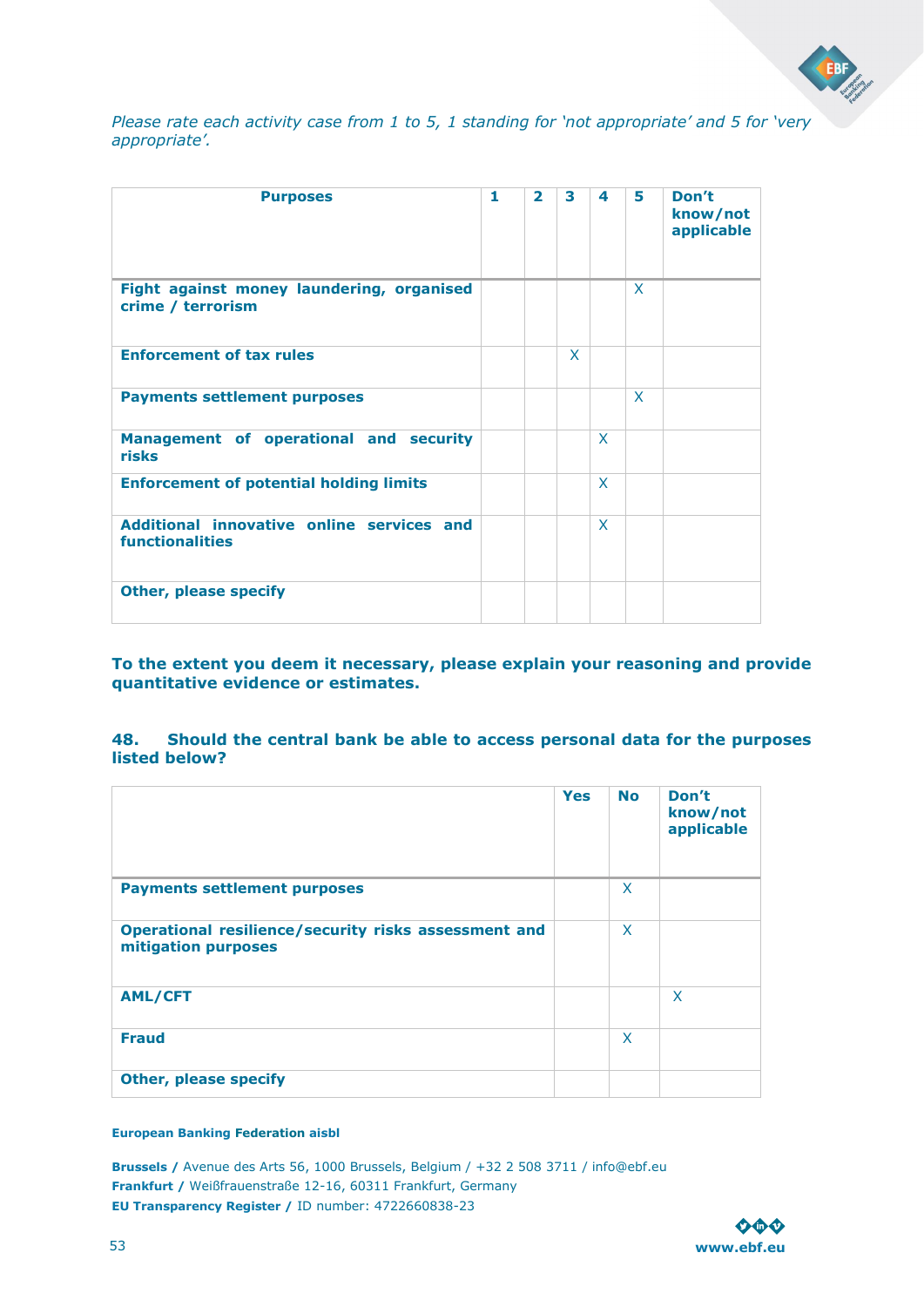![](_page_53_Picture_0.jpeg)

### **To the extent you deem it necessary, please explain your reasoning and provide quantitative evidence or estimates.**

Central banks should not have access to individual users' personal data. Their access should be limited to aggregated data.

Instead, access to personal data for the purposes listed above should be possible for regulated intermediaries providing their services with a digital euro. Private intermediaries can already perform critical tasks due to their comprehensive experience in the fields of operational resilience, security, AML/CFT rules and fraud detection. At the same time, a digital euro could offer new possibilities to enhance the efficiency and effectiveness of supervision through technology, embedding supervisory and monitoring frameworks directly into the systems. It is up to authorities to assess the need to access this data to implement these new possibilities.

Consequently, it is not necessary to involve the central banks here. It would be unnecessary for the ECB as a public institution to collect and use personal data for its intended model, which involves regulated intermediaries. Access and possible storage of personal data at a pan-European level by one central organisation also creates big risks due to a single point of failure/attack. Therefore, as far as possible, data access of the central bank should be limited to a bare minimum.

Also, a digital euro, by its intrinsic nature, can attract cyber-attacks that could have an impact on the integrity of data and/or the value of the currency. Ultimately this could weaken citizens' trust. The service providers distributing and dealing with a that the digital euro will have to be is highly resilient in the face of cyber-risks and capable of providing a high level of protection and response, as is currently the case with regulated financial intermediaries.

### **49. Should users of a digital euro have the possibility to 'opt-in' and allow their personal data and payments transaction data to be used for commercial purposes, for example to receive additional services from intermediaries?**

- **Yes**
- No
- Don't know/no opinion

### **To the extent you deem it necessary, please explain your reasoning and provide quantitative evidence or estimates.**

Existing digital payment means already have very high privacy standards that comply with data protection and privacy provisions. Data processing is always done based on the appropriate lawful basis, in line with the GDPR. It is important that the authorities' focus on privacy does not translate into a general ex-ante restriction on the availability and use of data from digital euro transactions. Access to payment transaction data is essential for banks to fulfil their compliance obligations, for instance with regard to AML/CFT, fraud prevention and detection. Customers should be able to consent for intermediaries to use their payments data in order to benefit from value-added services offered by banks. Appropriate access to data for the involved intermediating banks is fundamental to support the provision of secure and convenient financial services that respond to customer needs, particularly within the data economy. In this context, data from digital euro transactions should not be precluded from being used to deliver value to digital euro users, with

#### **European Banking Federation aisbl**

![](_page_53_Picture_14.jpeg)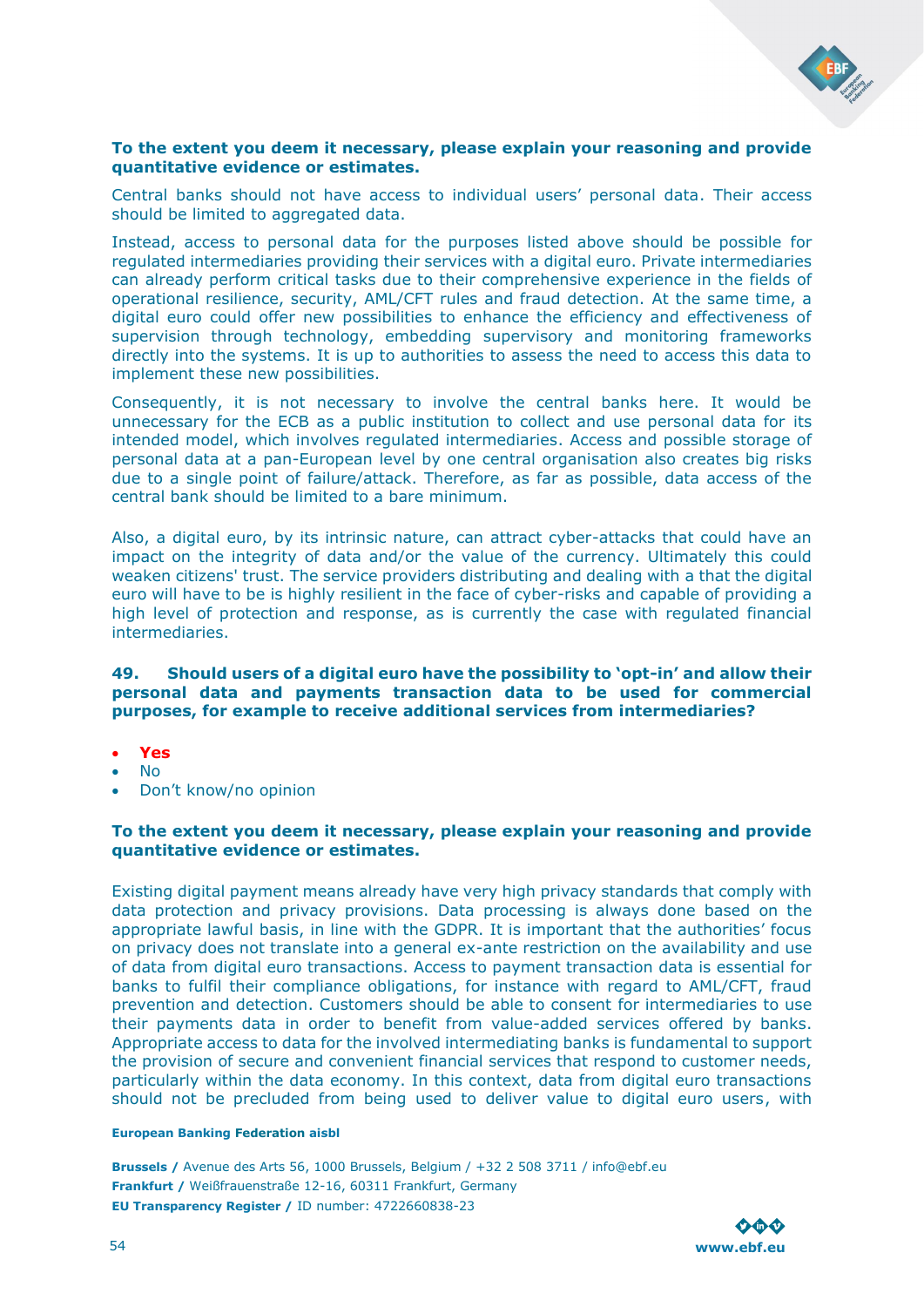![](_page_54_Picture_0.jpeg)

adequate safeguards; not factoring in this possibility would undermine the development of an open finance framework and the European data economy more broadly – both priorities for the European Commission. Also, payment data is particularly valuable for banks in the provision of credit. It records not intentions (e.g. assessed by polls), but actual purchasing decisions in real time and with great accuracy (i.e. no forecasting). This knowledge about customers allows banks to analyse risks better and provide credit more accurately and at better price. For example, payment data represent more than half of the information used in the scoring of consumer credit models based on client behaviour. The accuracy of these models is dramatically higher than those that do not have historical information, allowing better risk and price management which benefits both customers and banks. Furthermore, banks have earned the trust of their customers by using data in a responsible way, while ensuring both security and privacy of the customers.

### <span id="page-54-0"></span>**7. INTERNATIONAL PAYMENTS WITH A DIGITAL EURO**

### **50. How desirable would it be that the digital euro is available for the following users and use cases?**

*Please rate each use case from 1 to 5, 1 standing for 'not desirable at all' and 5 for 'very desirable'.* 

|                                                                                                                                                    | 1            | $\overline{\mathbf{z}}$ | 3 | 4 | 5 | Don't<br>know/not<br>applicable |
|----------------------------------------------------------------------------------------------------------------------------------------------------|--------------|-------------------------|---|---|---|---------------------------------|
| Euro area (EA) residents and intra EA<br>payments                                                                                                  |              |                         |   |   | X |                                 |
| Non-resident visitors to the EA (tourism<br>dimension)                                                                                             |              |                         |   | X |   |                                 |
| <b>Selected</b><br>non-EA residents for<br>trade<br>purposes with third counties                                                                   | $\mathsf{x}$ |                         |   |   |   |                                 |
| All international retail transactions with<br>third countries without limits on residency<br>geography of transactions (trade<br>and<br>dimension) |              | $\mathsf{x}$            |   |   |   |                                 |
| <b>Other Please specify</b>                                                                                                                        |              |                         |   |   |   | X                               |

### **To the extent you deem it necessary, please explain your reasoning and provide quantitative evidence or estimates.**

**European Banking Federation aisbl**

![](_page_54_Picture_9.jpeg)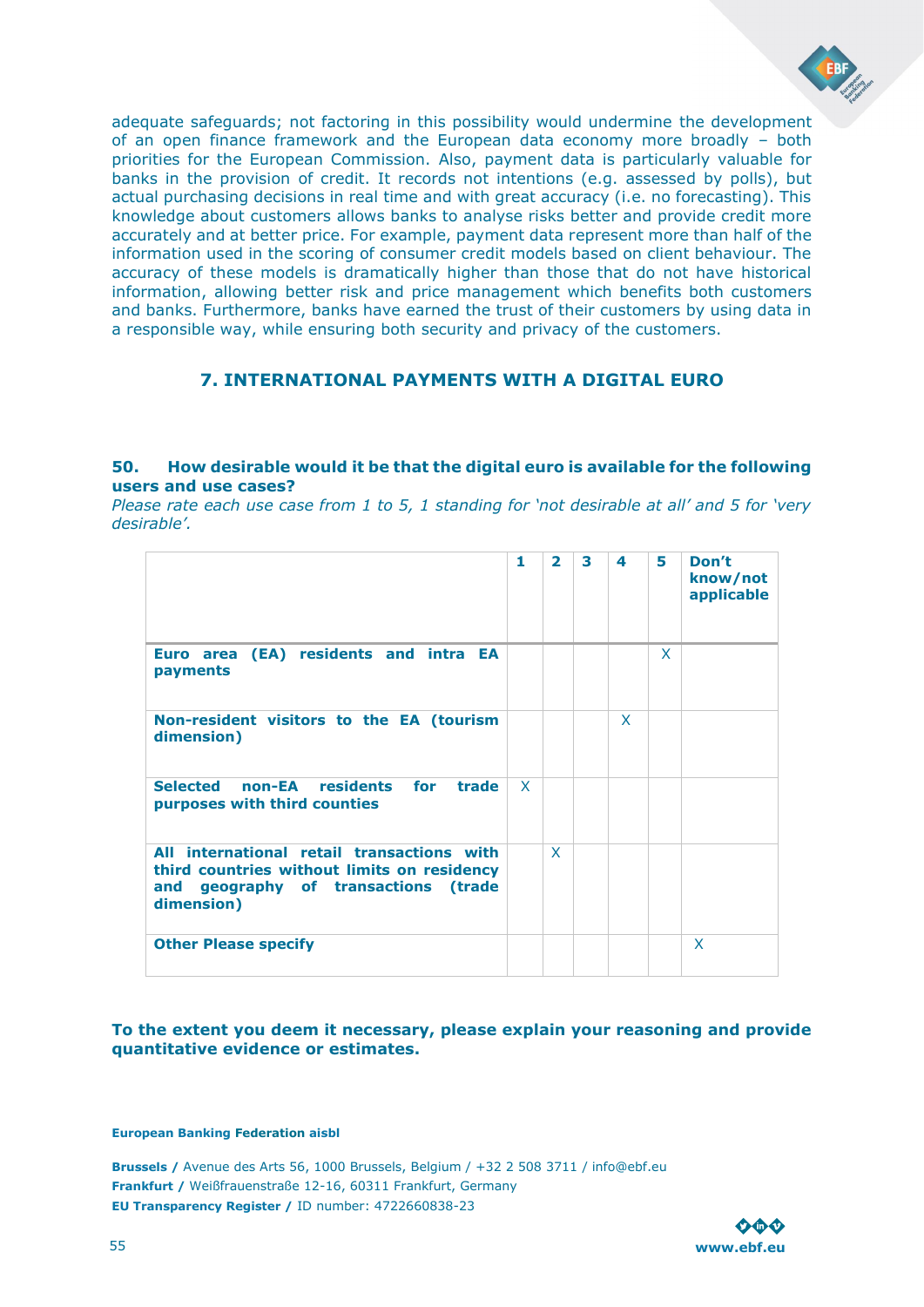![](_page_55_Picture_0.jpeg)

Despite the fact that the international dimension of a digital euro is not a priority at this initial stage of the project, the ECB should be aware of and involved in the development of global standards in order to avoid that the initial design decisions hinder a potential future interoperability of a digital euro with other CBDCs.

A digital euro would be primarily intended to serve consumers in the eurozone. It should, therefore, be available primarily to citizens of Member States in the eurozone, but also to consumers from third countries who are resident in a Member State or who are temporarily staying in the eurozone, for example as tourists. Use of a digital euro by consumers internationally may be strictly limited given the potential impact on monetary policy and the financial stability of the eurozone as well as of third countries. Cooperation between central banks is to be welcomed as the consequences of allowing consumers from third countries to use a digital euro should be duly considered (e.g. it may be necessary to link any transactions to a payment account in the eurozone).

Further, access to digital euro by institutional bodies which could use a digital euro to reach countries with low financial inclusion (emerging markets) for humanitarian purposes could be considered.

As to trade purposes, a wholesale-oriented digital currency, suited for large value cross-FX payments, would be much better suited than a retail focused digital euro. Existing payment infrastructures are different for retail vs wholesale payments; we do not think a single digital euro solution should try to address both dimensions, however bearing in mind that the biggest hurdles at cross-border level are not linked to technology/currency but to rules, regulations, and business cases at the same time – that would lead to a compromise solution that is worse than the current alternatives available.

For a digital euro to be used for global cross-border payments, a different design to the one currently proposed would be needed. Considering the nature of cross-border payments that involve different jurisdictions and currencies, it is key that all central banks that will issue a CBDC define common rules and standards, leveraging on the work being done at the Bank for International Settlement level.

### **51. If the digital euro is available for EU citizens living outside of the euro area, how do you assess the impact (risks) of the following aspects in these noneuro-area Member States?**

*Please rate each aspects from 1 to 5, 1 standing for 'no negative impact/ increase in risk' and 5 for 'very significant negative impact/increase in risk'.* 

|                                    | 1 | $\overline{\mathbf{2}}$ | 3 | 4 | 5 | Don't<br>know/not<br>applicable |
|------------------------------------|---|-------------------------|---|---|---|---------------------------------|
| <b>Financial disintermediation</b> |   |                         |   | X |   |                                 |
| <b>Financial stability</b>         |   |                         |   | X |   |                                 |
| <b>Monetary autonomy</b>           |   |                         |   | X |   |                                 |
| <b>Capital movements</b>           |   |                         |   | X |   |                                 |

#### **European Banking Federation aisbl**

![](_page_55_Picture_11.jpeg)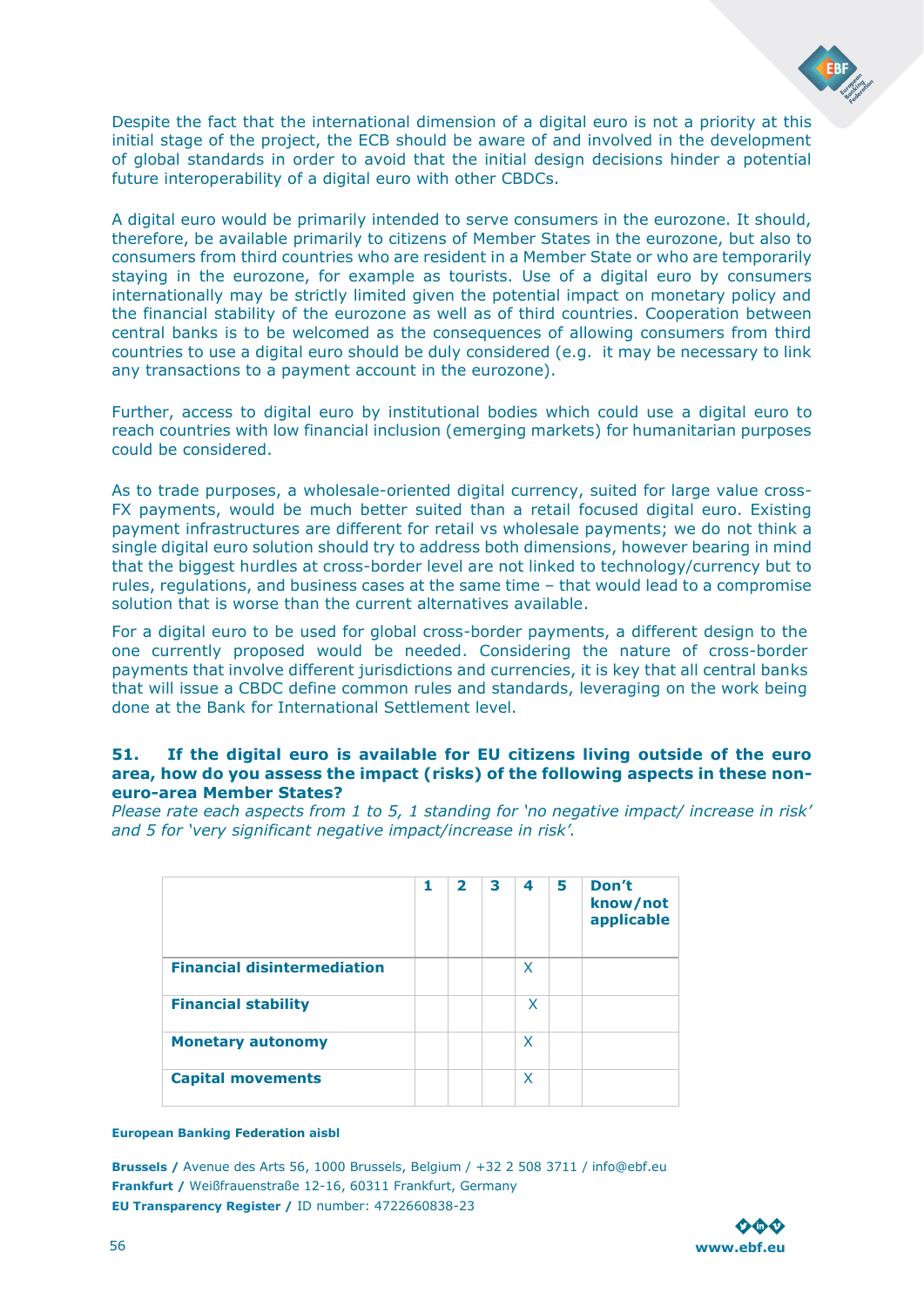| <b>Others Please specify</b> |  |  |  |  |
|------------------------------|--|--|--|--|
|                              |  |  |  |  |

### **To the extent you deem it necessary, please explain your reasoning and provide quantitative evidence or estimates.**

Just as euro banknotes and coins are of little day-to-day practical use for payments purposes for EU citizens abroad, a digital euro too would be of little value. We therefore struggle to see the use of (large quantities of) digital euros available to EU citizens abroad, other than for store of value. Moreover, for a digital euro to be used for payments purposes outside the eurozone, it would require an acceptance network outside the euro area, and interoperability across other jurisdictions' CBDC solutions, which may not be realistic.

From this perspective, an extensive use of a digital euro in non-euro-area Member States could affect the economies, monetary systems and exchange rates, with the need for non-euro Member States to adopt similar instruments to monitor their monetary systems and economic ratios. If a digital euro would be overly attractive (e.g. without a limit) in the non-euro-area Member States, this could lead to disintermediation or increased risk of a bank run in times of crisis. Thus, such availability could lead to risks for financial stability across the borders.

In general, if a digital euro is made available to EU citizens outside the euro area, that must have a fixed limit in order to avoid significant deposit outflows.

#### **European Banking Federation aisbl**

![](_page_56_Picture_7.jpeg)